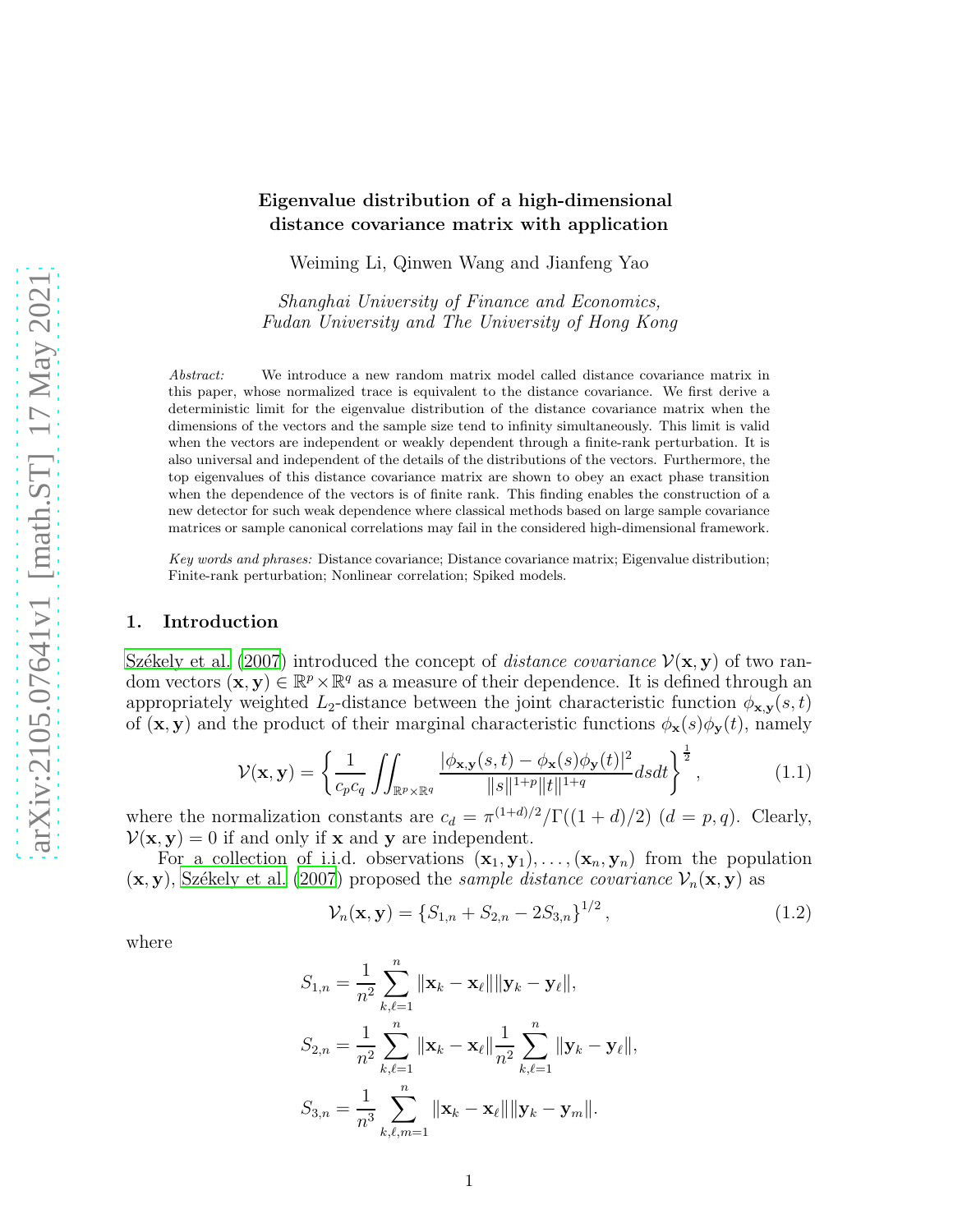One remarkable result (Székely et al., [2007,](#page-16-0) Theorem 2) is that whenever  $\mathbb{E}[\|\mathbf{x}\| +$  $||y|| < \infty$ ,  $V_n(x, y)$  converges almost surely to  $V(x, y)$  as  $n \to \infty$ . Based on this, a powerful statistic

<span id="page-1-2"></span><span id="page-1-1"></span>
$$
T_n = n\mathcal{V}_n^2(\mathbf{x}, \mathbf{y})/S_{2,n} \tag{1.3}
$$

was developed for testing the independence hypothesis,

$$
H_0: \mathbf{x} \text{ is independent of } \mathbf{y},\tag{1.4}
$$

by establishing: (i) under  $H_0, T_n \longrightarrow Q$ , a countable mixture of independent chisquared distributions, and (ii) if **x** and **y** are dependent,  $T_n \to \infty$  in probability. Such asymptotic theory for  $T_n$  was established in the large sample asymptotics where the two dimensions  $(p, q)$  are fixed while the sample size n tends to infinity.

When the dimensions  $(p, q)$  of the two vectors become large, Székely and Rizzo [\(2013\)](#page-16-1) observed that the above test becomes invalid due to a non negligible bias of the squared sample distance covariance  $\mathcal{V}_n^2(\mathbf{x}, \mathbf{y})$  and then proposed a bias-corrected version  $\tilde{\mathcal{V}}_n^2(\mathbf{x}, \mathbf{y})$  as a substitution. By this correction, the *sample distance correlation*  $\tilde{R}_n(\mathbf{x}, \mathbf{y}) = \tilde{\mathcal{V}}_n(\mathbf{x}, \mathbf{y})/[\tilde{\mathcal{V}}_n(\mathbf{x}, \mathbf{x})\tilde{\mathcal{V}}_n(\mathbf{y}, \mathbf{y})]^{1/2}$  was employed for testing the independence hypothesis, whose null distribution was established in a specific asymptotic scheme where n is kept fixed while p and q both grow to infinity. And this scheme is referred as fixed-n asymptotic regime in the following. However, a recent paper [Zhu et al.](#page-17-0) [\(2020\)](#page-17-0) reported that even the test based on  $\tilde{R}_n(\mathbf{x}, \mathbf{y})$  may loss the power for detecting nonlinear correlations when all the dimensions  $(p, q, n)$  grow to infinity. In particular, they demonstrated that for high dimensional vectors, their squared sample distance covariance  $\tilde{\mathcal{V}}_n^2(\mathbf{x}, \mathbf{y})$  is asymptotically equivalent to the summation of their squared component-wise (linear) cross sample covariances. This implies that distance covariance can only capture linear correlations in such high dimensional regimes.

To seek another possibility for detecting non-linear correlations between x and y when all the dimensions  $(p, q, n)$  grow to infinity, we propose in this paper a new random matrix model, called *distance covariance matrix* (DCM). Specifically, denote two data matrices  $X = (x_1, \ldots, x_n)$  and  $Y = (y_1, \ldots, y_n)$ , the DCM of X and Y is defined as

<span id="page-1-0"></span>
$$
\mathbf{S}_{xy} \triangleq \mathbf{P}_n \mathbf{D}_x \mathbf{P}_n \mathbf{D}_y \mathbf{P}_n, \tag{1.5}
$$

where

$$
\mathbf{D}_x \triangleq \frac{1}{p} \mathbf{X}' \mathbf{X} + \frac{1}{pn} \sum_{i=1}^n ||\mathbf{x}_i||^2 \mathbf{I}_n, \quad \mathbf{D}_y \triangleq \frac{1}{q} \mathbf{Y}' \mathbf{Y} + \frac{1}{qn} \sum_{i=1}^n ||\mathbf{y}_i||^2 \mathbf{I}_n, \tag{1.6}
$$

and

<span id="page-1-3"></span>
$$
\mathbf{P}_n = \mathbf{I}_n - \frac{1}{n} \mathbf{1}_n \mathbf{1}'_n \tag{1.7}
$$

is a projection matrix. The distance covariance matrix  $S_{xy}$  is closely connected to the distance covariance  $\mathcal{V}(\mathbf{x}, \mathbf{y})$ . As will be discussed in Section [2,](#page-3-0) a normalized trace of  $\mathbf{S}_{xy}$ is asymptotically equivalent to the empirical distance covariance  $\mathcal{V}_n(\mathbf{x}, \mathbf{y})$ . Therefore,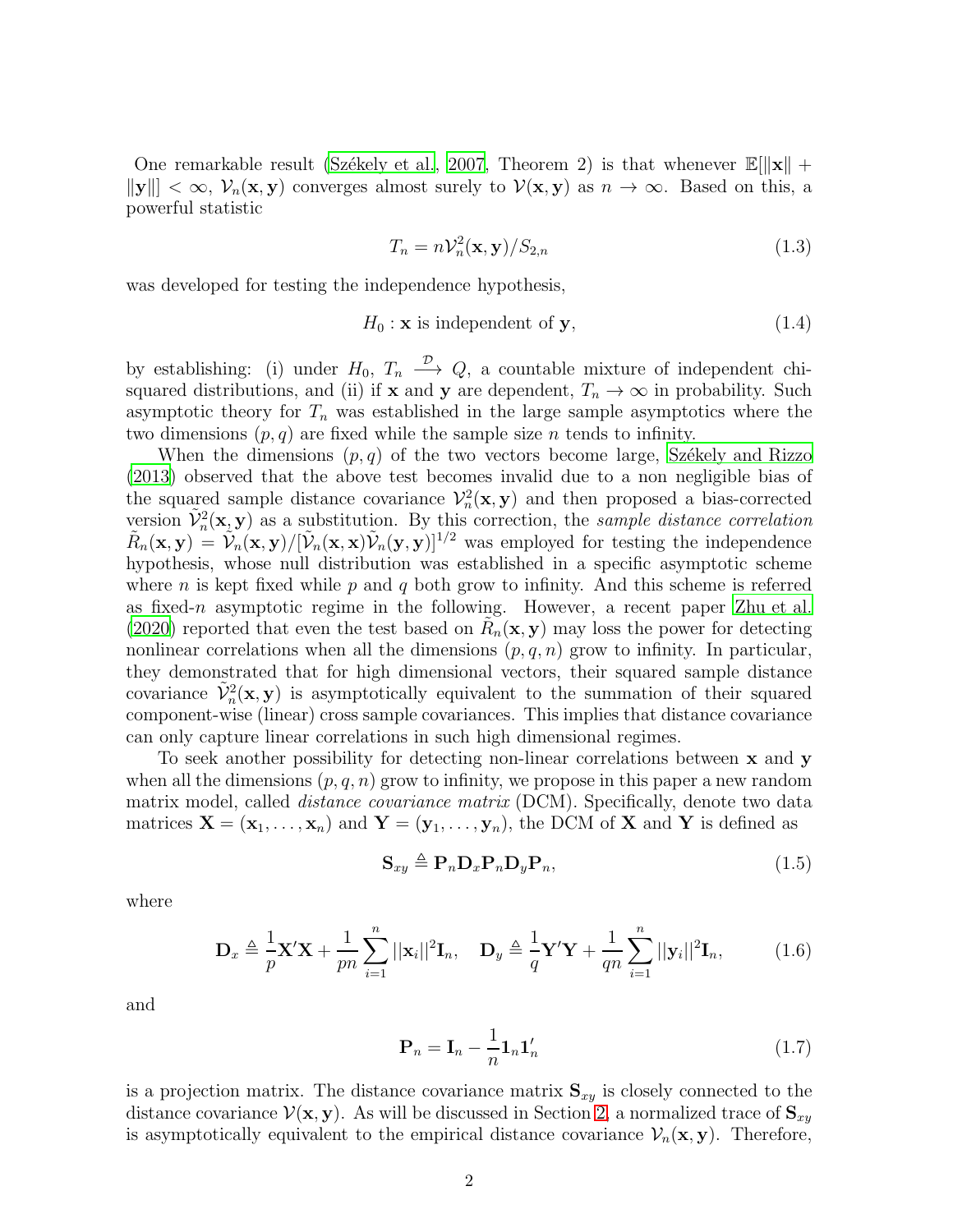we believe that the spectrum of  $S_{xy}$  might contain the information indicating the nonlinear dependence nature between  $x$  and  $y$ . To this end, we investigate the first order asymptotic behaviors of the whole spectrum of the DCM  $S_{xy}$  under the two-sample Marčenko-Pastur asymptotic regime

<span id="page-2-0"></span>
$$
(n, p, q) \to \infty, \quad (c_{n1}, c_{n2}) := (p/n, q/n) \to (c_1, c_2) \in (0, \infty)^2.
$$
 (1.8)

Interestingly, we find that instead of the normalized trace of  $S_{xy}$ , its largest eigenvalues have the ability to detect certain non-linear correlation between the two high dimensional random vectors x and y.

The main contributions of the paper are three-folds. Our first result shows that the test statistic  $T_n$  developed in Székely et al. (2007) for the independence hypothesis  $H_0$ degenerates to the unit in the Marc̆enko-Pastur asymptotic regime, which extends a similar finding in Székely and Rizzo  $(2013)$  in their fixed-n asymptotic regime. Therefore the statistic  $T_n$  could not be applied any more for testing the independence hypothesis  $H_0$  in the Marc̆enko-Pastur asymptotic regime [\(1.8\)](#page-2-0).

As the second result of the paper, we derive a deterministic limiting distribution F for the eigenvalue distribution of  $S_{xy}$ . This means in particular that arbitrary eigenvalue statistic of the form  $n^{-1} \sum_i g(\lambda_i)$ , where  $(\lambda_i)$  denotes the eigenvalues of  $\mathbf{S}_{xy}$ , with some smooth function g converges to  $\int g(x)dF(x)$ . The limiting distribution F is valid when the vectors are independent or weakly dependent corresponding to a finite-rank perturbation of the independence. An important property is that this limit is universal in the sense that it does not depend on the details of the respective distributions of the vectors.

Third, to further demonstrate the usefulness of such limiting eigenvalue distribution, we apply the theory to the problem of detection for certain deviation from the independence hypothesis by considering a family of finite-rank nonlinear dependence alternatives. We investigate both the global and local spectral behaviors of  $S_{xy}$ . Globally, because the dependence is of finite rank, the limiting distribution of the eigenvalues remains the same as in the independence case, that is, the universal limit. However at a local scale, the largest eigenvalues of  $S_{xy}$  will converge to some limits outside the support of this universal limit as long as the strength of the dependence is beyond some critical value. Moreover, the locations of these outlying limits can be completely determined through the model parameters. Actually, these results under the finite-rank dependence is parallel with what is now known as Baik-Ben-Arous-Péché transition in random matrix theory, see [Baik et al. \(2005](#page-16-2)), [Baik and Silverstein \(2006](#page-16-3)) and [Paul](#page-16-4) [\(2007\)](#page-16-4). In this way, we conclude that the largest eigenvalues of  $S_{xy}$  can be used to detect such dependence structure. In addition, we propose an estimator for the rank of the dependence. This estimator is based on the ratios of adjacent largest eigenvalues of  $S_{xy}$ . Its performance is assessed through simulation experiments.

Technically, our theoretical strategy for deriving the universal limit under independence is to derive a system of equations for the corresponding Stieltjes transform in the Gaussian case first. Indeed when the vectors  $x$  and  $y$  are Gaussian, the distance covariance matrix  $S_{xy}$  is orthogonally invariant; we can thus assume without loss of generality that the two population covariance matrices are diagonal, which greatly simplifies the analysis. In a second step, we obtain an accurate estimate for the difference between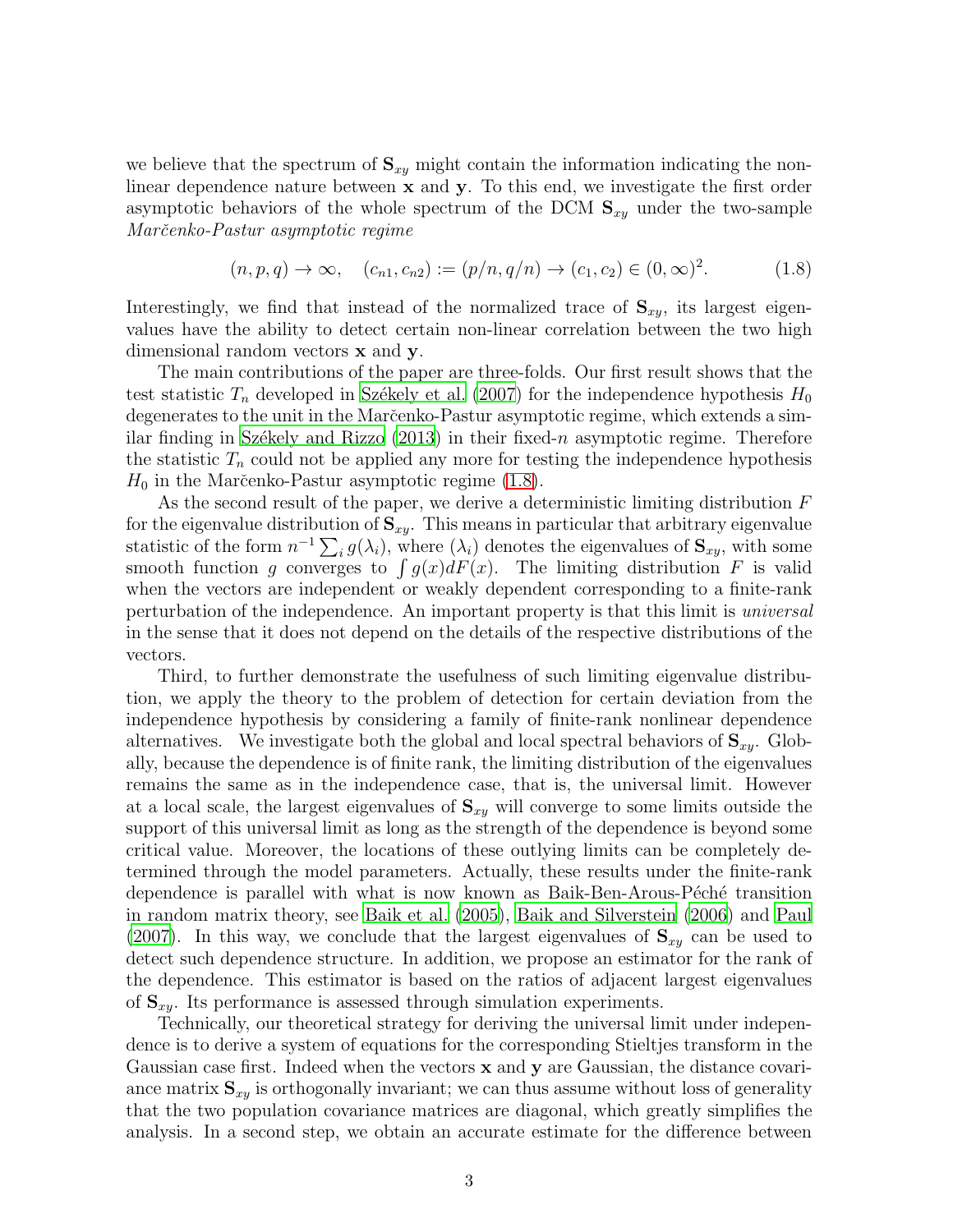the Stieltjes transforms from Gaussian vectors and non-Gaussian ones by using a generalization of Lindeberg's substitution method. This difference is indeed small enough so that the limiting distribution for the global spectrum of  $S_{xy}$  is actually universal, regardless of the underlying distributions of the vectors.

The rest of the paper is organized as follows. Section [2](#page-3-0) details our model assumptions and the relation between the distance covariance matrix  $S_{xy}$  and the sample distance covariance  $V_n(\mathbf{x}, \mathbf{y})$ . Section [3](#page-4-0) establishes the limiting spectral distribution of  $S_{xy}$  under the Marc̆enko-Pastur asymptotic regime [\(1.8\)](#page-2-0) when x and y are independent. Section [4](#page-7-0) applies this theory to the detection of finite-rank nonlinear dependence between two high-dimensional vectors. All proofs of our technical results are gathered in an on-line supplementary file.

### <span id="page-3-0"></span>2. Distance covariance matrix

Let  $\mathbf{M}_p$  be a  $p \times p$  symmetric or Hermitian matrix with eigenvalues  $(\lambda_j)_{1 \leq j \leq p}$ . Its spectral distribution is the probability measure

$$
F^{\mathbf{M}_p} = \frac{1}{p} \sum_{j=1}^p \delta_{\lambda_j},
$$

where  $\delta_b$  denotes the Dirac mass at b. For a probability measure  $\mu$  on the real line (equipped with its Borel  $\sigma$ -algebra), its Stieltjes transform  $s_\mu$  is a map from  $\mathbb{C}^+$  onto itself,

$$
s_{\mu}(z) = \int_{\mathbb{R}} \frac{1}{x - z} d\mu(x), \qquad z \in \mathbb{C}^{+},
$$

where  $\mathbb{C}^+ \triangleq \{z \in \mathbb{C} : \Im(z) > 0\}.$ 

Our asymptotic study of the spectrum of the DCM  $S_{xy}$  is developed under the following assumptions.

**Assumption (a)** The dimensions  $(n, p, q)$  tend to infinity as in  $(1.8)$ .

Assumption (b) The data matrices  $\mathbf{X} = (\mathbf{x}_i) \in \mathbb{R}^{p \times n}$  and  $\mathbf{Y} = (\mathbf{y}_i) \in \mathbb{R}^{q \times n}$  admit the following independent components model

$$
\mathbf{X} = \Sigma_x^{\frac{1}{2}} \mathbf{W}_1
$$
 and  $\mathbf{Y} = \Sigma_y^{\frac{1}{2}} \mathbf{W}_2$ ,

where  $\Sigma_x \in \mathbb{R}^{p \times p}$  and  $\Sigma_y \in \mathbb{R}^{q \times q}$  denotes the population covariance matrices of **x** and **y**, respectively, and  $(\mathbf{W}'_1, \mathbf{W}'_2) = (w_{ij})$  is an array of i.i.d. random variables satisfying

 $\mathbb{E}(w_{11}) = 0, \quad \mathbb{E}(w_{11}^2) = 1, \quad \mathbb{E}|w_{11}|^{\gamma} < \infty,$ 

for some  $\gamma > 4$ .

# Assumption (c) The spectral norms of  $(\Sigma_x, \Sigma_y)$  are uniformly bounded and their spectral distributions  $(H_{xp}, H_{yq}) \triangleq (F^{\Sigma_x}, F^{\Sigma_y})$  converge weakly to two probability distributions  $(H_x, H_y)$ , which are referred as *population spectral distributions* (PSD).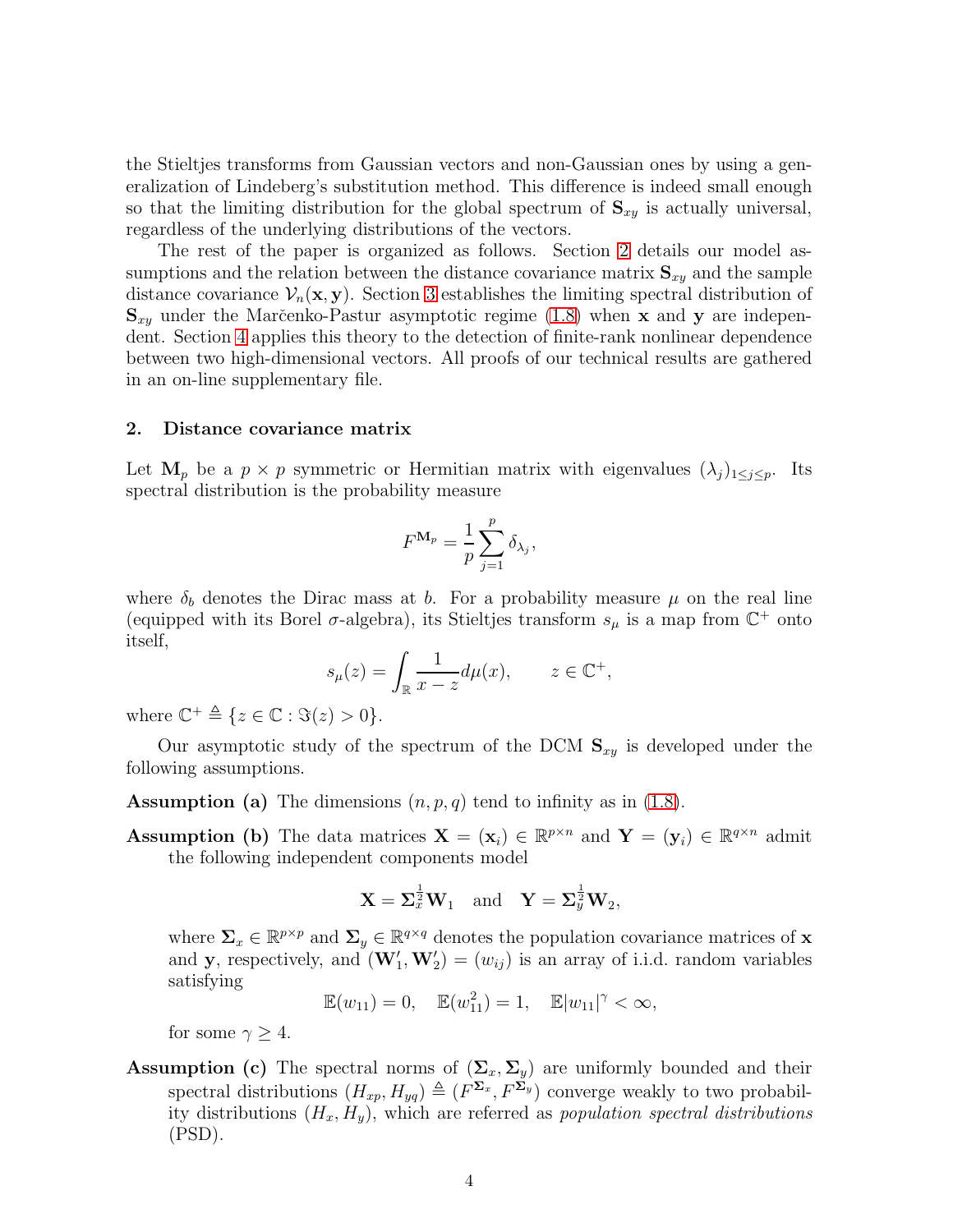Our first result concerns the connection between our distance covariance matrix  $\mathbf{S}_{xy}$  defined in [\(1.5\)](#page-1-0) and the sample distance covariance  $\mathcal{V}_n(\mathbf{x}, \mathbf{y})$  defined in [\(1.2\)](#page-0-0).

<span id="page-4-1"></span>**Theorem 2.1.** Suppose that Assumptions (a)-(c) hold with some  $\gamma > 5$ . Then we have

$$
\mathcal{V}_n^2(\mathbf{x}, \mathbf{y}) = \frac{1}{2n^2} \sqrt{\frac{pq}{\gamma_x \gamma_y}} \text{tr} \mathbf{S}_{xy} + o_p(1). \tag{2.1}
$$

Theorem [2.1](#page-4-1) demonstrates that the squared sample distance covariance  $\mathcal{V}_n^2(\mathbf{x}, \mathbf{y})$  is asymptotically equal to the normalized trace of the DCM  $S_{xy}$ . As a first application of the DCM  $S_{xy}$ , we use this approximation to establish below the degeneracy of the test statistic  $T_n$  given in [\(1.3\)](#page-1-1) for testing the independence hypothesis [\(1.4\)](#page-1-2) under the Marčenko-Pastur asymptotic framework.

<span id="page-4-5"></span>**Theorem 2.2.** Suppose that Assumptions (a)-(c) hold with some  $\gamma > 5$ . Then under the null hypothesis  $H_0$ , we have  $T_n \to 1$  in probability.

A simple simulation experiment is conducted to exhibit the degeneracy of  $T_n$  for two independent standard normal vectors. The dimension-to-sample size ratios are fixed to be  $p/n = q/n = 1/2$ , the values of  $p (= q)$  range from 50 to 400, and the number of independent replications is 1000. As shown in Table [2.1,](#page-4-2) with the growing of p, the empirical mean and standard deviation of  $T_n$  converge to 1 and 0, respectively. Consequently, the test established in Székely et al. (2007) using the Chi-squares approximation will have a much inflated size tending to one when the dimensions are indeed large compared to the sample size.

Table 2.1: Empirical mean and standard deviation of the test statistic  $T_n$  from 1000 independent replications with  $p/n = q/n = 1/2$  and  $p \in \{50, 100, 200, 400\}$ . Independent standard normal vectors are used for **x** and **y**.

<span id="page-4-2"></span>

| $p=50$ |    | $p = 100$ |      | $p = 200$ |                                                                         | $p = 400$ |    |
|--------|----|-----------|------|-----------|-------------------------------------------------------------------------|-----------|----|
| mean   | sd | mean      | sd s | mean      | sd                                                                      | mean      | sd |
|        |    |           |      |           | $1.0104$ $0.0075$ $1.0048$ $0.0036$ $1.0026$ $0.0018$ $1.0013$ $0.0009$ |           |    |

### <span id="page-4-0"></span>3. Limiting spectral distribution of  $S_{xy}$  when x and y are independent

This section presents the first order convergence of the empirical spectral distribution  $F^{\mathbf{S}_{xy}}$  of the DCM  $\mathbf{S}_{xy}$  when **x** and **y** are independent.

<span id="page-4-4"></span>**Theorem 3.1.** Suppose that Assumptions (a)-(c) hold. Then, almost surely, the empirical spectral distribution  $F^{\mathbf{S}_{xy}}$  converges weakly to a limiting spectral distribution (LSD) F whose Stieltjes transform  $s = s(z)$  is a solution to the following system of equations:

<span id="page-4-3"></span>
$$
\begin{cases}\ns = \frac{wm - 1}{z}, \\
w = \int ts + \frac{ts}{1 + tc_1^{-1}sm} dH_x(t), \\
m = \int t + \frac{t}{1 + tc_2^{-1}w} dH_y(t),\n\end{cases} \tag{3.1}
$$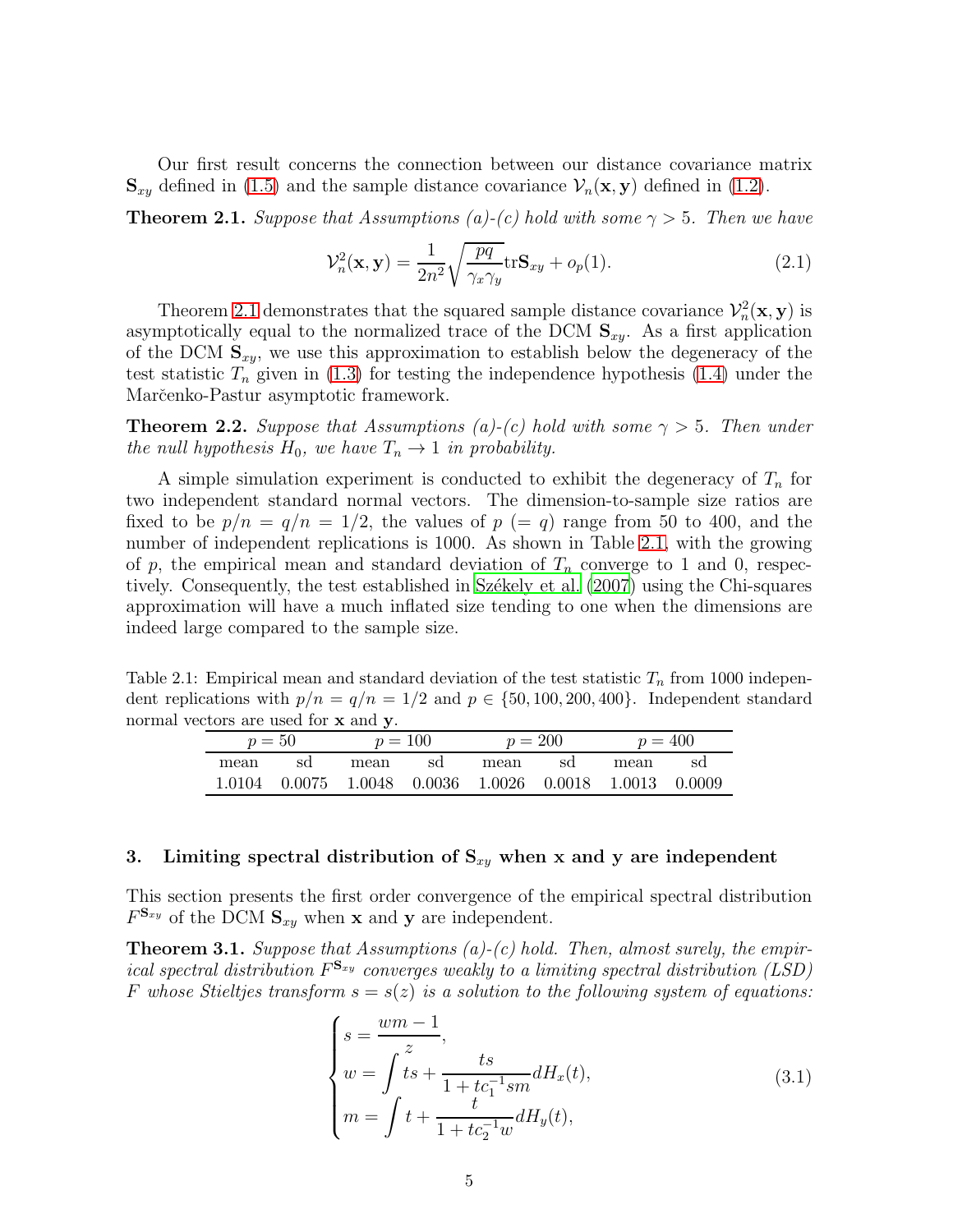where  $w = w(z)$  and  $m = m(z)$  are two auxiliary analytic functions. The solution is also unique on the set

<span id="page-5-0"></span>
$$
\{s(z) : s(z) \in \mathbb{C}^+, w(z) \in \mathbb{C}^+, m(z) \in \mathbb{C}^-, z \in \mathbb{C}^+\}.
$$
\n(3.2)

**Remark 3.1.** The two auxiliary functions  $w(z)$  and  $m(z)$  are respectively the limits of  $w_n(z)$  and  $m_n(z)$  defined in [\(B.9\)](#page-25-0) of the supplementary document. Their construction accounts for the signs of their imaginary parts as in [\(3.2\)](#page-5-0).



<span id="page-5-3"></span>Figure 3.1: Density curves of LSDs for  $c = 3$  (left) and  $c = 5$  (right). The PSDs are  $H_x = H_y = \delta_1.$ 

Next, we provide an illustration of how to calculate the LSD  $F$  through the system of equations  $(3.1)$ . Considering the case where the two populations x and y are of the same dimension and both have the identity covariance matrices, we thus have

<span id="page-5-4"></span><span id="page-5-2"></span><span id="page-5-1"></span>
$$
c_1 = c_2 = c
$$
 and  $H_x = H_y = \delta_1.$  (3.3)

For this case, a closed-form solution to the system [\(3.1\)](#page-4-3) does exist, that is, the Stieltjes transform  $s = s(z)$  of the LSD F satisfies the following

$$
c2 - s + 2cs - 4c2s + s2 + c2sz - 2s2z + 2cs2z + s3z - s3z2 = 0.
$$
 (3.4)

Substituting  $z = x + iv$  and  $s = s<sub>u</sub> + is<sub>v</sub>$  into [\(3.4\)](#page-5-1) and then letting  $v \downarrow 0$ , we get the following system of equations by separating the real and imaginary parts on the left hand side of  $(3.4)$ ,

$$
\begin{cases}\ns_v^2 = \frac{c^2 - s_u + 2cs_u - 4c^2s_u + c^2xs_u + s_u^2 - 2xs_u^2 + 2cx_s^2 + xs_u^3 - x^2s_u^3}{1 - 2x + 2cx + 3xs_u - 3x^2s_u},\\ \ns_v^2 = \frac{1 - 2c + 4c^2 - c^2x - 2s_u + 4xs_u - 4cx_s_u - 3xs_u^2 + 3x^2s_u^2}{-x + x^2}.\n\end{cases} (3.5)
$$

Cancelling the variable  $s_u$  from [\(3.5\)](#page-5-2), one may get three solutions for  $s_v^2$  as a function of x. These three functions indeed have closed forms, but are lengthy and we omit their explicit expressions here. Then for each real value of x, only one solution of  $s_v^2$ is real and nonnegative, which corresponds to the density function  $f(x)$  of the LSD  $F$ , i.e.  $f(x) = \sqrt{s_v^2}/\pi$ . Using this approach, we plot in the following Figure [3.1](#page-5-3) two LSDs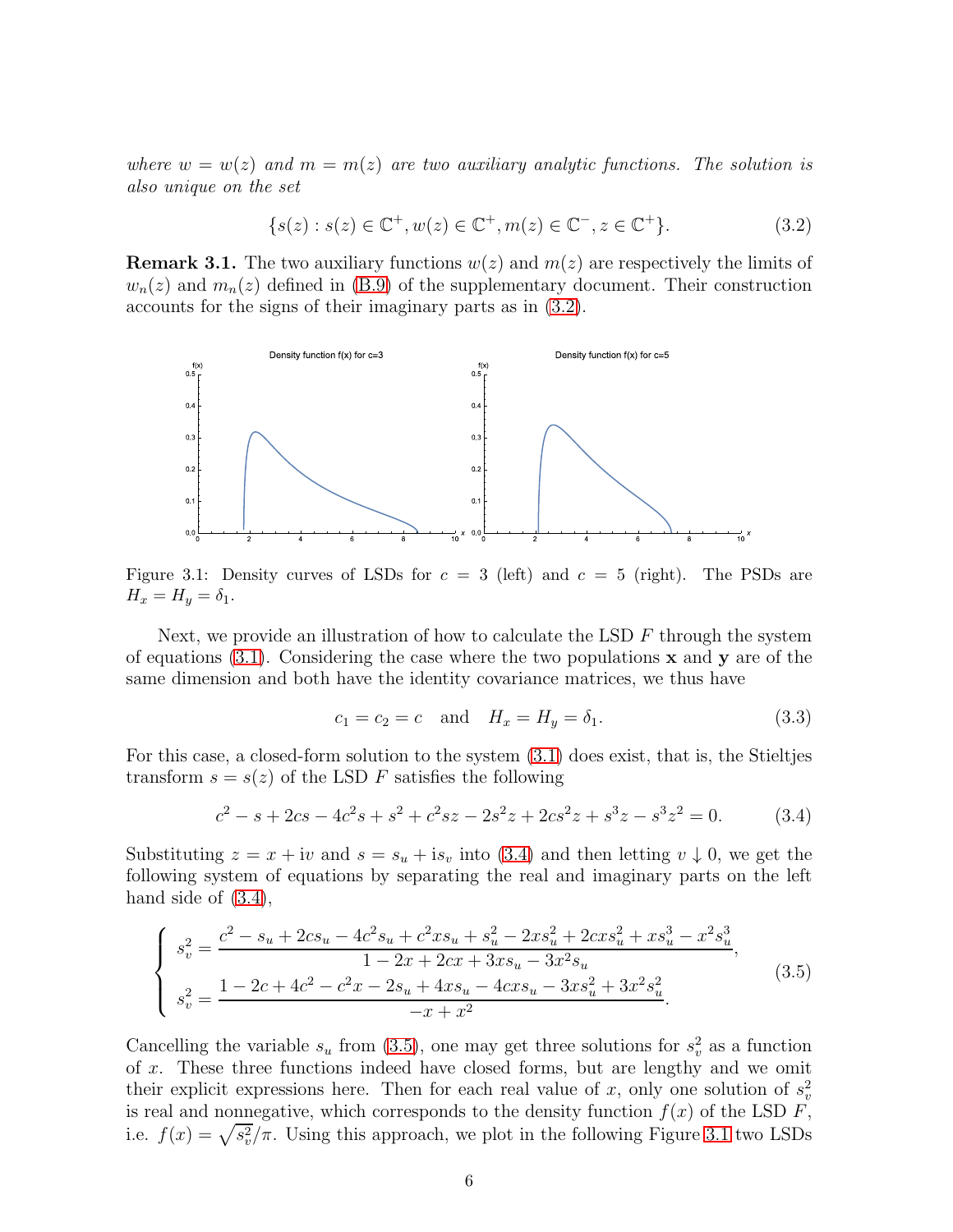

<span id="page-6-0"></span>Figure 3.2: Histogram of eigenvalues of the matrix  $S_{xy}$  under Model 1 (left panel) with dimensions  $p = q = n = 500$  and Model 2 (right panel) with dimensions  $p = 2q = 2n = 800$ . The fitted curves (red colored) are the corresponding densities of the LSDs.

for such particular setting [\(3.3\)](#page-5-4) corresponding to  $c = 3$  and  $c = 5$ . However, generally when there is no closed-form solution for  $(3.1)$ , we rely on numerical approximations for the limiting Stieltjes transform  $s(z)$  and the underlying limiting density function. These methods are used in the illustration below and also in the simulation experiments in Section [4.](#page-7-0)

Some numerical illustrations of Theorem [3.1](#page-4-4) are conducted under two models:

Model 1:  $H_x = H_y = \delta_1, c_1 = c_2 = 1, z_{11} \sim N(0, 1);$ 

Model 2:  $H_x = 0.5\delta_{0.5} + 0.5\delta_1$ ,  $H_y = 0.5\delta_{0.25} + 0.5\delta_{0.75}$ ,  $c_1 = 2, c_2 = 1$ , and  $z_{11} \sim (\chi_v^2 - v)/\sqrt{2v}$ , a standardized chi-squared distribution with degree of freedom  $v=2.$ 

The PSDs in the first model are simple point masses and the system [\(3.1\)](#page-4-3) defining the LSD simplifies to a single equation  $(z^2 - z)s^3 - s^2 + (3 - z)s - 1 = 0$  (letting  $c = 1$  in [\(3.4\)](#page-5-1)). The second model is a bit more elaborated where the PSDs are mixtures of two point masses and the innovations  $z_{ij}$ 's are Chi-square distributed with heavy tails.

To exhibit the LSDs defined by Models 1 and 2, we simply approximate their density functions by  $\hat{f}(x) = \Im s(x + i/10^4)/\pi, x \in \mathbb{R}$ . This approximation is justified by the inversion formula of Stieltjes transforms, i.e.  $f(x) = \lim_{\epsilon \to 0^+} \Im s(x + i\epsilon)/\pi$ , provided the limit exists, see Theorem B.10 in [Bai and Silverstein \(2010\)](#page-41-0). Obviously, our approximation takes  $\varepsilon = 10^{-4}$  which is small enough for the illustration here. Next, for any given  $z = x + i/10^4$ , we numerically solve the system of equations in  $(3.1)$  and select the unique solution  $(s(z), w(z), m(z))$  satisfying  $(3.2)$ , which is done automatically in Mathematica software. Finally, taking the imaginary part of  $s(z)/\pi$ gives  $f(x)$ .

In this simulation experiment, the empirical PSDs are chosen as their limiting ones and the dimensions are  $(p, q, n) = (500, 500, 500)$  for Model 1 and  $(p, q, n) =$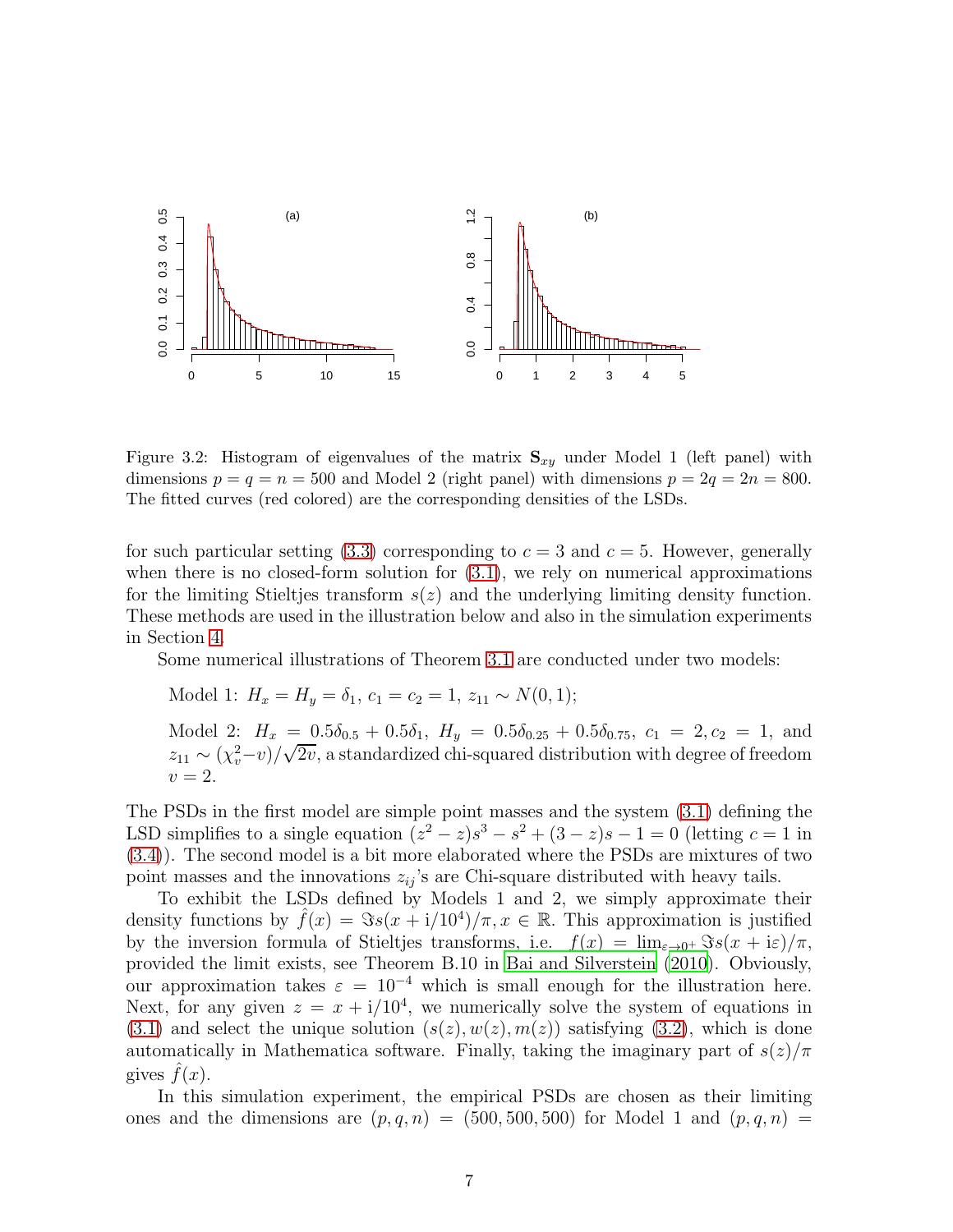(800, 400, 400) for Model 2. All eigenvalues are collected from 100 independent replications. The averaged histograms of the eigenvalues of  $S_{xy}$  from those replications are depicted in Figure [3.2.](#page-6-0) It shows that these empirical distributions match well their limiting density curves predicted in Theorem [3.1.](#page-4-4)

## <span id="page-7-0"></span>4. Application to the detection of dependence between two high dimensional vectors

Theorem [3.1](#page-4-4) determines a universal limit for the bulk spectrum of the DCM when the two sets of samples are independent. A natural question arises: how this bulk limit will evolve when they become dependent? Apparently if their inherent dependence is very strong, the spectral limit of the DCM will be totally different from the universal limit in Theorem [3.1.](#page-4-4) Here we choose to study a special type of weak dependence which is finite rank dependence. Such concept is parallel to the idea of finite-rank perturbation or spiked population models in high-dimensional statistics which are widely studied in connection with high-dimensional PCA, factor modeling and the signal detection problem [\(Johnstone and Paul, 2018\)](#page-16-5). A striking finding from the work here is that such finite-rank nonlinear dependence can be detected using the largest eigenvalues of the DCM while existing methods based on sample covariance, sample correlation or sample canonical correlations will fail.

## 4.1 Extreme eigenvalues of distance covariance matrix under finite-rank dependence

Precisely, we consider two dependent populations  $\mathbf{x} \in \mathbb{R}^p$  and  $\mathbf{z} \in \mathbb{R}^q$  defined as follows:

- (i) For a fixed  $m \in \mathbb{N}$ , let  $(\mathbf{u}_k)_{1 \leq k \leq m}$  and  $(\mathbf{v}_k)_{1 \leq k \leq m}$  be two independent sequences of i.i.d. vectors distributed uniformly on the unit spheres in  $\mathbb{R}^q$  and  $\mathbb{R}^p$ , respectively.
- (ii) Given the sequences  $(\mathbf{u}_k)$  and  $(\mathbf{v}_k)$ , the population **z** is defined as

<span id="page-7-1"></span>
$$
\mathbf{z} = \varepsilon \left( \sum_{k=1}^{m} \theta_k \mathbf{u}_k \mathbf{v}'_k \right) \mathbf{x} + \mathbf{y}, \qquad (4.1)
$$

where

- (1)  $\mathbf{x} \in \mathbb{R}^p$  and  $\mathbf{y} \in \mathbb{R}^q$  satisfy Assumptions (b) and (c);
- (2)  $\varepsilon$  is a standardized random variable with finite fourth moment.
- (3)  $0 < \theta_m < \cdots < \theta_1 < \infty$  are m constants reflecting the strengths of dependence between x and z.

**Remark 4.1.** The pair of random vectors  $(x, z)$  in  $(4.1)$  are nonlinearly dependent, that is, they are uncorrelated but dependent. To see this, consider a particular case such that  $\varepsilon$  is a random sign taking values 1 or  $-1$  with equal probability. Then it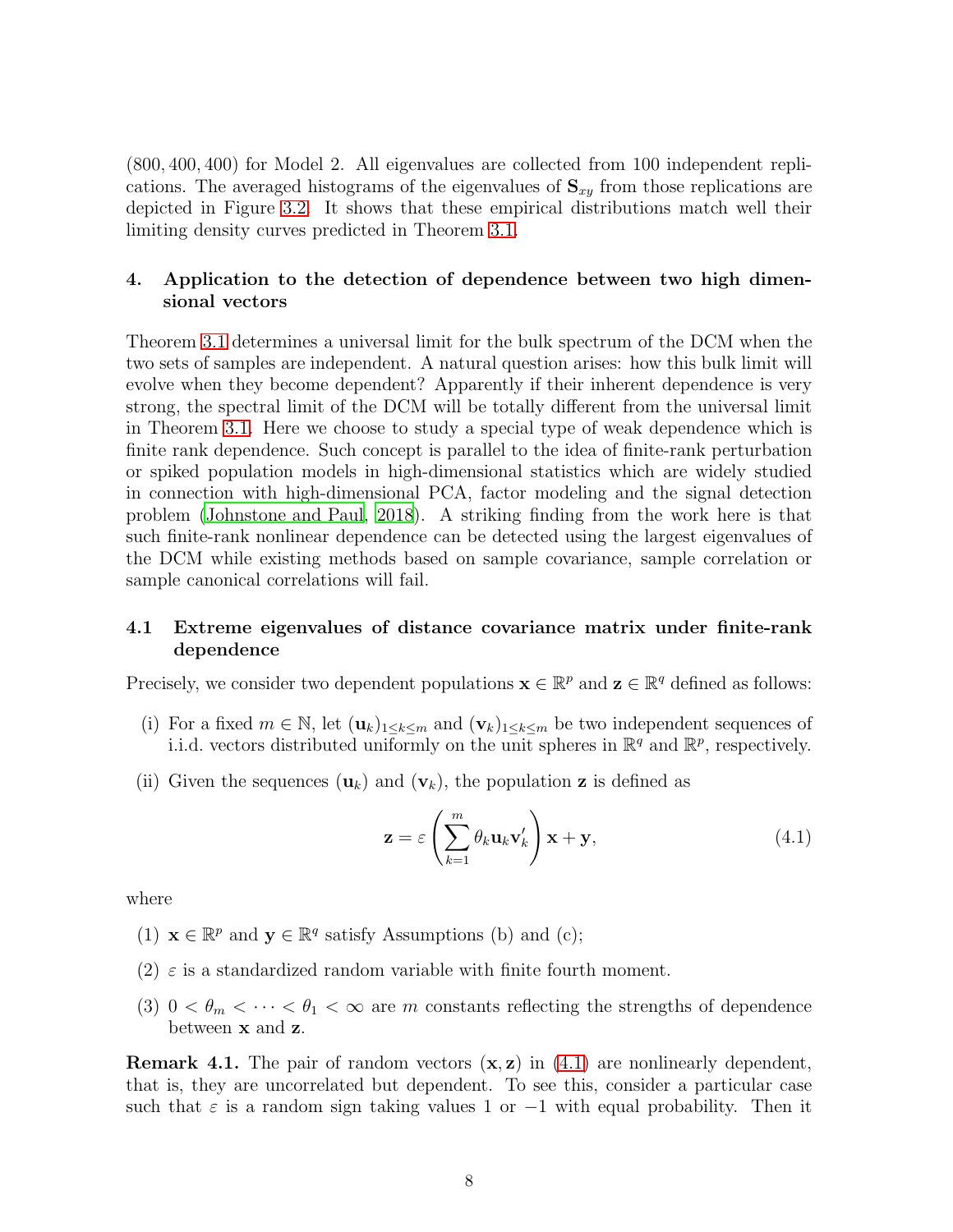is easy to see that the random sign  $\varepsilon$  put on the vector **x** implies the uncorrelation between the vectors. To establish their dependence, simple algebra shows that

$$
\mathbb{E}(|\mathbf{x}||^2)\mathbb{E}(|\mathbf{z}||^2) = \frac{1}{p}||\theta||^2\mathbb{E}^2(|\mathbf{x}||^2) + \mathbb{E}||\mathbf{x}||^2\mathbb{E}||\mathbf{y}||^2,
$$
  

$$
\mathbb{E}(|\mathbf{x}||^2||\mathbf{z}||^2) = \frac{1}{p}||\theta||^2\mathbb{E}||\mathbf{x}||^4 + \mathbb{E}||\mathbf{x}||^2\mathbb{E}||\mathbf{y}||^2.
$$

Here,  $\|\theta\|^2 = \theta_1^2 + \cdots + \theta_m^2$ . Unless **x** is a constant vector,  $\mathbb{E} \|\mathbf{x}\|^4 > \mathbb{E}^2 (\|\mathbf{x}\|^2)$  and thus the vectors x and z are dependent.

Suppose we have an i.i.d. sample  $(\mathbf{x}_1, \mathbf{z}_1), \ldots, (\mathbf{x}_n, \mathbf{z}_n)$  from the population  $(\mathbf{x}, \mathbf{z}) \in$  $\mathbb{R}^p \times \mathbb{R}^q$  defined in [\(4.1\)](#page-7-1). Denote by  $\mathbf{X} = (\mathbf{x}_1, \ldots, \mathbf{x}_n)$  and  $\mathbf{Z} = (\mathbf{z}_1, \ldots, \mathbf{z}_n)$  the two data matrices with sizes  $p \times n$  and  $q \times n$ , respectively. Similar to the matrices in [\(1.6\)](#page-1-3) we define two matrices  $\mathbf{D}_x$  and  $\mathbf{D}_z$  as

$$
\mathbf{D}_x = \frac{1}{p} \mathbf{X}' \mathbf{X} + \kappa_x \mathbf{I}_n \quad \text{and} \quad \mathbf{D}_z = \frac{1}{q} \mathbf{Z}' \mathbf{Z} + \kappa_z \mathbf{I}_n,
$$

where

$$
\kappa_x \triangleq (pn)^{-1} \sum_{i=1}^n ||\mathbf{x}_i||^2 \text{ and } \kappa_z \triangleq (qn)^{-1} \sum_{i=1}^n ||\mathbf{z}_i||^2.
$$

The corresponding DCM is written as

$$
\mathbf{S}_{xz} \triangleq \mathbf{P}_n \mathbf{D}_x \mathbf{P}_n \mathbf{D}_z \mathbf{P}_n.
$$

We will study the spectral properties of  $S_{xz}$  for the dependent pair  $(x, z)$  defined in [\(4.1\)](#page-7-1). First of all, because the rank of perturbation is finite, it is shown that the limiting spectral distribution of  $S_{xz}$  remains the same as if the two populations are independent.

<span id="page-8-0"></span>**Theorem 4.1.** Suppose that Assumptions (a)-(c) hold for model [\(4.1\)](#page-7-1). The limiting spectral distribution of  $S_{xz}$  is given by the same F defined in Theorem [3.1.](#page-4-4)

According to Theorem [4.1,](#page-8-0) the global behavior of the eigenvalues of the DCM  $S_{xz}$  will not be useful for distinguishing such weak dependence from the independence scenario. In the following, we turn to study the top eigenvalues of the  $S_{xz}$  and show that the weak dependence structure is encoded in these top eigenvalues. Detection of such weak dependence thus becomes possible using these top eigenvalues. Before that, we introduce some notations that will be used for stating our result. We denote

<span id="page-8-1"></span>
$$
\lambda_+ = \limsup_{n \to \infty} \|\mathbf{S}_{xy}\|,
$$

which is finite. On  $(\lambda_+, \infty)$ , define the function

$$
g(\lambda) = -\int t dH_x(t) \int \frac{w(\lambda)}{c_2 + tw(\lambda)} dH_y(t), \quad \lambda > \lambda_+, \tag{4.2}
$$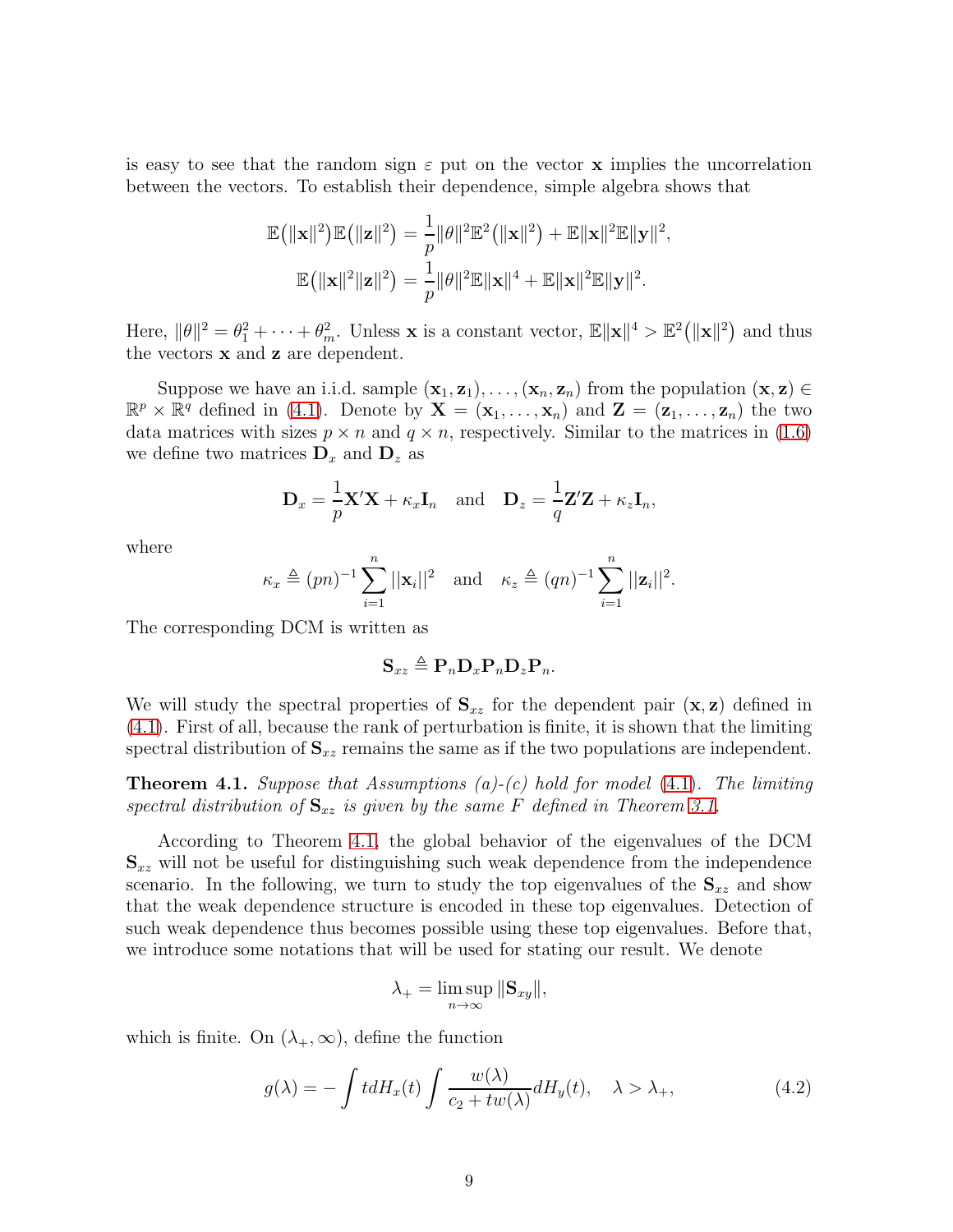

<span id="page-9-1"></span>Figure 4.1: Critical value  $\theta_0$  for  $c_1 = c_2 = c$  and  $H_x = H_y = \delta_1$ .

where  $w(z)$  is given in [\(3.1\)](#page-4-4). It's easy to verify that  $g(\lambda) > 0$ ,  $g'(\lambda) < 0$  and  $\lim_{\lambda \to +\infty} g(\lambda) = 0$ . Next, define

<span id="page-9-4"></span>
$$
\theta_0 := \lim_{\lambda \downarrow \lambda_+} [g(\lambda)]^{-\frac{1}{2}}.
$$
\n(4.3)

Therefore g is a one-to-one, strictly decreasing and nonnegative function from  $(\lambda_+, \infty)$ to  $(1/\theta_0^2, 0)$ .

<span id="page-9-3"></span>**Theorem 4.2.** Suppose that Assumptions (a)-(c) hold for model [\(4.1\)](#page-7-1) and for some  $k \in$  $\{1,\ldots,m\},\ \theta_k > \theta_0$ . Then the k-th largest eigenvalue  $\lambda_{n,k}$  of the DCM  $\mathbf{S}_{xz}$  converges almost surely to a limit

<span id="page-9-2"></span><span id="page-9-0"></span>
$$
\lambda_k = g^{-1} \left( 1/\theta_k^2 \right) > \lambda_+, \tag{4.4}
$$

where  $g^{-1}$  denotes the functional inverse of g.

**Remark 4.2.** Generally, the function g as well as the critical value  $\theta_0$  have no analytic formulas and both can be found numerically for any given model settings. However, in certain particular case, for example the setting considered in [\(3.3\)](#page-5-4), the function  $g(\lambda)$ given in  $(4.2)$  is a solution to

$$
cg^{3}(\lambda) + (1+4c)g^{2}(\lambda) + g(\lambda)(3+4c-c\lambda) + 2 = 0.
$$
 (4.5)

In fact there are three solutions to [\(4.5\)](#page-9-0) which all have explicit but lengthy expressions. One may choose the one that monotonically decreases to zero as  $\lambda$  tends to infinity, which is our target function  $g(\lambda)$ . Then the critical value  $\theta_0 = [g(\lambda_+)]^{-1/2}$  can be obtained accordingly. Note that the right edge  $\lambda_+$  of the LSD F can be theoretically derived by setting the density function  $f(x)$  to be zero. As an illustration, we exhibit the relation between the value  $\theta_0$  and the ratio c for the case [\(3.3\)](#page-5-4) in Figure [4.1.](#page-9-1)

The limit  $\lambda_k$  in [\(4.4\)](#page-9-2) is outside the support of the LSD F. A technical point here is that Theorem [4.2](#page-9-3) does not tell what happens to  $\lambda_{n,k}$  if  $\theta_k \leq \theta_0$ . By assuming the convergence of the largest eigenvalue of the base component  $S_{xy}$  to the right edge point of the LSD, we can establish the following exact phase transition for the top eigenvalues  $\lambda_{n,k}$   $(1 \leq k \leq m)$ .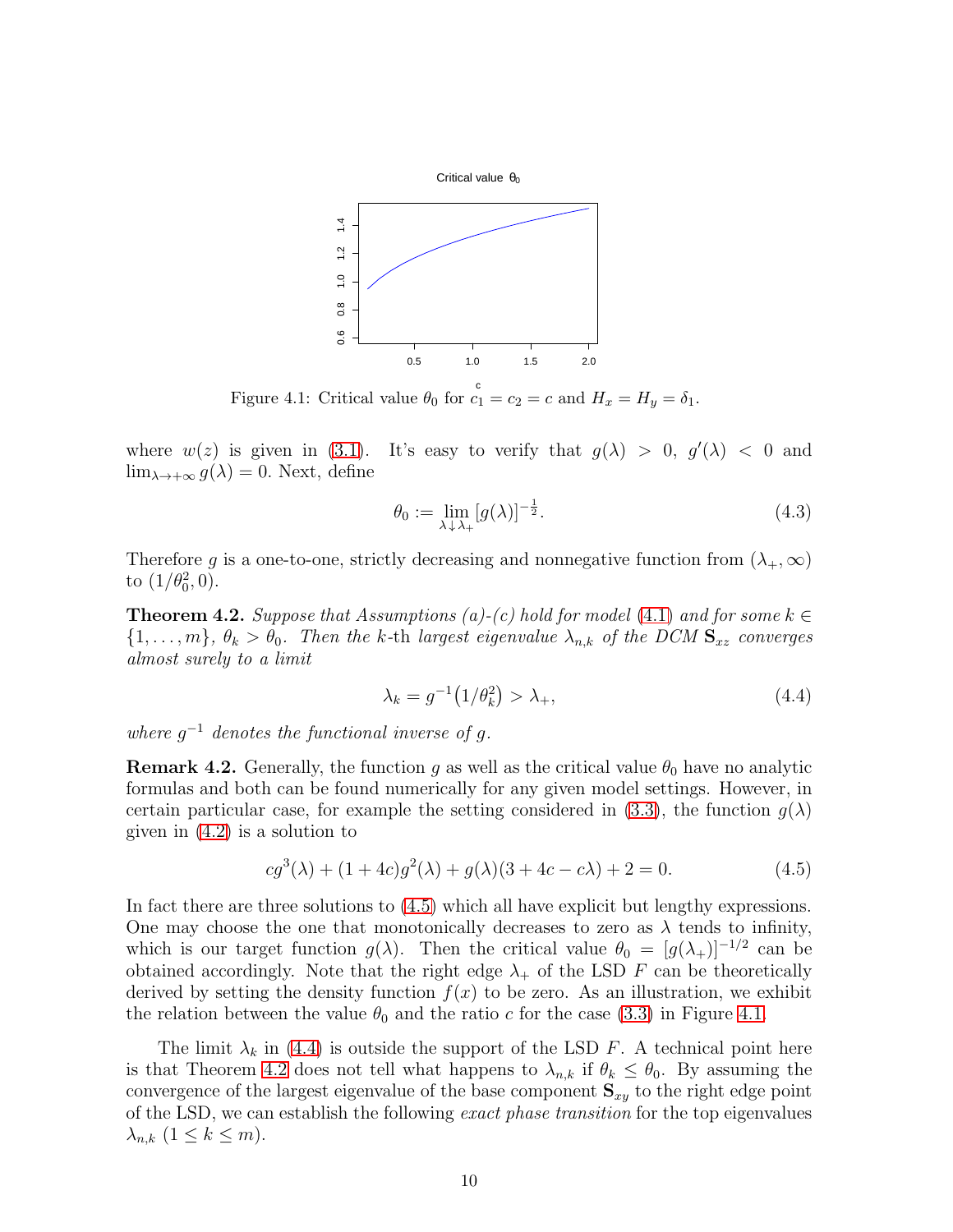<span id="page-10-0"></span>**Corollary 4.1.** In addition to Assumptions (a)-(c) for model [\(4.1\)](#page-7-1), suppose that the largest eigenvalue of the DCM  $S_{xy}$  converges to  $\lambda_{+}$ , which is the right edge point of the LSD F. Then for  $k = 1, \ldots, m$ ,

$$
\lambda_{n,k} \xrightarrow{a.s.} \begin{cases} \lambda_k & \text{if } \theta_k > \theta_0, \\ \lambda_+ & \text{if } \theta_k \leq \theta_0, \end{cases}
$$

where  $\theta_0$  and  $\lambda_k$  are given in [\(4.3\)](#page-9-4) and [\(4.4\)](#page-9-2), respectively.

Corollary [4.1](#page-10-0) follows directly from the proof of Theorem [4.2](#page-9-3) and the classic interlacing theorem. It implies the value  $\theta_0$  is the exact critical value for the phase transition of the top eigenvalues of the DCM  $S_{xz}$ . Note that the convergence of the largest eigenvalue of the (null) DCM  $S_{xy}$  to  $\lambda_+$  is needed and assumed here to ensure the convergence of those sub-critical spike eigenvalues, i.e.  $\theta_k \leq \theta_0$ , to the same right edge point  $\lambda_+$ . On the other hand, very likely this largest eigenvalue does converge. However, proof for such convergence of the largest eigenvalue would be lengthy and technical, and we leave it for future investigation.

### 4.2 Monte Carlo experiments

This section examines finite sample properties of the outlier eigenvalues of  $S_{xz}$ . To simplify the exposition, we consider only the rank-one situation  $(m = 1)$  in this section. Higher dependence ranks with  $m > 1$  will be discussed in Section [4.3.](#page-12-0) Three models are taken into consideration under normal populations:

Model 4:  $H_x = H_y = \delta_1, c_1 = c_2 = 2;$ 

Model 5:  $H_x = H_y = \delta_1, c_1 = 0.1, c_2 = 0.2;$ 

Model 6:  $H_x = 0.5\delta_{0.5} + 0.5\delta_1$ ,  $H_y = 0.5\delta_1 + 0.5\delta_{1.5}$ ,  $c_1 = 1$ ,  $c_2 = 2$ .

Models 4 and 5 are both standard normal population, with different dimension-tosample size ratios. Model 6 is more general by employing two discrete PSDs. All statistics are calculated using 1000 independent replications.

We begin with the convergence of the largest eigenvalue of  $S_{xz}$  under Model 4. Theoretically, the largest eigenvalue will become an outlier when  $\theta > \theta_0 = 1.52$  (see Figure [4.1](#page-9-1) for the critical value). The parameter  $\theta$  is thus set to be  $\theta = 0, 1, 2, 3$ . The sample size  $n$  ranges from 100 to 1600. Empirical mean and standard deviation of the largest eigenvalue are collected in Table [4.1.](#page-11-0) It shows that, for  $\theta = 0$  and 1 (second to fifth columns), the largest eigenvalue increases with decreasing standard error as  $n$ grows and is close to  $\lambda_+ = 9.95$ , the right edge point of F. When  $\theta = 2$  and 3 (last four columns), the largest eigenvalue converges to its theoretical limit  $\lambda = 10.6875$  for  $\theta = 2$  and  $\lambda = 15.0123$  for  $\theta = 3$ . These results fully coincide with the conclusions of Theorem [4.2.](#page-9-3)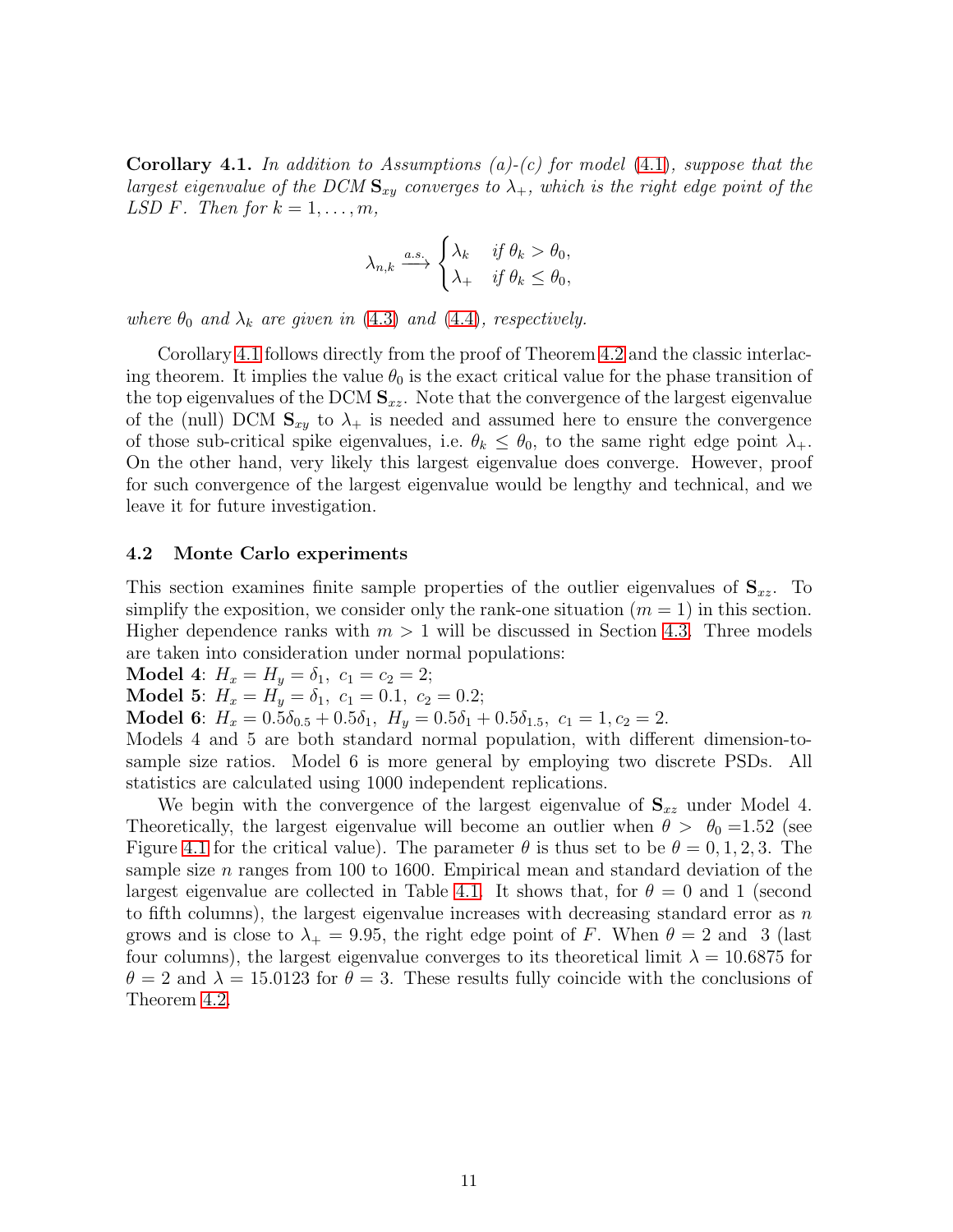

<span id="page-11-1"></span>Figure 4.2: The average of the largest eigenvalue under Model 5 (left panel) and Model 6 (right panel) from 1000 independent replications with  $\pm 1$  standard deviations (blue bars). The solid red line is the limiting curve of the function  $\lambda(\theta)$  and the dashed red line represents the right boundary of LSD's support.

<span id="page-11-0"></span>Table 4.1: Empirical mean and standard deviation of the largest eigenvalue under Model 4. The setting is  $c_{n1} = c_{n2} = 2$  with varying n and 1000 independent replications. The right edge point of the LSD is  $\lambda_+ = 9.95$ .

|        | $\theta = 0$ |        | $\theta = 1$ |        | $(\theta, \lambda) = (2, 10.6875)$ |        | $(\theta, \lambda) = (3, 15.0123)$ |        |
|--------|--------------|--------|--------------|--------|------------------------------------|--------|------------------------------------|--------|
| $\, n$ | mean         | sd     | mean         | sd     | mean                               | sd     | mean                               | sd     |
| 100    | 9.5732       | 0.3126 | 9.6443       | 0.3419 | 10.7285                            | 0.7055 | 15.1056                            | 1.5770 |
| 200    | 9.7247       | 0.1972 | 9.7486       | 0.2013 | 10.7219                            | 0.5048 | 15.0821                            | 1.1099 |
| 400    | 9.8094       | 0.1302 | 9.8209       | 0.1239 | 10.7114                            | 0.3500 | 15.0446                            | 0.7458 |
| 800    | 9.8587       | 0.0769 | 9.8729       | 0.0796 | 10.7079                            | 0.2531 | 14.9985                            | 0.5505 |
| 1600   | 9.8950       | 0.0479 | 9.8966       | 0.0502 | 10.6985                            | 0.1745 | 15.0249                            | 0.3794 |

Next we study the evolution of the outlier limit  $\lambda(\theta)$  in function of the dependence strength  $\theta$ . Models 5 and 6 are considered with the dimensions fixed at  $(p, q, n)$  $(200, 400, 2000)$  for Model 5 and at  $(p, q, n) = (800, 800, 400)$  for Model 6. The parameter  $\theta$  ranges from 0 to 2.5 for Model 5 and from 0 to 5 for Model 6. Figure [4.2](#page-11-1) displays the average of the largest eigenvalue with  $\pm 1$  standard deviations (vertical bars). The dashed red lines mark the right boundary of  $F$  and the solid red lines are the theoretical curves of  $\lambda = \lambda(\theta)$ . Both the two graphs in Figure [4.2](#page-11-1) exhibit a common trend that the largest eigenvalue will depart from the bulk when  $\theta$  crosses a critical value and goes up with increasing standard deviation.

Lastly, we compare the performance of using the largest eigenvalues of our DCM model with high-dimensional CCA [\(Yang and Pan, 2015](#page-16-6); [Bao et al.](#page-16-7), [2019\)](#page-16-7) for detecting dependence between two groups of random samples. As is well known, a direct application of CCA often fails for the detection when the two sample sets are dependent but uncorrelated. It is thus suggested in [Yang and Pan \(2015](#page-16-6)) to transform the data in a suitable way before applying CCA if one has some prior knowledge of the dependence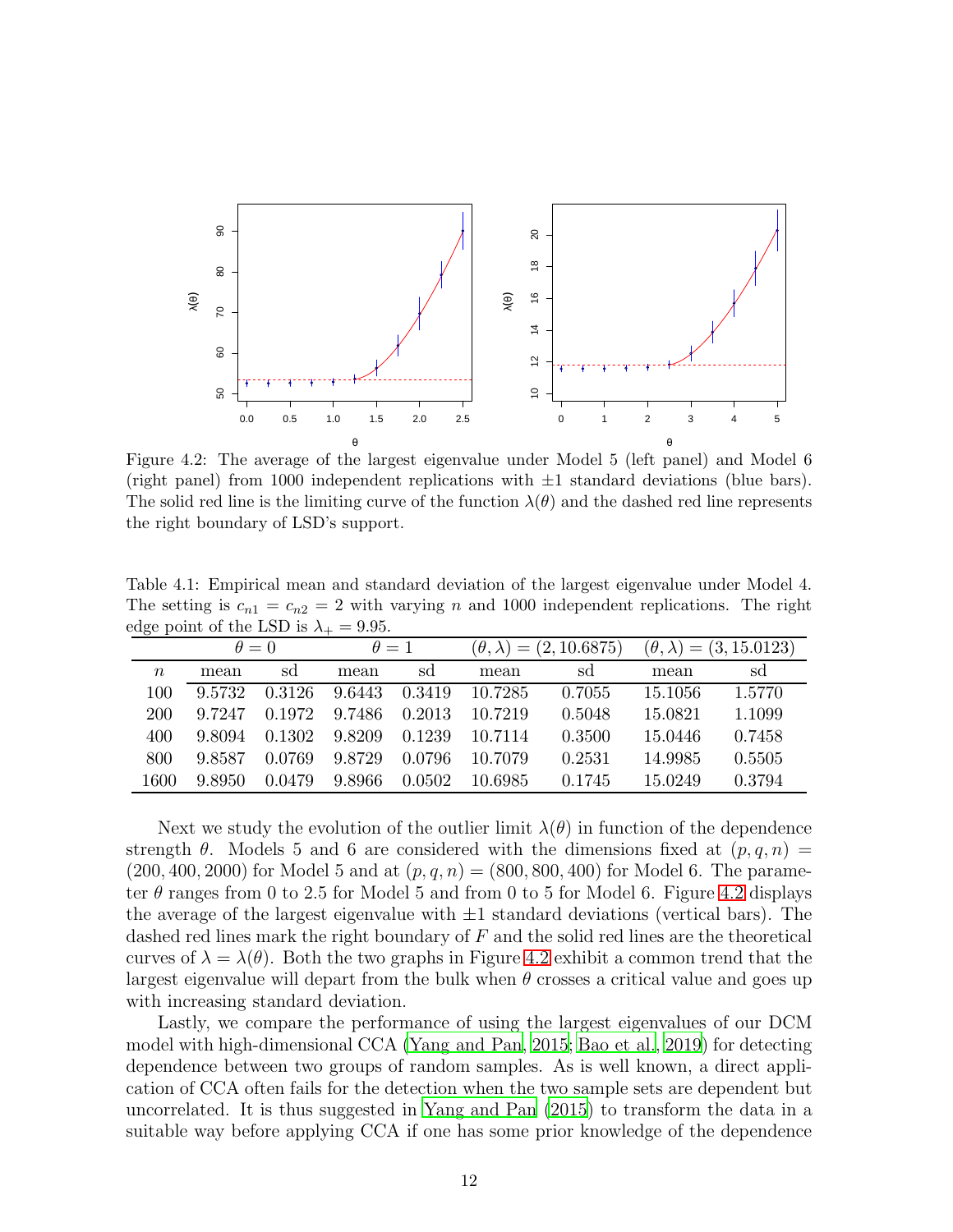structure. We refer to this variant of CCA as TCCA in the following.

Model 5 is employed in this experiment. The parameter settings are  $\theta = 2, 4, 10$  and  $(p, q, n) = (100, 200, 1000)$ . For the TCCA method, we use the exponential function  $f(x) = e^x$  to transform each coordinate of the sample vectors and then conduct the CCA procedure. In this way, the two sets of transformed data are indeed linearly correlated.

Histograms of the bulk eigenvalues and the largest eigenvalue are plotted in Figure [4.3.](#page-13-0) On the left panel, the eigenvalues are from the DCM  $S_{xz}$ . One may see that the empirical SD of the bulk eigenvalues (black strips) is perfectly predicted by its LSD density curve (red lines). Moreover, the largest eigenvalues (blue strips) are centered at  $\lambda = 69.83, 187.5,$  and 1041.5 (blue lines) for  $\theta = 2, 4$  and 10, respectively, which are clearly separated from the bulks. Similar statistics from CCA are shown on the middle panel. It demonstrates that the largest eigenvalues for  $\theta = 2, 4, 10$  are all centered at  $\lambda = 0.49$  which is smaller than the right edge point  $\lambda_+ = 0.5$  of the LSD. Results from TCCA are plotted on the right panel, where the largest eigenvalues are centered at  $\lambda = 0.49, 0.50, 0.52$  for  $\theta = 2, 4, 10$ , respectively. On the other hand, Figure [4.4](#page-14-0) reports the sequences of sample ratios  $\{\lambda_{n,i+1}/\lambda_{n,i}\}\$  with  $\pm 2$  standard deviations. For  $\theta = 2, 4, 10$ , the first ratio  $\{\lambda_{n,2}/\lambda_{n,1}\}$  from the DCM model is well separated from the rest ones while those from the CCA and TCCA models have no clear separation. Therefore, the non-linear correlation between x and z can be entirely captured by the DCM model while CCA and TCCA will both fail to distinguish it efficiently. We note that for the TCCA method, it indeed has some potential for the detection as one may observe that, on average, the largest eigenvalue from TCCA can surpass the right edge limit 0.5 of the LSD as the parameter  $\theta$  increases. However its power is weak compared with our proposed method for the studied cases. Some other transforms are also tested under the same settings, such as polynomial functions, Box-Cox transforms, and trigonometric functions. Their performance is either comparable with or less superior to the exponential function.

### <span id="page-12-0"></span>4.3 A consistent estimator for the order of finite-rank dependence

Assume that among the m dependence strengths  $(\theta_k)_{1\leq k\leq m} := \theta$ , there are  $m_0$  strengths above the critical value  $\theta_0$  given in [\(4.3\)](#page-9-4). According to Corollary [4.1,](#page-10-0) the  $m_0$  largest eigenvalues  $\lambda_{n,k}$  of the DCM  $\mathbf{S}_{xz}$  will converge almost surely to  $m_0$  limits  $\lambda_k$ ,  $1 \leq k \leq$  $m_0$ , which are outside the support of F and given in [\(4.4\)](#page-9-2). Meanwhile, the following eigenvalues of any given number, say  $s, \lambda_{n,m_0+1}, \ldots, \lambda_{n,m_0+s}$  will all converge to the right edge  $\lambda_+$  of the LSD F. The rank  $m_0$  corresponds to the detectable rank of the weak dependence considered here. In a sense, the remaining  $m - m_0$  dependence strengths  ${\theta_{m0+1}, \ldots, \theta_m}$  below the critical value  $\theta_0$  are too weak for detection. Following a popular ratio estimator for the number of factors or spikes developed in [Onatski \(2010\)](#page-16-8) and [Li et al. \(2017](#page-16-9)), we introduce a consistent estimator for the detectable dependence rank  $m_0$  in the model [\(4.1\)](#page-7-1) as follows. Note that we have for  $j = 1, \ldots, m_0$ , the ratios  $\lambda_{n,j+1}/\lambda_{n,j}$  will converge almost surely to a number in  $(0,1)$ , while for  $j \geq m_0 + 1$ these ratios will converge to 1. Let  $0 < d_n < 1$  be a sequence of positive and vanishing constants and consider the following estimator for the dependence rank  $m_0$ :

$$
\hat{m}_0 = \{ \text{first } j \ge 1 \text{ such that } \frac{\lambda_{n,j+1}}{\lambda_{n,j}} > 1 - d_n \} - 1.
$$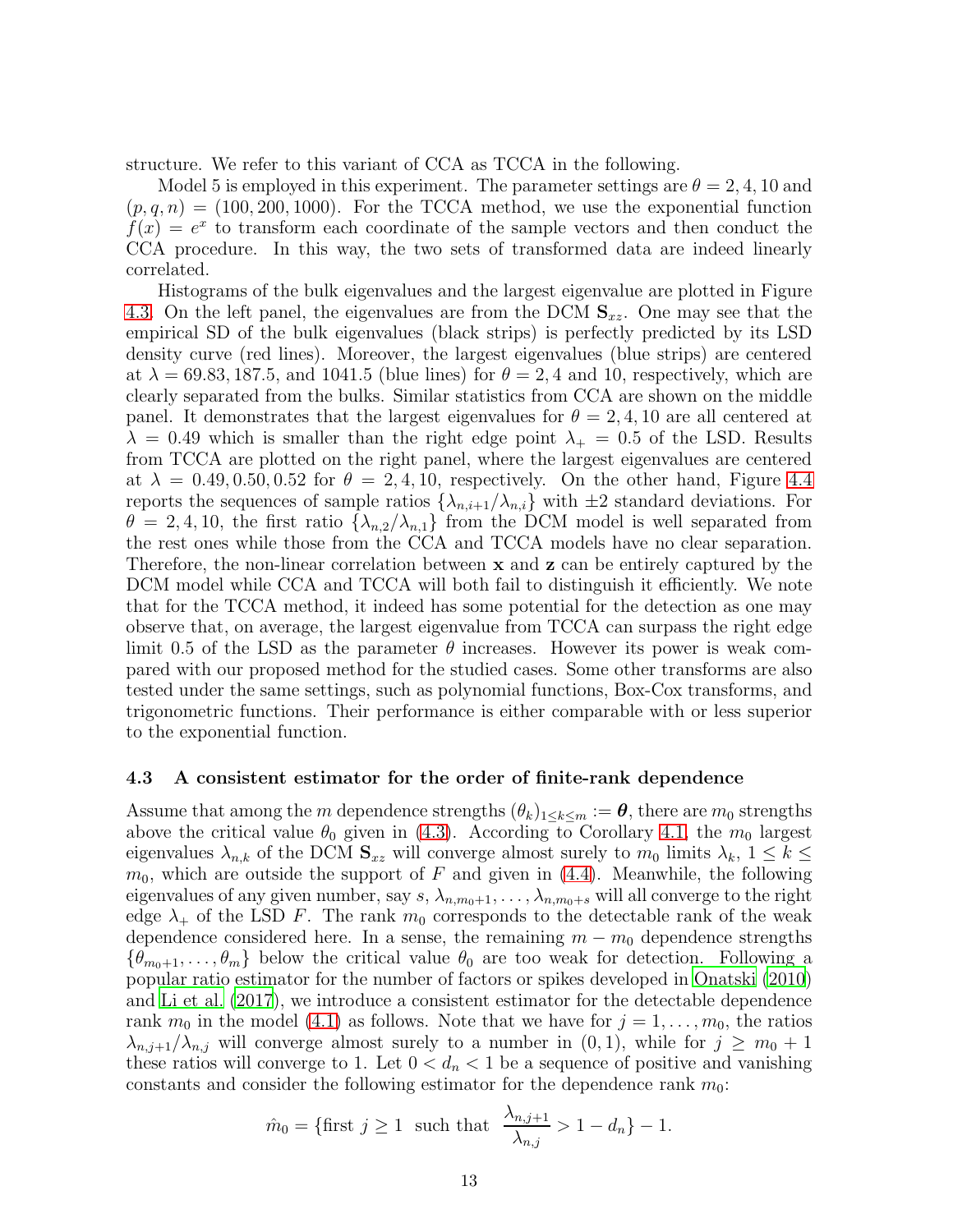

<span id="page-13-0"></span> $\text{Figur} \left( \frac{4.3 \cdot \text{mHist} \Omega}{\text{ggrain} \text{g}} \right)$  of bulk eigenvalues  $(\text{hlet} \text{gstr}, \text{gstr}, \text{gstr}, \text{hlet} \text{gstr}, \text{hlet} \text{gstr}, \text{hlet} \text{gstr}, \text{hlet} \text{gstr}, \text{hlet} \text{gstr}, \text{hlet} \text{gstr}, \text{hlet} \text{gstr}, \text{hlet} \text{gstr}, \text{hlet} \text{gstr}, \text{hlet} \text{gstr}, \text{hlet} \text{gstr$ strips) from 1000 independent replications under Model 5 with  $\theta = 2, 4$ , and 10. The red curves are LSD densities and the green vertical lines locate at the averages of the largest eigenvalues. Plots on the left panel are based on the DCM  $S_{xz}$  while those on the middle and left panels are based on CCA and TCCA, respectively. The dimensions are  $(p, q, n) = (100, 200, 1000)$ .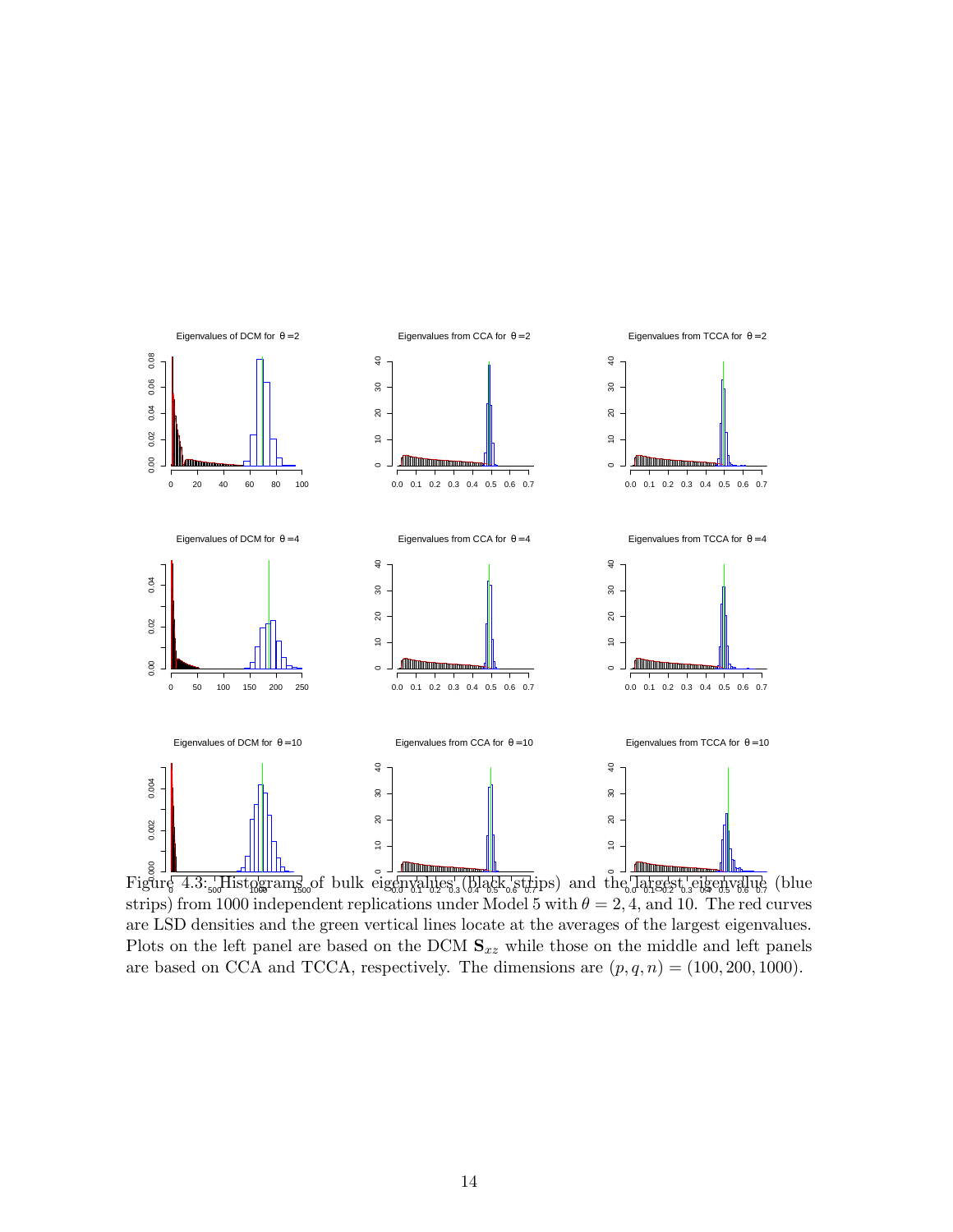

<span id="page-14-0"></span>Figure 4.4: The average of the sequences of sample ratios  $\{\lambda_{n,i+1}/\lambda_{n,i}\}$  from 1000 independent replications under Model 5 with  $\theta = 2, 4$ . Plots on the left panel are based on the DCM  $S_{xz}$ , while those on the middle and right panels are based on CCA and TCCA, respectively. The dimensions are  $(p, q, n) = (100, 200, 1000)$ .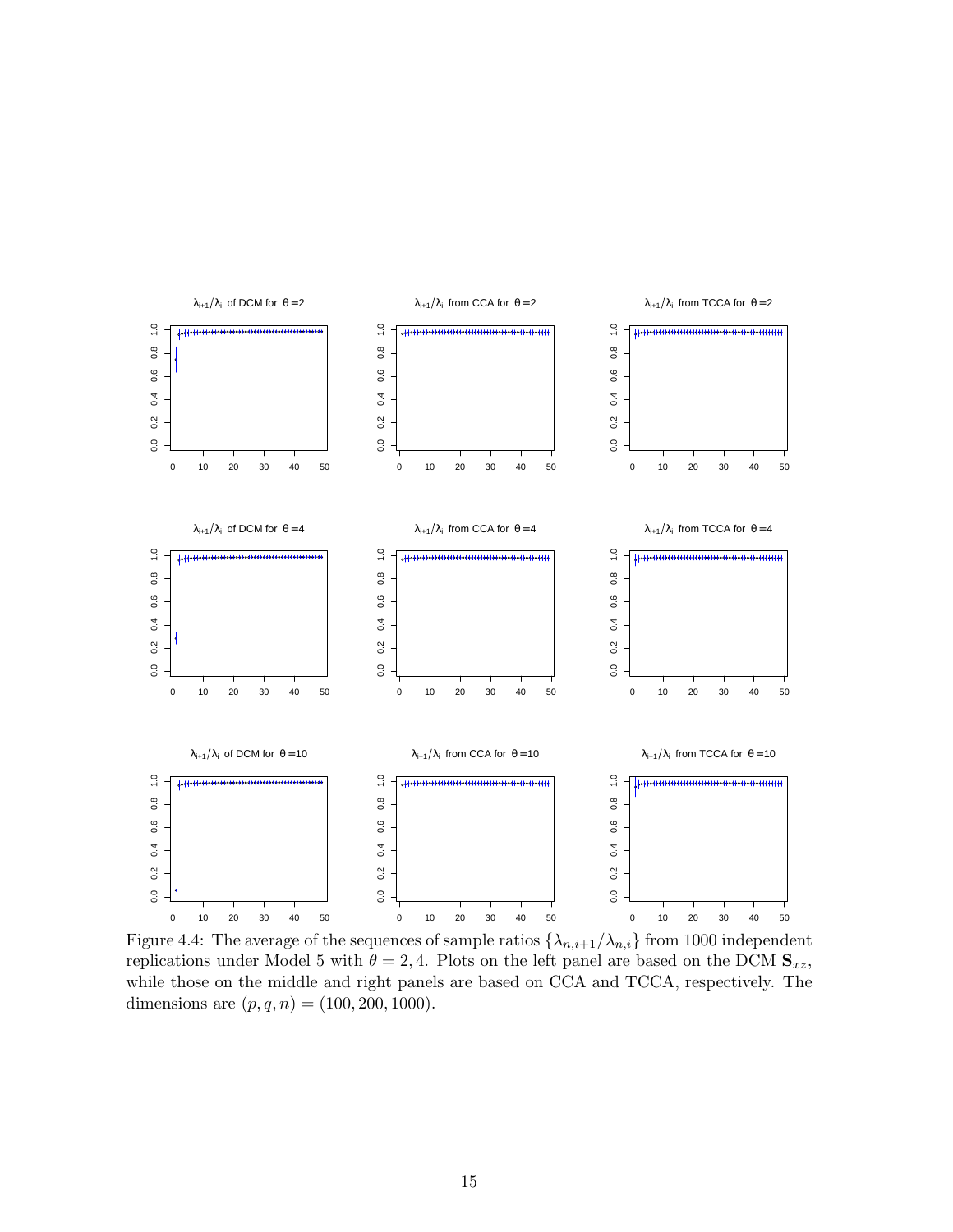Under the conditions similar to Theorem 3.1 in [Li et al. \(2017\)](#page-16-9), one can show that  $\hat{m}_0$ will converge to  $m_0$  almost surely.

It remains to set up an appropriate value for the tuning parameter  $d_n$ . Theoretically any vanishing sequence  $d_n \to 0$  is sufficient for the consistence of  $\hat{m}_0$ . Here we follow the calibration proposed in [Li et al. \(2017](#page-16-9)). Precisely, we find empirically  $q_{n,p,q,0.5\%}$ , the lower 0.5% quantile of  $n^{2/3}(\nu_2/\nu_1-1)$  where  $\nu_1$  and  $\nu_2$  are the top two sample eigenvalues of the distance covariance matrix  $S_{xy}$  under the null model with  $x \sim N(0, I_p)$  and  $\mathbf{y} \sim N(\mathbf{0}, \mathbf{I}_q)$ . Then we set  $d_n = n^{-2/3} |q_{n,p,q,0.5\%}|$ . Note that  $d_n$  vanishes at rate  $n^{-2/3}$ . This tuned value of  $d_n$  is used for all the simulation experiments in this section.

We now examine the performance of  $\hat{m}_0$  in finite sample situations. Models 5 and 6 are adopted again when generating samples of **x** and **y**. Under Model 5, we take  $m = 3$ and  $\boldsymbol{\theta} = (4, 3, 2)$ . The critical value  $\theta_0$  is 1.2, and thus the detectable dependence rank is  $m_0 = 3$ . Under Model 6, we take  $m = 4$  and  $\theta = (4, 3, 2, 1)$ . In this case  $\theta_0 = 2.5$  and  $m_0 = 2$ . Frequencies of  $\hat{m}_0$  are calculated from 1000 independent replications under the two models with the sample size n ranging from 100 to 1600. The results are shown in Tables [4.2](#page-15-0) and [4.3,](#page-15-1) which verify the convergence of the proposed estimator.

Table 4.2: Frequencies of  $\hat{m}_0$  under Model 5 with  $\theta = (4, 3, 2)$  and  $m_0 = 3$  from 1000 independent replications. The dimensional settings are  $c_{n1} = 0.1, c_{n2} = 0.2$  and n ranging from 100 to 1600.

<span id="page-15-0"></span>

| v.         | $\hat{m}_0 = 0$ |        | $\hat{m}_0 = 1$ $\hat{m}_0 = 2$ $\hat{m}_0 = 3$ $\hat{m}_0 = 4$ |       |       |
|------------|-----------------|--------|-----------------------------------------------------------------|-------|-------|
| $n = 100$  | 0.045           | 0.649  | 0.293                                                           | 0.013 |       |
| $n = 200$  | $\cup$          | 0.144  | 0.676                                                           | 0.176 | 0.004 |
| $n = 400$  | $\cup$          | 0.020  | 0.406                                                           | 0.561 | 0.013 |
| $n = 800$  | $\cup$          | $\cup$ | 0.057                                                           | 0.942 | 0.001 |
| $n = 1600$ | $\Box$          | $\cup$ | $\mathbf{0}$                                                    | 0.995 | 0.005 |

Table 4.3: Frequencies of  $\hat{m}_0$  under Model 6 with  $\theta = (4, 3, 2, 1)$  and  $m_0 = 2$  from 1000 independent replications. The dimensional settings are  $c_{n1} = 1, c_{n2} = 2$  and n ranging from 100 to 1600.

<span id="page-15-1"></span>

|            | $\hat{m}_0 = 0$ | $\hat{m}_0=1$ | $\hat{m}_0 = 2$ | $\hat{m}_0=3$ |
|------------|-----------------|---------------|-----------------|---------------|
| $n=100$    | 0.122           | 0.743         | 0.135           |               |
| $n = 200$  | 0.016           | 0.625         | 0.357           | 0.002         |
| $n = 400$  | 0               | 0.409         | 0.584           | 0.007         |
| $n = 800$  | $\mathbf{0}$    | 0.179         | 0.813           | 0.008         |
| $n = 1600$ | $\mathbf{0}$    | 0.039         | 0.953           | 0.008         |

## Supplementary Materials

A supplementary to this article contains some additional technical tools used in this paper and the proofs of Theorem [2.1,](#page-4-1) Theorem [2.2,](#page-4-5) Theorem [3.1,](#page-4-4) Theorem [4.1](#page-8-0) and Theorem [4.2.](#page-9-3)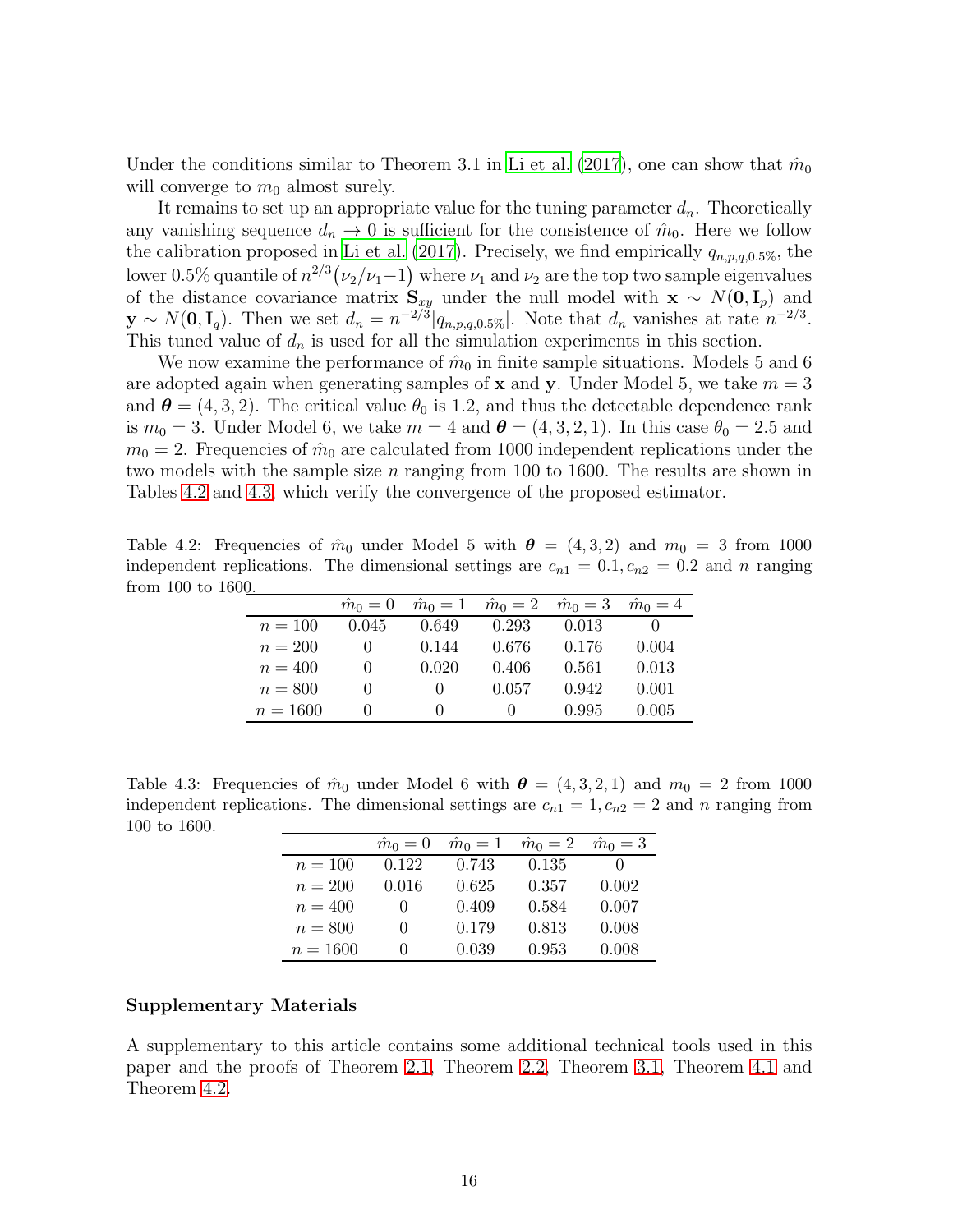### Acknowledgements

The authors are grateful to Prof. Xiaofeng Shao for important discussions from which this research originated. Weiming Li's research is partially supported by the NSFC (No. 11971293) and the Program of IRTSHUFE. Qinwen Wang acknowledges support from a NSFC Grant (No. 11801085) and the Shanghai Sailing Program (No. 18YF1401500). Jianfeng Yao's research is partially supported by a Hong Kong SAR RGC Grant (GRF 17308920).

#### References

- Bai, Z.D. and Silverstein, J.W. (2010) *Spectral analysis of large dimensional random matrices*, 2nd edBSbook., Springer, New York.
- <span id="page-16-2"></span>BAIK, J., BEN-AROUS, G. AND PÉCHÉ, S. (2005) Phase transition of the largest eigenvalue for non-null complex sample covariance matrices. *Ann. Probab.*, 33(5), 1643–1697.
- <span id="page-16-3"></span>BAIK, J. AND SILVERSTEIN, J.W. (2006) Eigenvalues of large sample covariance matrices of spiked population models. *J. Multivariate. Anal.*, 97, 1382–1408.
- <span id="page-16-7"></span>Bao, Z.G., Hu, J., Pan, G.M. and Zhou, W. (2019) Canonical correlation coefficients of high-dimensional Gaussian vectors: finite rank case. *Ann. Stat.*, 47(1), 612–640.
- El Karoui, N. (2010) The spectrum of kernel random matrices. *Ann. Stat.*, 38, 1–50.
- <span id="page-16-6"></span>YANG, Y. AND PAN, G. (2015) Independence test for high dimensional data based on regularized canonical correlation coefficients. *Ann. Stat.*, 43(2), 467–500.
- Fan, J., Feng, Y. and Xia, L. (2017) A projection-based conditional dependence measure with applications to high-dimensional undirected graphical models. *[arXiv:1501.01617.](http://arxiv.org/abs/1501.01617)*

<span id="page-16-5"></span>Johnstone, I. and Paul, D.(2018) PCA in high dimensions: an orientation. *P. IEEE*, 106(8), 1278–1292.

- LEE, C.E. AND SHAO, X.F. (2018) Martingale difference divergence matrix and its application to dimension reduction for stationary multivariate time series. *J. Amer. Statist. Assoc.*, 113, 216–229.
- Li, W.M. and Yao, J.F. (2018) On structure testing for component covariance matrices of a high dimensional mixture. *J. Roy. Stat. Soc. Ser. B*, 80(2), 293-318.
- <span id="page-16-9"></span>Li, Z., Wang, Q.W. and Yao, J.F. (2017) Identifying the number of factors from singular values of a large sample auto-covariance matrix. *Ann. Stat.*, 45(1), 257–288.
- <span id="page-16-8"></span>Onatski, A. (2010) Determining the number of factors from empirical distribution of eigenvalues. *Rev. Econ. Stat.*, 92(4), 1004–1016.
- <span id="page-16-4"></span>Paul, D. (2007) Asymptotics of sample eigenstructure for a large dimensional spiked covariance model. *Stat. Sinica*, 17, 1617–1642.
- <span id="page-16-0"></span>SZÉKELY, G.J, RIZZO, M.L. AND BAKIROV, N.K. (2007) Measuring and testing dependence by correlation of distances. *Ann. Stat.*, 35, 2769–2794.
- <span id="page-16-1"></span>SZÉKELY, G.J AND RIZZO, M.L. (2013) The distance correlation t-test of independence in high dimension. *J. Multivariate. Anal.*, 117, 193–213.
- YAO, S., ZHANG, X.Y. AND SHAO, X.F. (2018) Testing mutual independence in high dimension via distance covariance. *J. Roy. Stat. Soc. Ser. B*, 80(3), 453–594.
- ZHANG, X.Y., YAO, S. AND SHAO, X.F. (2018) Conditional mean and quantile dependence testing in high dimension. *Ann. Stat.*, 46(1), 219–246.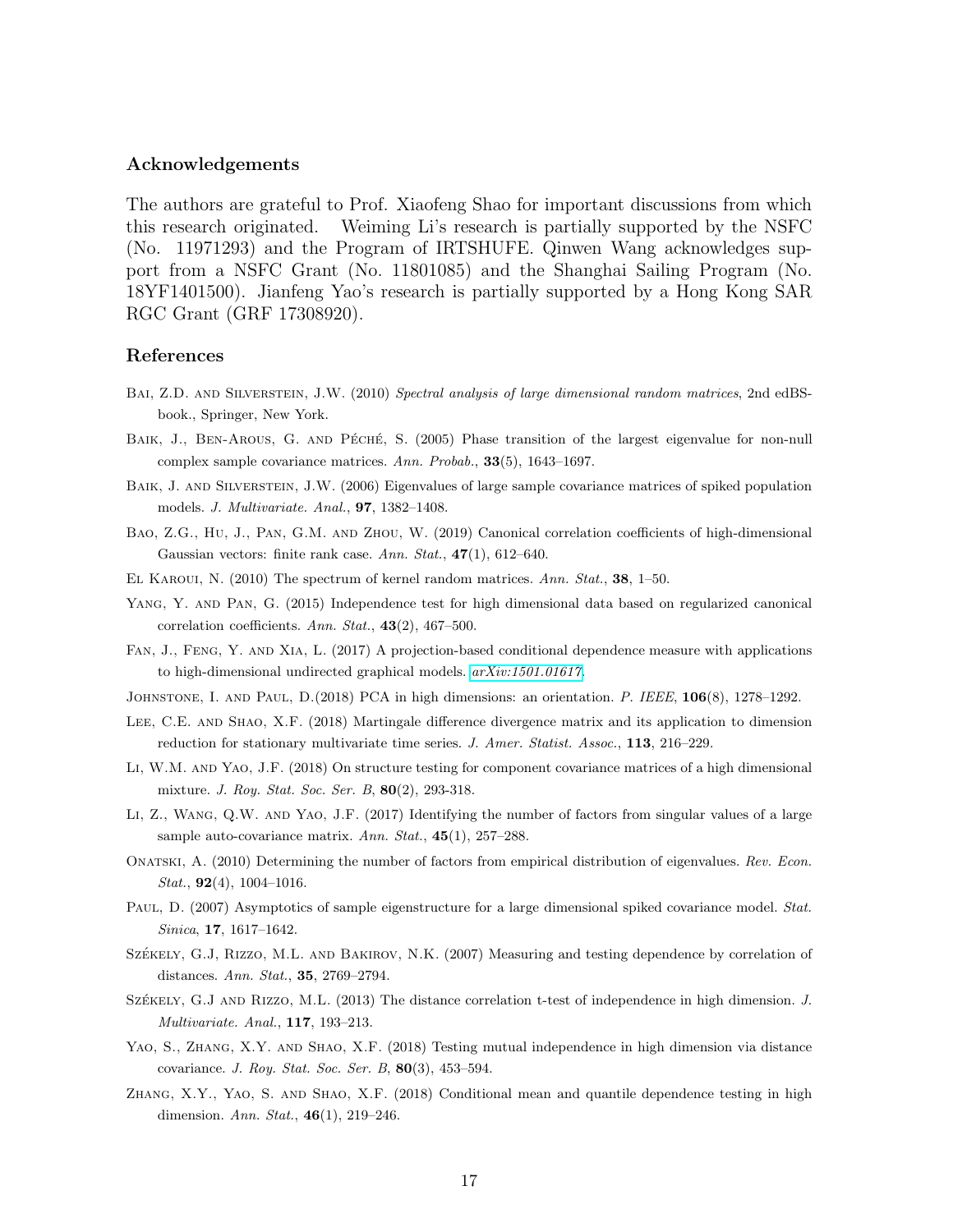<span id="page-17-0"></span>Zhu, C., Zhang, X., Yao, S., and Shao, X. (2020) Distance-based and RKHS-based Dependence Metrics in High-dimension. *Ann. Stat.*, 48(6), 3366-3394.

School of Statistics and Management, Shanghai University of Finance and Economics E-mail: li.weiming@shufe.edu.cn School of Data Science, Fudan University E-mail: wqw@fudan.edu.cn Department of Statistics and Actuarial Science, The University of Hong Kong E-mail: jeffyao@hku.hk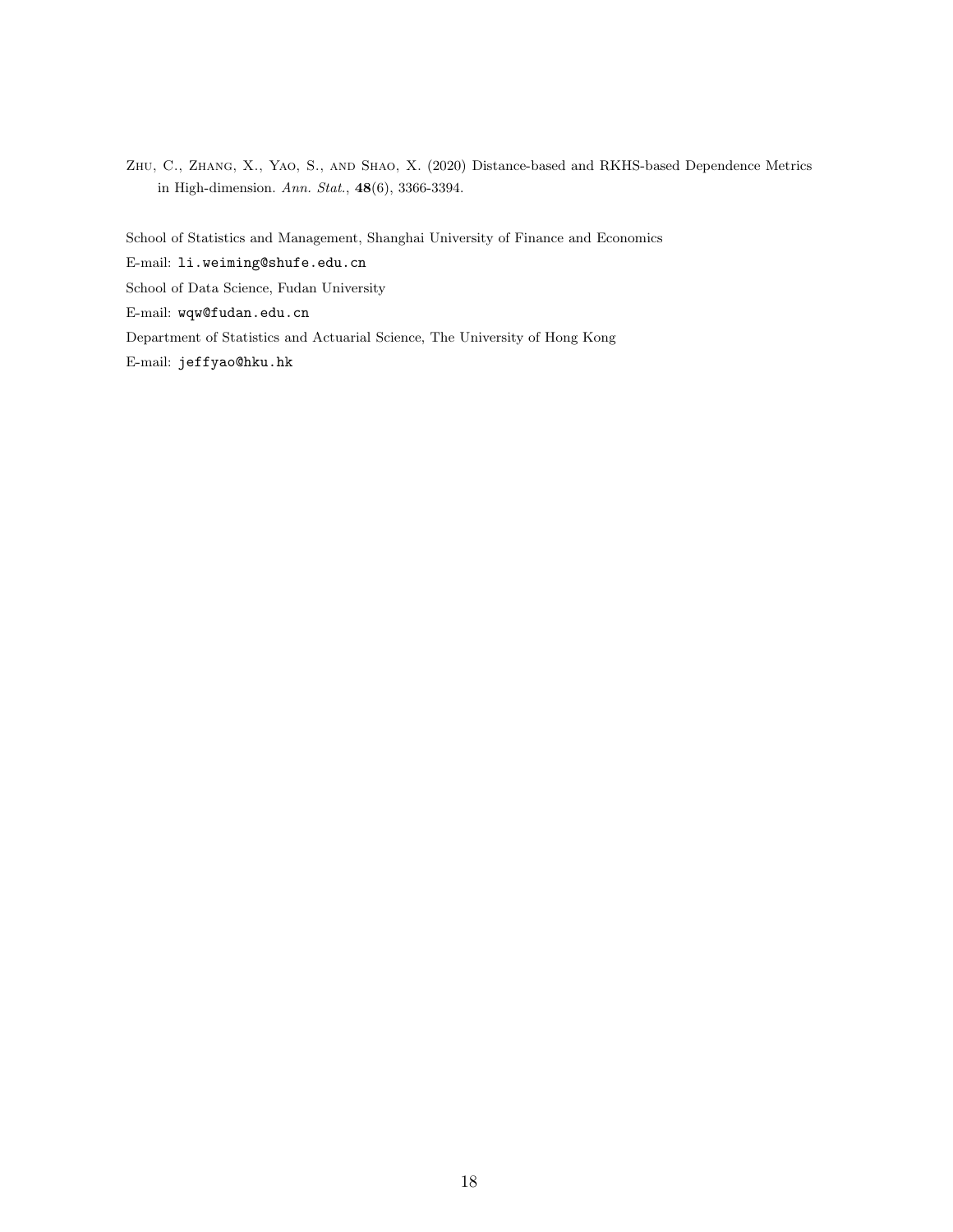# Eigenvalue distribution of a high-dimensional distance covariance matrix with application

Weiming Li, Qinwen Wang and Jianfeng Yao

Shanghai University of Finance and Economics, Fudan University and The University of Hong Kong

### Supplementary Material

This supplementary material contains some additional technical tools and the proofs of Theorem [2.1,](#page-4-1) Theorem [2.2,](#page-4-5) Theorem [3.1,](#page-4-4) Theorem [4.1](#page-8-0) and Theorem [4.2](#page-9-3) of the main paper. Throughout this supplementary material,  $|| \cdot ||$  denotes the Euclidean norm for vectors, the spectral norm for matrices and the supremum norm for functions, respectively.  $\mathbb{C}^+$  and  $\mathbb{C}^-$  are referred as the upper and lower half complex plane (real axis excluded). K is used to denote some constant that can vary from place to place.

## A. Technical tools

<span id="page-18-0"></span>**Lemma 1.** [\[El Karoui \(2010](#page-41-1))] Consider the  $n \times n$  kernel random matrix **M** with entries

$$
\mathbf{M}_{i,j} = f\left(\frac{\|\mathbf{x}_i - \mathbf{x}_j\|_2^2}{p}\right).
$$

Let us call  $\psi$  the vector with *i*-th entry  $\psi_i = ||\mathbf{x}_i||_2^2/p - \tau/2$ , where  $\tau = 2\text{tr}(\mathbf{\Sigma}_p)/p$ . We assume that:

- (a)  $n \asymp p$ , that is,  $n/p$  and  $p/n$  remain bounded as  $p \to \infty$ .
- (b)  $\Sigma_p$  is a positive semi-definite  $p \times p$  matrix, and  $\|\Sigma_p\| = \sigma_1(\Sigma_p)$  remains bounded in p, that is, there exists  $K > 0$ , such that  $\sigma_1(\Sigma_p) \leq K$ , for all p.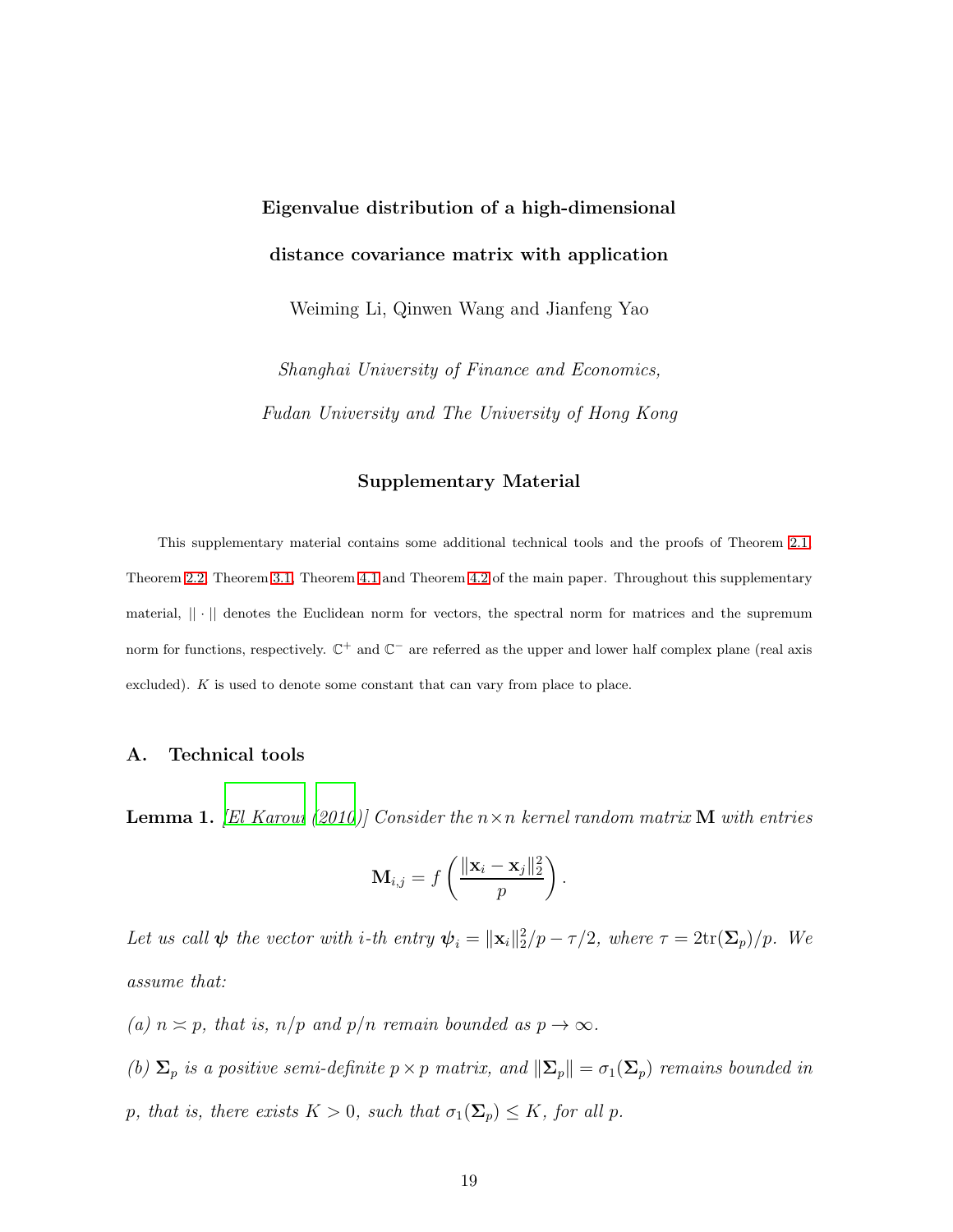- (c) There exists  $\ell \in \mathbb{R}$  such that  $\lim_{p\to\infty} \text{tr}(\Sigma_p)/p = \ell$ .
- (d)  $\mathbf{X} = (\mathbf{x}_1, \dots, \mathbf{x}_n)$  and  $\mathbf{x}_i = \sum_{j=1}^{n} w_i$  for  $i = 1, \dots, n$ .

(e) The entries of  $\mathbf{w}_i$ , a p-dimensional random vector, are i.i.d. Also, denoting by  $w_{ik}$ the kth entry of  $\mathbf{w}_i$ , we assume that  $\mathbb{E}(w_{ik}) = 0$ ,  $\mathbb{V}ar(w_{ik}) = 1$  and  $\mathbb{E}(|w_{ik}|^{5+\epsilon}) < \infty$ for some  $\varepsilon > 0$ .

(f) f is  $C^3$  in a neighborhood of  $\tau$ .

Then M can be approximated consistently in operator norm (and in probability) by the matrix  $\tilde{M}$ , defined by

$$
\widetilde{\mathbf{M}} = f(\tau) \mathbf{1} \mathbf{1}' + f'(\tau) \left[ \mathbf{1} \boldsymbol{\psi}' + \boldsymbol{\psi} \mathbf{1}' - 2 \frac{\mathbf{X}' \mathbf{X}}{p} \right] \n+ \frac{f''(\tau)}{2} \left[ \mathbf{1} (\boldsymbol{\psi} \circ \boldsymbol{\psi})' + (\boldsymbol{\psi} \circ \boldsymbol{\psi}) \mathbf{1}' + 2 \boldsymbol{\psi} \boldsymbol{\psi}' + 4 \frac{\text{tr}(\boldsymbol{\Sigma}_{p}^{2})}{p^{2}} \mathbf{1} \mathbf{1}' \right] + v_{p} \mathbf{I}_{n},
$$
\n
$$
v_{p} = f(0) + \tau f'(\tau) - f(\tau).
$$

In other words,

$$
||\mathbf{M} - \widetilde{\mathbf{M}}|| \to 0, \quad in \ \ probability.
$$

<span id="page-19-0"></span>**Lemma 2.** [\[Bai and Silverstein \(2010](#page-41-0))] Let **A** and **B** be two  $n \times n$  Hermitian matrices. Then,

$$
||F^{\mathbf{A}} - F^{\mathbf{B}}|| \le \frac{1}{n} \text{rank}(\mathbf{A} - \mathbf{B}) \quad \text{and} \quad L^{3}(F^{\mathbf{A}}, F^{\mathbf{B}}) \le \frac{1}{n} \text{tr}[(\mathbf{A} - \mathbf{B})(\mathbf{A} - \mathbf{B})^{*}],
$$

where  $L(F, G)$  stands for the Lévy distance between the distribution functions F and G.

<span id="page-19-1"></span>**Lemma 3.** Let  $f: \mathbb{R}^n \to \mathbb{R}$  be any function of thrice differentiable in each argument. Let also  $\mathbf{x} = (x_1, \dots, x_n)'$  and  $\mathbf{y} = (y_1, \dots, y_n)'$  be two random vectors in  $\mathbb{R}^n$  with i.i.d.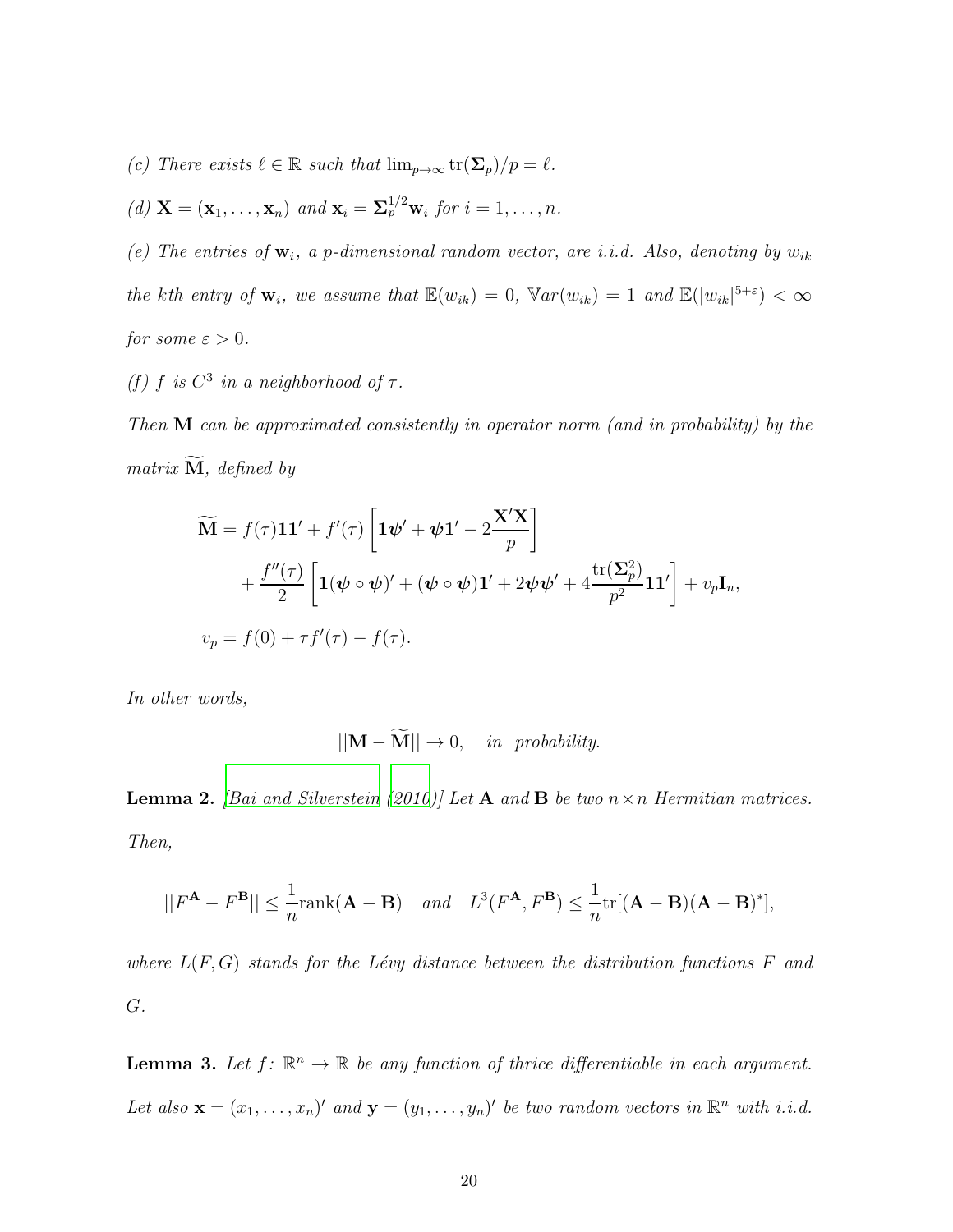elements, respectively, and set  $U = f(\mathbf{x})$  and  $V = f(\mathbf{y})$ . If

$$
\gamma = \max{\{\mathbb{E}|x_i|^3, \mathbb{E}|y_i|^3, 1 \le i \le n\}} < \infty,
$$

then for any thrice differentiable  $g : \mathbb{R} \to \mathbb{R}$  and any  $K > 0$ ,

$$
|\mathbb{E}g(U) - \mathbb{E}g(V)| \leq 2C_2(g)\gamma n \lambda_3(f),
$$

where  $\lambda_3(f) = \sup \left\{ |\partial_i^k f(\mathbf{z})|^{3/k} : \mathbf{z} = (z_\ell), z_\ell \in \{x_\ell, y_\ell\}, 1 \le i \le n, 1 \le k \le 3 \right\}$  and  $C_2(g) =$ 1  $\frac{1}{6}||g'||_{\infty} + \frac{1}{2}$  $\frac{1}{2}||g''||_{\infty} + \frac{1}{6}$  $\frac{1}{6}||g'''||_{\infty}$ .

This lemma follows directly from Corollary 1.2 in [Chatterjee \(2008](#page-41-2)) and its proof.

## B. Proofs

At the beginning of this section, we first recall some notations for easy reading.

$$
\mathbf{V}_{x} = \left(\frac{\|\mathbf{x}_{k} - \mathbf{x}_{\ell}\|}{\sqrt{p}}\right), \quad \mathbf{V}_{y} = \left(\frac{\|\mathbf{y}_{k} - \mathbf{y}_{\ell}\|}{\sqrt{q}}\right), \quad \mathbf{P}_{n} = \mathbf{I}_{n} - \frac{1}{n}\mathbf{1}_{n}\mathbf{1}'_{n},
$$
\n
$$
\gamma_{x} = \frac{1}{p}\text{tr}\Sigma_{x}, \quad \gamma_{y} = \frac{1}{q}\text{tr}\Sigma_{y}, \quad \kappa_{x} = \frac{1}{pn}\sum_{i=1}^{n}||\mathbf{x}_{i}||^{2}, \quad \kappa_{y} = \frac{1}{qn}\sum_{i=1}^{n}||\mathbf{y}_{i}||^{2},
$$
\n
$$
\mathbf{A}_{n} = \frac{1}{p}\mathbf{X}'\mathbf{X} + \gamma_{x}\mathbf{I}_{n}, \quad \mathbf{C}_{n} = \frac{1}{q}\mathbf{Y}'\mathbf{Y} + \gamma_{y}\mathbf{I}_{n}, \quad \mathbf{B}_{n} = \mathbf{A}_{n}^{\frac{1}{2}}\mathbf{C}_{n}\mathbf{A}_{n}^{\frac{1}{2}},
$$
\n
$$
\mathbf{D}_{x} = \frac{1}{p}\mathbf{X}'\mathbf{X} + \kappa_{x}\mathbf{I}_{n}, \quad \mathbf{D}_{y} = \frac{1}{q}\mathbf{Y}'\mathbf{Y} + \kappa_{y}\mathbf{I}_{n}, \quad \mathbf{D}_{z} = \frac{1}{q}\mathbf{Z}'\mathbf{Z} + \kappa_{z}\mathbf{I}_{n},
$$
\n
$$
\mathbf{S}_{xy} = \mathbf{P}_{n}\mathbf{D}_{x}\mathbf{P}_{n}\mathbf{D}_{y}\mathbf{P}_{n}, \quad \mathbf{S}_{xz} = \mathbf{P}_{n}\mathbf{D}_{x}\mathbf{P}_{n}\mathbf{D}_{z}\mathbf{P}_{n}.
$$

## B.1 Proof of Theorem [2.1](#page-4-1)

The squared sample distance covariance  $\mathcal{V}_n^2(\mathbf{x}, \mathbf{y})$  in [\(1.2\)](#page-0-0) can be expressed as an inner product between the two matrices  $\mathbf{P}_n \mathbf{V}_x \mathbf{P}_n$  and  $\mathbf{P}_n \mathbf{V}_y \mathbf{P}_n$ , that is,

$$
\mathcal{V}_n^2(\mathbf{x}, \mathbf{y}) = \frac{\sqrt{pq}}{n^2} \text{tr} \mathbf{P}_n \mathbf{V}_x \mathbf{P}_n \mathbf{V}_y \mathbf{P}_n.
$$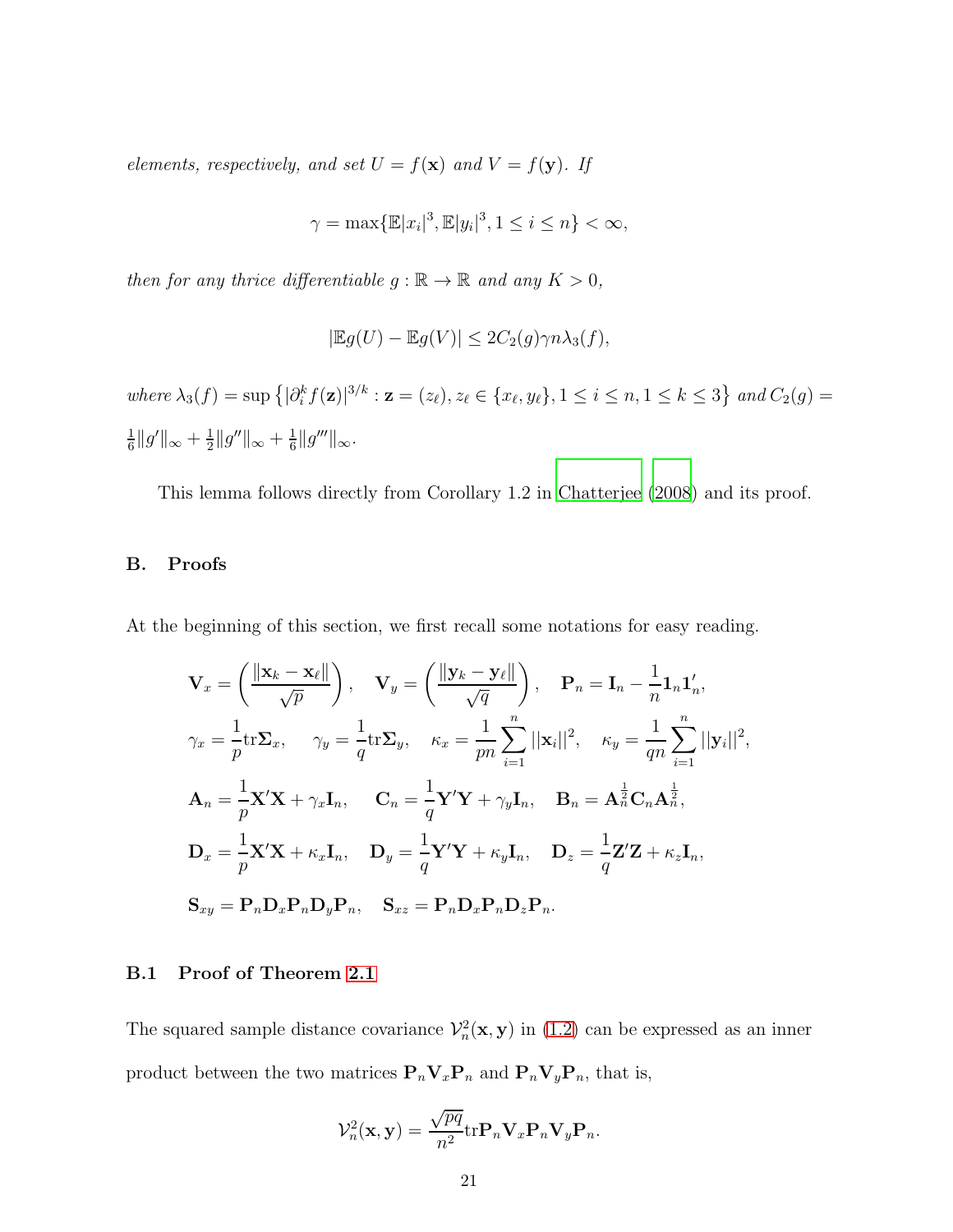Notice that the matrices  $V_x$  and  $V_y$  are exactly the Euclidean distance kernel matrices discussed in [El Karoui \(2010\)](#page-41-1) with kernel function  $f(x) = \sqrt{x}$ . Applying their main theorem (see Lemma [1\)](#page-18-0), the matrix

<span id="page-21-0"></span>
$$
\mathbf{P}_n \mathbf{V}_x \mathbf{P}_n \mathbf{V}_y \mathbf{P}_n \tag{B.1}
$$

can be approximated by a simplified random matrix  $V_n$  such that as  $(n, p, q)$  tend to infinity,

<span id="page-21-1"></span>
$$
\|\mathbf{V}_n - \mathbf{P}_n \mathbf{V}_x \mathbf{P}_n \mathbf{V}_y \mathbf{P}_n\| \to 0
$$
\n(B.2)

in probability, where

$$
\mathbf{V}_n \triangleq \frac{1}{2\sqrt{\gamma_x \gamma_y}} \mathbf{P}_n \left( \mathbf{A}_n + \frac{1}{8\gamma_x} \boldsymbol{\psi}_x \boldsymbol{\psi}_x' \right) \mathbf{P}_n \left( \mathbf{C}_n + \frac{1}{8\gamma_y} \boldsymbol{\psi}_y \boldsymbol{\psi}_y' \right) \mathbf{P}_n, \tag{B.3}
$$

in which

$$
\boldsymbol{\psi}_x = \frac{1}{p} \left( \begin{array}{ccc} ||\mathbf{x}_1||^2 - \mathrm{tr} \boldsymbol{\Sigma}_x \\ \vdots \\ ||\mathbf{x}_n||^2 - \mathrm{tr} \boldsymbol{\Sigma}_x \end{array} \right) \text{ and } \boldsymbol{\psi}_y = \frac{1}{q} \left( \begin{array}{ccc} ||\mathbf{y}_1||^2 - \mathrm{tr} \boldsymbol{\Sigma}_y \\ \vdots \\ ||\mathbf{y}_n||^2 - \mathrm{tr} \boldsymbol{\Sigma}_y \end{array} \right).
$$

Then we replace the two traces  $\gamma_x$  and  $\gamma_y$  in  $\mathbf{A}_n$  and  $\mathbf{C}_n$  with their unbiased sample counterparts  $\kappa_x$  and  $\kappa_y$ , respectively, which does not affect the convergence in [\(B.2\)](#page-21-0). Fi-nally in [\(B.3\)](#page-21-1), by removing the two rank-one matrices  $(8\gamma_x)^{-1}\psi_x\psi_x^T$  and  $(8\gamma_y)^{-1}\psi_y\psi_y^T$  $\overline{y}$ (which have bounded spectral norm, almost surely), we get the conclusion of the theorem. The proof is thus complete.

## B.2 Proof of Theorem [2.2](#page-4-5)

Recall the approximation from Theorem [2.1,](#page-4-1)

$$
\mathcal{V}_n^2(\mathbf{x}, \mathbf{y}) = \frac{1}{2n^2} \sqrt{\frac{pq}{\gamma_x \gamma_y}} \text{tr} \mathbf{S}_{xy} + o_p(1)
$$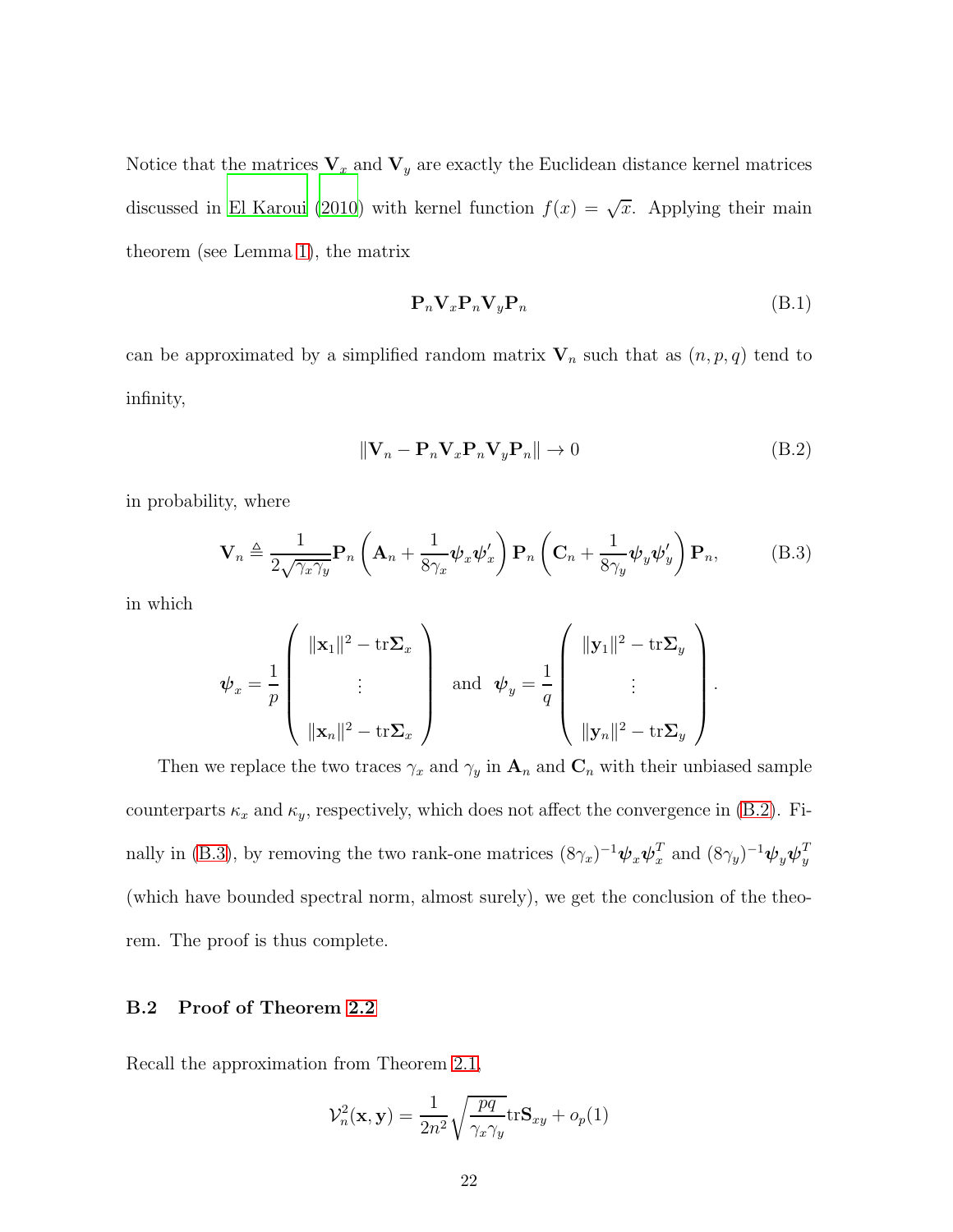and notice that

$$
\frac{1}{n}\text{tr}(\mathbf{S}_{xy}) = \frac{1}{npq}\text{tr}(\mathbf{P}_n\mathbf{X}'\mathbf{X}\mathbf{P}_n\mathbf{Y}'\mathbf{Y}\mathbf{P}_n) + \frac{\kappa_y}{np}\text{tr}(\mathbf{P}_n\mathbf{X}'\mathbf{X}) + \frac{\kappa_x}{nq}\text{tr}(\mathbf{P}_n\mathbf{Y}'\mathbf{Y})
$$
\n
$$
+ \frac{n-1}{n}\kappa_x\kappa_y
$$
\n
$$
= \frac{1}{npq}\text{tr}(\mathbf{X}'\mathbf{X}\mathbf{Y}'\mathbf{Y}) + 3\gamma_x\gamma_y + o_{a.s}(1).
$$

Moreover, from Equation (21) in [Li and Yao \(2018\)](#page-41-3) and the independence between  $X$ and  $\mathbf{Y},$ 

$$
\frac{1}{npq}\text{tr}(\mathbf{X}'\mathbf{X}\mathbf{Y}'\mathbf{Y}) = \frac{1}{p}\text{tr}(\mathbf{\Sigma}_x)\frac{1}{q}\text{tr}(\mathbf{\Sigma}_y) + o_{a.s}(1).
$$

Collecting the above results yields

$$
\mathcal{V}_n^2(\mathbf{x}, \mathbf{y}) = 2\sqrt{c_{n1}c_{n2}\gamma_x\gamma_y} + o_p(1).
$$

On the other hand, applying Lemma [1,](#page-18-0) we have

$$
\frac{1}{n}S_{2,n} = \frac{1}{2n}\sqrt{\frac{pq}{\gamma_x\gamma_y}} \left(\frac{1}{n^2}\mathbf{1}'\mathbf{D}_x\mathbf{1} - 2\gamma_x\right) \left(\frac{1}{n^2}\mathbf{1}'\mathbf{D}_y\mathbf{1} - 2\gamma_y\right) + o_p(1)
$$

$$
= 2\sqrt{c_{n1}c_{n2}\gamma_x\gamma_y} + o_p(1).
$$

Therefore, the statistic  $T_n = n\mathcal{V}_n^2(\mathbf{x}, \mathbf{y})/S_{2,n}$  converges to 1 in probability. The proof is complete.

## B.3 Proof of Theorem [3.1](#page-4-4)

The strategy of the proof is as follows. First, we prove the theorem under Gaussian assumption. By virtue of rotation invariance property of Gaussian vectors, we may treat the two population covariance matrices  $\Sigma_x$  and  $\Sigma_y$  as diagonal ones, which can simplify the proof dramatically. Second, applying Lindeberg's replacement trick provided in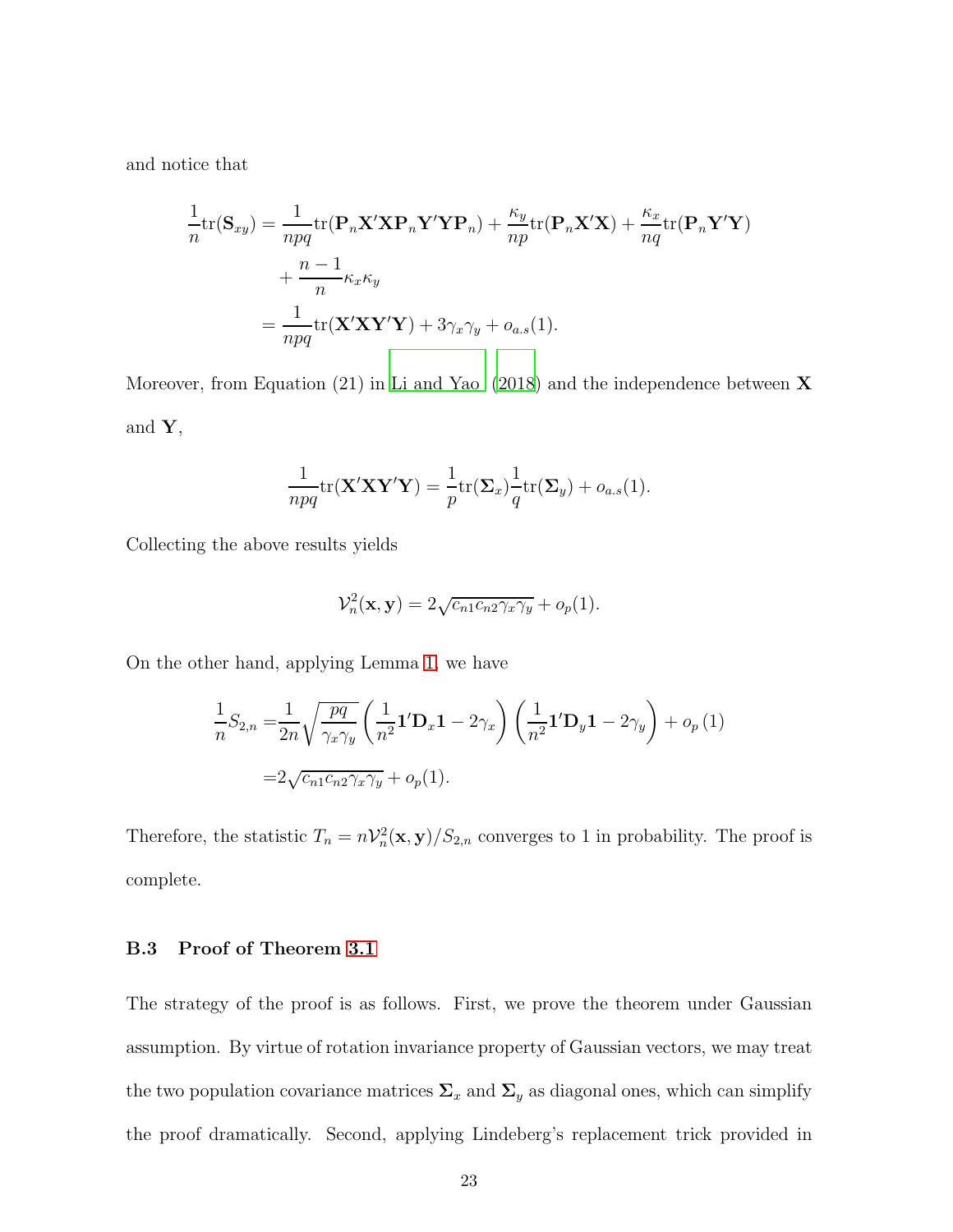[Chatterjee \(2008\)](#page-41-2), we will remove the Gaussian assumption and show that the theorem still holds true for general distributions if the atoms  $(w_{ij})$  have finite fourth moment, as stated in our Assumption (b).

Gaussian case: First, we have

$$
|\kappa_x - \gamma_x| \xrightarrow{a.s.} 0
$$
 and  $|\kappa_y - \gamma_y| \xrightarrow{a.s.} 0,$  (B.4)

as  $(n, p, q)$  tend to  $\infty$ . ¿From Lemma [2](#page-19-0) and [\(B.4\)](#page-23-0), we get

<span id="page-23-0"></span>
$$
L^3(F^{\mathbf{S}_{xy}}, F^{\mathbf{B}_n}) \xrightarrow{a.s.} 0.
$$

Hence, the matrices  $\mathbf{S}_{xy}$  and  $\mathbf{B}_n$  share the same limiting spectral distribution and thus we only focus on the convergence of  $F^{\mathbf{B}_n}$ . We first derive its limit conditioning on the sequence  $(A_n)$ . Then the result holds unconditionally if the limit is independent of  $(\mathbf{A}_n)$ . Following standard strategies from random matrix theory, letting  $s_{\mathbf{B}_n}(z)$  be the Stieltjes transform of  $F^{\mathbf{B}_n}$ , the convergence of  $F^{\mathbf{B}_n}$  can be established through three steps:

Step 1: For any fixed  $z \in \mathbb{C}^+$ ,  $s_{\mathbf{B}_n}(z) - \mathbb{E}s_{\mathbf{B}_n}(z) \to 0$ , almost surely.

Step 2: For any fixed  $z \in \mathbb{C}^+$ ,  $\mathbb{E} s_{\mathbf{B}_n}(z) \to s(z)$  with  $s(z)$  satisfies the equations in [\(3.1\)](#page-4-4).

Step 3: The uniqueness of the solution  $s(z)$  to [\(3.1\)](#page-4-3) on the set [\(3.2\)](#page-5-0).

Step 1. Almost sure convergence of  $s_{\mathbf{B}_n}(z) - \mathbb{E}s_{\mathbf{B}_n}(z)$ .

We assume  $\Sigma_y$  is diagonal, having the form

$$
\Sigma_y = \text{Diag}(\tau_1, \ldots, \tau_q).
$$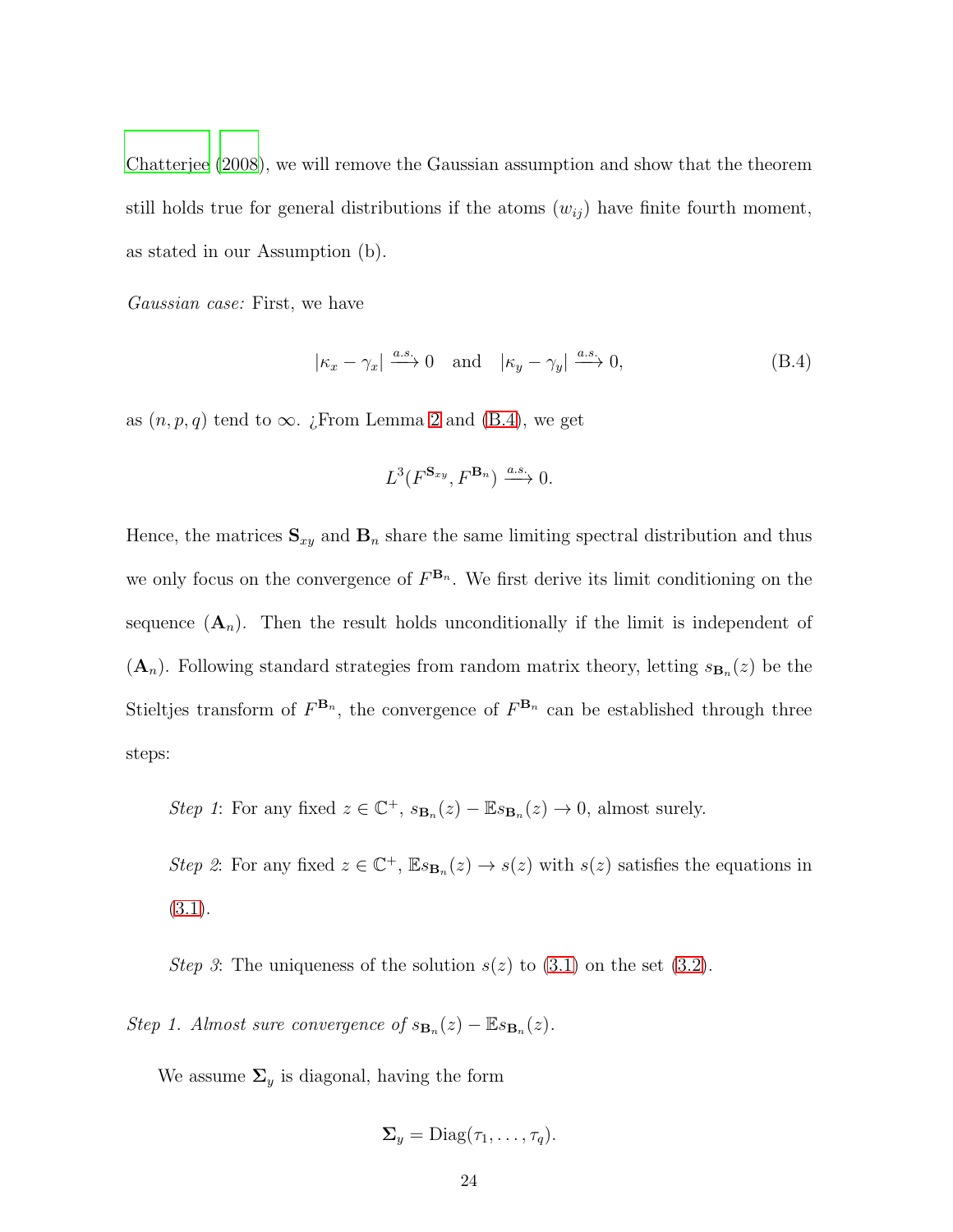By this and notations

$$
\mathbf{r}_{k} = \frac{1}{\sqrt{q}} \mathbf{A}_{n}^{1/2} (w_{p+k,1}, \dots, w_{p+k,n})', \quad k = 1, \dots, q,
$$

the matrix  $\mathbf{B}_n$  can be expressed as

<span id="page-24-2"></span><span id="page-24-1"></span>
$$
\mathbf{B}_n = \gamma_y \mathbf{A}_n + \sum_{k=1}^q \tau_k \mathbf{r}_k \mathbf{r}'_k.
$$
 (B.5)

It's "leave-one-out" version is denoted by  $\mathbf{B}_{k,n} = \mathbf{B}_n - \tau_k \mathbf{r}_k \mathbf{r}'_k$ ,  $k = 1, \ldots, q$ . Let  $\mathbb{E}_0(\cdot)$  be expectation and  $\mathbb{E}_k(\cdot)$  be conditional expectation given  $\mathbf{r}_1, \ldots, \mathbf{r}_k$ . From the martingale decomposition and the identity

<span id="page-24-0"></span>
$$
\mathbf{r}_{k}'(\mathbf{B}_{n}-z\mathbf{I}_{n})^{-1} = \frac{\mathbf{r}_{k}'(\mathbf{B}_{k,n}-z\mathbf{I}_{n})^{-1}}{1+\tau_{k}\mathbf{r}_{k}'(\mathbf{B}_{k,n}-z\mathbf{I}_{n})^{-1}\mathbf{r}_{k}},
$$
(B.6)

we have

$$
s_{\mathbf{B}_n}(z) - \mathbb{E}s_{\mathbf{B}_n}(z) = \frac{1}{n} \sum_{k=1}^q (\mathbb{E}_k - \mathbb{E}_{k-1}) \left[ \text{tr}(\mathbf{B}_n - z\mathbf{I}_n)^{-1} - \text{tr}(\mathbf{B}_{k,n} - z\mathbf{I}_n)^{-1} \right]
$$
  
= 
$$
- \frac{1}{n} \sum_{k=1}^q (\mathbb{E}_k - \mathbb{E}_{k-1}) \frac{\tau_k \mathbf{r}_k' (\mathbf{B}_{k,n} - z\mathbf{I}_n)^{-2} \mathbf{r}_k}{1 + \tau_k \mathbf{r}_k' (\mathbf{B}_{k,n} - z\mathbf{I}_n)^{-1} \mathbf{r}_k}.
$$
(B.7)

Similar to the arguments on pages 435-436 of [Bai and Zhou \(2008\)](#page-41-4), the summands in [\(B.7\)](#page-24-0) form a bounded martingale difference sequence, and hence  $s_{\mathbf{B}_n}(z) - \mathbb{E}s_{\mathbf{B}_n}(z) \to 0$ , almost surely.

Step 2. Convergence of  $\mathbb{E} s_{\mathbf{B}_n}(z)$ .

Let  $s_{\mathbf{A}_n}(z)$  be the Stieltjes transform of  $F^{\mathbf{A}_n}$ . From [Silverstein \(1995\)](#page-41-5),  $s_{\mathbf{A}_n}(z)$ converges almost surely to  $s_{\mathbf{A}}(z)$ , which satisfies

<span id="page-24-3"></span>
$$
z = -\frac{1}{s_{\mathbf{A}}(z)} + \int t + \frac{t}{1 + tc_1^{-1}s_{\mathbf{A}}(z)} dH_x(t).
$$
 (B.8)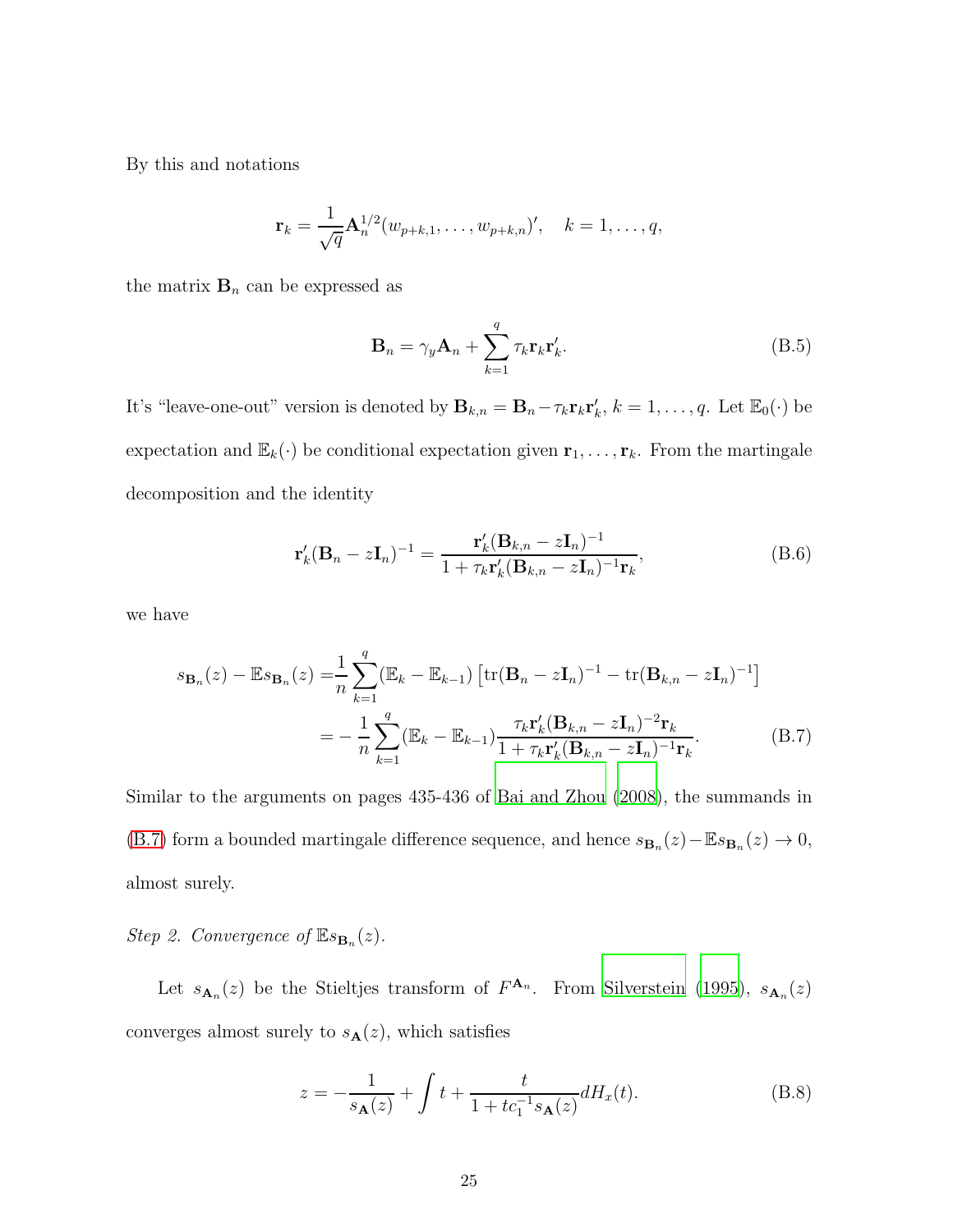Define two functions  $w_n(z)$  and  $m_n(z)$  as

$$
w_n(z) = \frac{1}{n} \mathbb{E} \text{tr}(\mathbf{B}_n - zI_n)^{-1} \mathbf{A}_n \quad \text{and} \quad m_n(z) = \gamma_y + \frac{1}{q} \sum_{k=1}^q \frac{\tau_k}{1 + \tau_k c_{n2}^{-1} w_n(z)}.
$$
 (B.9)

We first show that

<span id="page-25-1"></span><span id="page-25-0"></span>
$$
m_n^{-1}(z)s_{\mathbf{A}_n}\left[zm_n^{-1}(z)\right] - \mathbb{E}s_{\mathbf{B}_n}(z) \to 0, \quad n \to \infty.
$$
 (B.10)

In fact, applying the identity [\(B.6\)](#page-24-1), we have

$$
\frac{1}{n}\text{tr}\left[m_{n}(z)\mathbf{A}_{n}-z\mathbf{I}_{n}\right]^{-1}-\frac{1}{n}\text{tr}(\mathbf{B}_{n}-z\mathbf{I}_{n})^{-1}
$$
\n
$$
=\frac{1}{n}\text{tr}\left[m_{n}(z)\mathbf{A}_{n}-z\mathbf{I}_{n}\right]^{-1}\left(\sum_{k=1}^{q}\tau_{k}\mathbf{r}_{k}\mathbf{r}_{k}^{\prime}-\left(m_{n}(z)-\gamma_{y}\right)\mathbf{A}_{n}\right)(\mathbf{B}_{n}-z\mathbf{I}_{n})^{-1}
$$
\n
$$
=\frac{1}{n}\sum_{k=1}^{q}\frac{\tau_{k}\mathbf{r}_{k}^{\prime}(\mathbf{B}_{k,n}-zI_{n})^{-1}\left[(m_{n}(z)\mathbf{A}_{n}-z\mathbf{I}_{n}\right]^{-1}\mathbf{r}_{k}}{1+\tau_{k}\mathbf{r}_{k}^{\prime}(\mathbf{B}_{k,n}-z\mathbf{I}_{n})^{-1}\mathbf{r}_{k}}
$$
\n
$$
-\frac{m_{n}(z)-\gamma_{y}}{n}\text{tr}\left[m_{n}(z)\mathbf{A}_{n}-z\mathbf{I}_{n}\right]^{-1}\mathbf{A}_{n}(\mathbf{B}_{n}-z\mathbf{I}_{n})^{-1}
$$
\n
$$
=\frac{1}{n}\sum_{k=1}^{q}\frac{\tau_{k}d_{k}}{1+\tau_{k}c_{n2}^{-1}w_{n}(z)},
$$

where

$$
d_k = \frac{1 + \tau_k c_{n2}^{-1} w_n(z)}{1 + \tau_k \mathbf{r}_k' (\mathbf{B}_{k,n} - z\mathbf{I}_n)^{-1} \mathbf{r}_k} \mathbf{r}_k' (\mathbf{B}_{k,n} - z\mathbf{I}_n)^{-1} [m_n(z)\mathbf{A}_n - z\mathbf{I}_n]^{-1} \mathbf{r}_k
$$

$$
- \frac{1}{q} \text{tr} [m_n(z)\mathbf{A}_n - z\mathbf{I}_n]^{-1} \mathbf{A}_n (\mathbf{B}_n - z\mathbf{I}_n)^{-1}.
$$

Following similar arguments on pages 85-87 of [Bai and Silverstein \(2010\)](#page-41-0), one may obtain

$$
\max_{k} \mathbb{E}(d_k) \to 0.
$$

This result together with the fact

$$
\inf_{n} |1 + \tau_k c_{n2}^{-1} w_n(z)| \ge \inf_{n} \tau_k c_{n2}^{-1} |\Im(w_n(z))| > 0
$$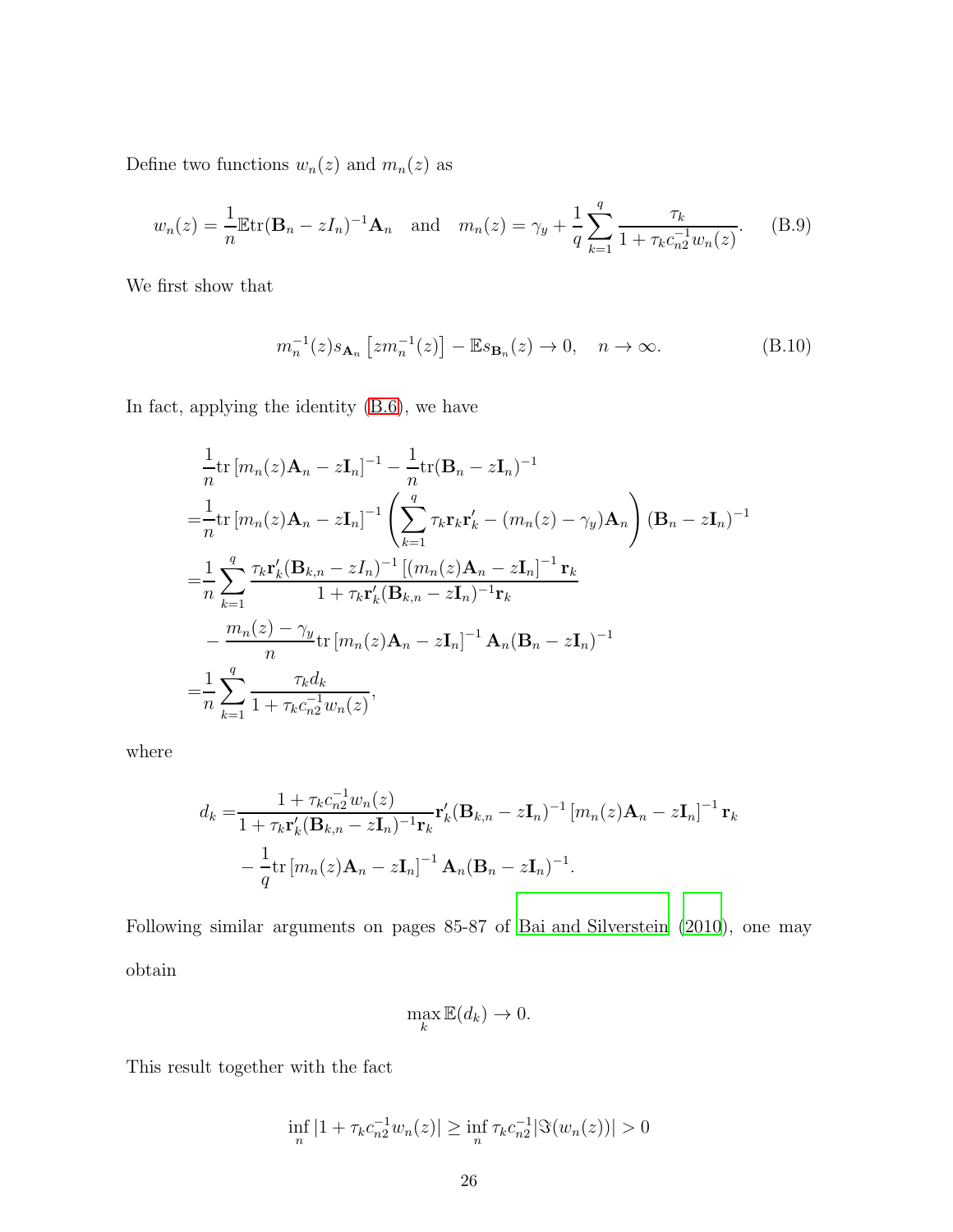imply the convergence in [\(B.10\)](#page-25-1).

We next find another link between  $\mathbb{E} s_{\mathbf{B}_n}(z)$  and  $w_n(z)$  by proving

<span id="page-26-1"></span><span id="page-26-0"></span>
$$
1 + z \mathbb{E} s_{\mathbf{B}_n}(z) - \gamma_y w_n(z) - \frac{1}{n} \sum_{k=1}^q \frac{\tau_k w_n(z)}{c_{n2} + \tau_k w_n(z)} \to 0.
$$
 (B.11)

 $\tilde{E}$ From the expression of  $\mathbf{B}_n$  in [\(B.5\)](#page-24-2) and the identity in [\(B.6\)](#page-24-1), we have

$$
\mathbf{I}_n + z(\mathbf{B}_n - z\mathbf{I})^{-1} = \mathbf{B}_n (\mathbf{B}_n - z\mathbf{I}_n)^{-1}
$$
  

$$
= \gamma_y \mathbf{A}_n (\mathbf{B}_n - z\mathbf{I})^{-1} + \sum_{k=1}^q \tau_k \mathbf{r}_k \mathbf{r}'_k (\mathbf{B}_n - z\mathbf{I}_n)^{-1}
$$
  

$$
= \gamma_y \mathbf{A}_n (\mathbf{B}_n - z\mathbf{I})^{-1} + \sum_{k=1}^q \frac{\tau_k \mathbf{r}_k \mathbf{r}'_k (\mathbf{B}_{k,n} - z\mathbf{I}_n)^{-1}}{1 + \tau_k \mathbf{r}'_k (\mathbf{B}_{k,n} - z\mathbf{I}_n)^{-1} \mathbf{r}_k}.
$$
 (B.12)

Taking the trace on both sides of  $(B.12)$  and dividing by n, we get

$$
1 + zn1tr(\mathbf{B}n - z\mathbf{I}n)-1 = \gamma_y \frac{1}{n} tr(\mathbf{B}n - z\mathbf{I}n)-1 \mathbf{A}n + \frac{1}{n} \sum_{k=1}^{q} \frac{\tau_k \mathbf{r}'_k (\mathbf{B}k,n - z\mathbf{I}n)-1 \mathbf{r}_k}{1 + \tau_k \mathbf{r}'_k (\mathbf{B}k,n - z\mathbf{I}n)-1 \mathbf{r}_k
$$

$$
= \gamma_y \frac{1}{n} tr(\mathbf{B}n - z\mathbf{I}n)-1 \mathbf{A}n + \frac{1}{n} \sum_{k=1}^{q} \frac{\tau_k c_{n2}^{-1} w_n(z)}{1 + \tau_k c_{n2}^{-1} w_n(z)} + \varepsilon_n,
$$

where

$$
\varepsilon_n = \frac{1}{n} \sum_{k=1}^q \frac{\tau_k [c_{n2}^{-1} w_n(z) - \mathbf{r}_k' (\mathbf{B}_{k,n} - z \mathbf{I}_n)^{-1} \mathbf{r}_k]}{[1 + \tau_k \mathbf{r}_k' (\mathbf{B}_{k,n} - z \mathbf{I}_n)^{-1} \mathbf{r}_k][1 + \tau_k c_{n2}^{-1} w_n(z)].}
$$

 $\chi$ From the proof of (2.3) in [Silverstein \(1995\)](#page-41-5), almost surely,

$$
\inf_{n} |[1 + \tau_k \mathbf{r}_k' (\mathbf{B}_{k,n} - z \mathbf{I}_n)^{-1} \mathbf{r}_k][1 + \tau_k c_{n2}^{-1} w_n(z)]| > 0.
$$

Moreover, following similar arguments on page 87 of [Bai and Silverstein \(2010\)](#page-41-0), one may get

$$
\frac{1}{n}\sum_{k=1}^q \mathbb{E}^{\frac{1}{2}} |c_{n2}^{-1}w_n(z) - \mathbf{r}'_k(\mathbf{B}_{k,n} - zI_n)^{-1}\mathbf{r}_k|^2 \to 0.
$$

Therefore  $\mathbb{E}(\varepsilon_n)\to 0$  and hence the convergence in [\(B.11\)](#page-26-1) holds.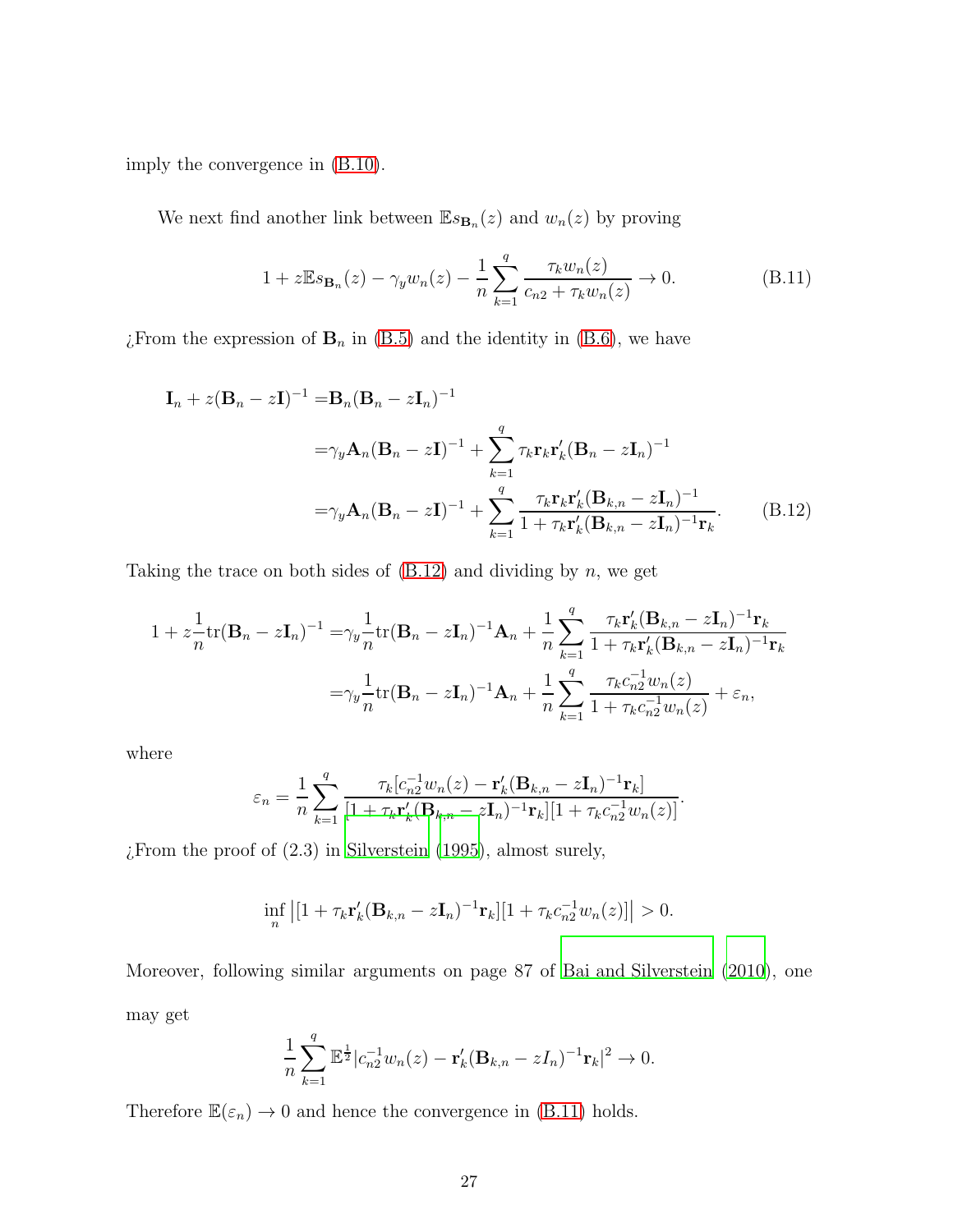By considering a subsequence  $\{n_k\}$  such that  $w_{n_k}(z) \to w(z)$ , from [\(B.8\)](#page-24-3), [\(B.10\)](#page-25-1) and [\(B.11\)](#page-26-1), we have

$$
m_{n_k}(z) \to \int t + \frac{t}{1 + tc_{n2}^{-1}w(z)} dH_y(t) \triangleq m(z),
$$
  
\n
$$
s_{n_k}(z) \to \frac{1}{m(z)} s_{\mathbf{A}} \left(\frac{z}{m(z)}\right),
$$
  
\n
$$
zs_{n_k}(z) \to -1 + w(z) \int t + \frac{t}{1 + tc_2^{-1}w(z)} dH_y(t),
$$

as  $k \to \infty$ . These results demonstrate that  $s_{n_k}(z)$  has a limit, say  $s(z)$ , which together with  $(w(z), m(z), s<sub>A</sub>(z))$  satisfy the following system of equations:

$$
\left\{ \begin{array}{l} s(z)=\displaystyle\frac{1}{m(z)}s_{\mathbf{A}}\left(\frac{z}{m(z)}\right), \\ zs(z)=-1+w(z)\int t+\frac{t}{1+tc_{2}^{-1}w(z)}dH_{y}(t), \\ z=-\displaystyle\frac{1}{s_{\mathbf{A}}(z)}+\int t+\frac{t}{1+tc_{1}^{-1}s_{\mathbf{A}}(z)}dH_{x}(t), \\ m(z)=\int t+\frac{t}{1+tc_{2}^{-1}w(z)}dH_{y}(t). \end{array} \right.
$$

Cancelling the function  $s_{\mathbf{A}}(z)$  from the above system yields an equivalent but simpler system of equations as shown in [\(3.1\)](#page-4-4). Hence, the convergence of  $s_n(z)$  is established if the system has a unique solution on the set [\(3.2\)](#page-5-0).

Step 3. Uniqueness of the solution to [\(3.1\)](#page-4-4).

The system of equations in [\(3.1\)](#page-4-4) is equivalent to

<span id="page-27-0"></span>
$$
\begin{cases}\n1+zs = wm, \\
m = \int t + \frac{t}{1+tc_2^{-1}w} dH_y(t), \\
w = s \int t + \frac{t}{1+tc_1^{-1}(1+zs)w^{-1}s} dH_x(t).\n\end{cases}
$$
\n(B.13)

Bringing  $s = [wm - 1]/z$  into the third equation in [\(B.13\)](#page-27-0), we have

<span id="page-27-1"></span>
$$
w = \int \frac{t}{z} \left( w m - 1 \right) + \frac{t \left( w m - 1 \right)}{z + c_1^{-1} t m \left( w m - 1 \right)} dH_x(t).
$$
 (B.14)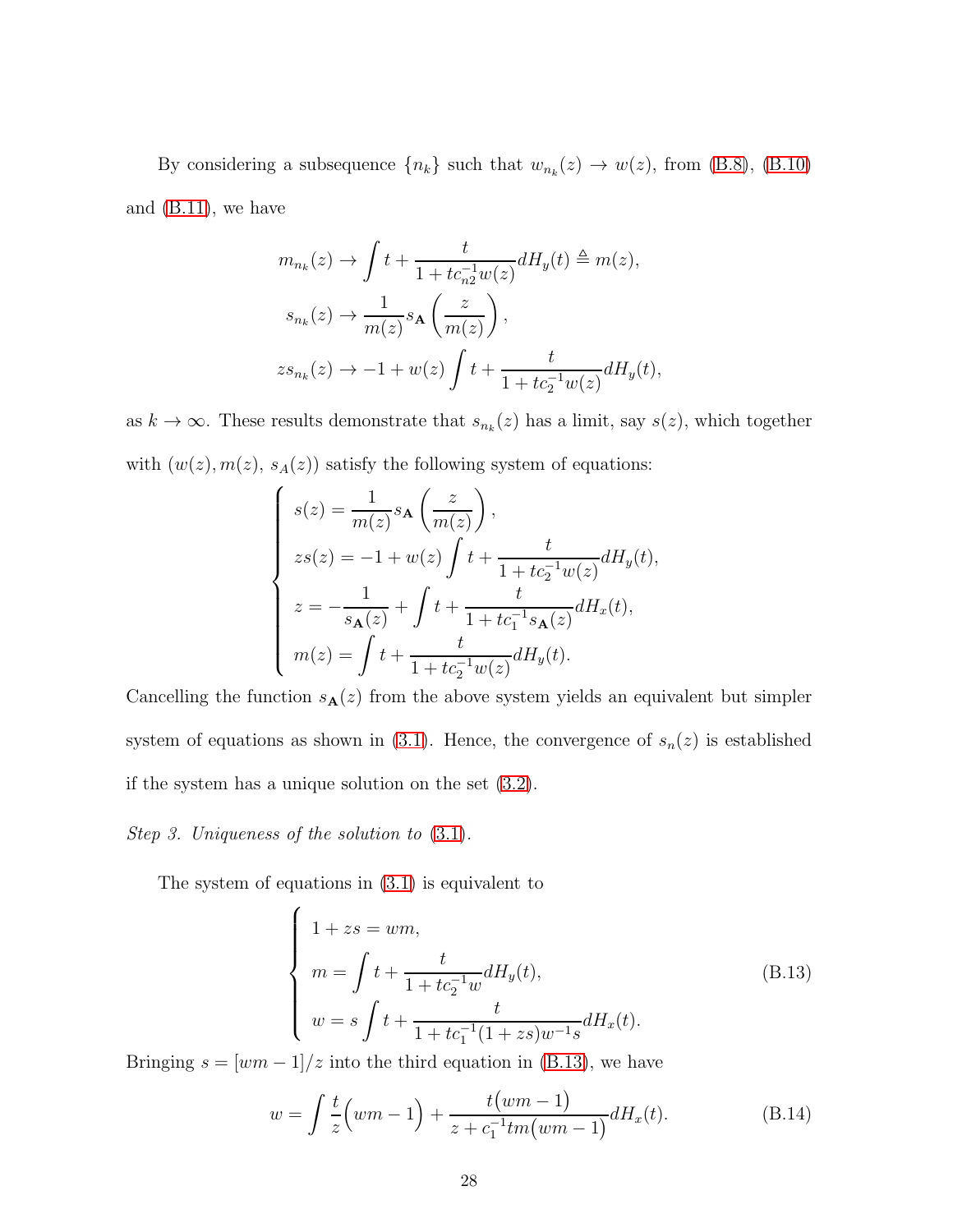Now suppose the LSD  $F \neq \delta_0$  and we have two solutions  $(s, w, m)$  and  $(\tilde{s}, \tilde{w}, \tilde{m})$  to the system on the set [\(3.2\)](#page-5-0) for a common  $z \in \mathbb{C}^+$ . Then, from [\(B.13\)](#page-27-0) and [\(B.14\)](#page-27-1), we can obtain

$$
w - \tilde{w} = (wm - \tilde{w}\tilde{m})
$$
  
\n
$$
\times \int \left[ \frac{t}{z} + \frac{tz}{(z + c_1^{-1}tm(wm - 1))(z + c_1^{-1}t\tilde{m}(\tilde{w}\tilde{m} - 1))} \right] dH_x(t)
$$
  
\n
$$
+ (\tilde{m} - m) \int \frac{t^2 c_1^{-1}(wm - 1)(\tilde{w}\tilde{m} - 1)}{(z + c_1^{-1}tm(wm - 1))(z + c_1^{-1}t\tilde{m}(\tilde{w}\tilde{m} - 1))} dH_x(t), \quad (B.15)
$$

$$
\tilde{m} - m = (w - \tilde{w}) \int \frac{t^2 c_2^{-1}}{(1 + t c_2^{-1} w)(1 + t c_2^{-1} \tilde{w})} dH_y(t),
$$
\n(B.16)

$$
wm - \tilde{w}\tilde{m} = (w - \tilde{w}) \int \left( t + \frac{t}{\left( 1 + tc_2^{-1}w \right) \left( 1 + tc_2^{-1}\tilde{w} \right)} \right) dH_y(t).
$$
 (B.17)

Combining [\(B.15\)](#page-28-0)-[\(B.17\)](#page-28-1), if  $w\neq \tilde w,$  we have

<span id="page-28-2"></span><span id="page-28-1"></span><span id="page-28-0"></span>
$$
B_1 B_2 + C_1 C_2 = 1,\t\t(B.18)
$$

where

$$
B_1 = \int \frac{t}{z} + \frac{tz}{(z + c_1^{-1}tm(wm - 1))(z + c_1^{-1}t\tilde{m}(\tilde{w}\tilde{m} - 1))}dH_x(t),
$$
  
\n
$$
B_2 = \int t + \frac{t}{(1 + tc_2^{-1}w)(1 + tc_2^{-1}\tilde{w})}dH_y(t),
$$
  
\n
$$
C_1 = \int \frac{t^2c_1^{-1}(wm - 1)(\tilde{w}\tilde{m} - 1)}{(z + c_1^{-1}tm(wm - 1))(z + c_1^{-1}t\tilde{m}(\tilde{w}\tilde{m} - 1))}dH_x(t),
$$
  
\n
$$
C_2 = \int \frac{t^2c_2^{-1}}{(1 + tc_2^{-1}w)(1 + tc_2^{-1}\tilde{w})}dH_y(t).
$$

By the Cauchy-Schwarz inequality, we have

$$
|B_1B_2|^2 \le \int \left|\frac{t}{z}\right| + \frac{|tz|}{|z+c_1^{-1}tm(wm-1)|^2}dH_x(t)
$$

$$
\times \int \left|\frac{t}{z}\right| + \frac{|tz|}{|z+c_1^{-1}t\widetilde{m}(\widetilde{w}\widetilde{m}-1)|^2}dH_x(t)
$$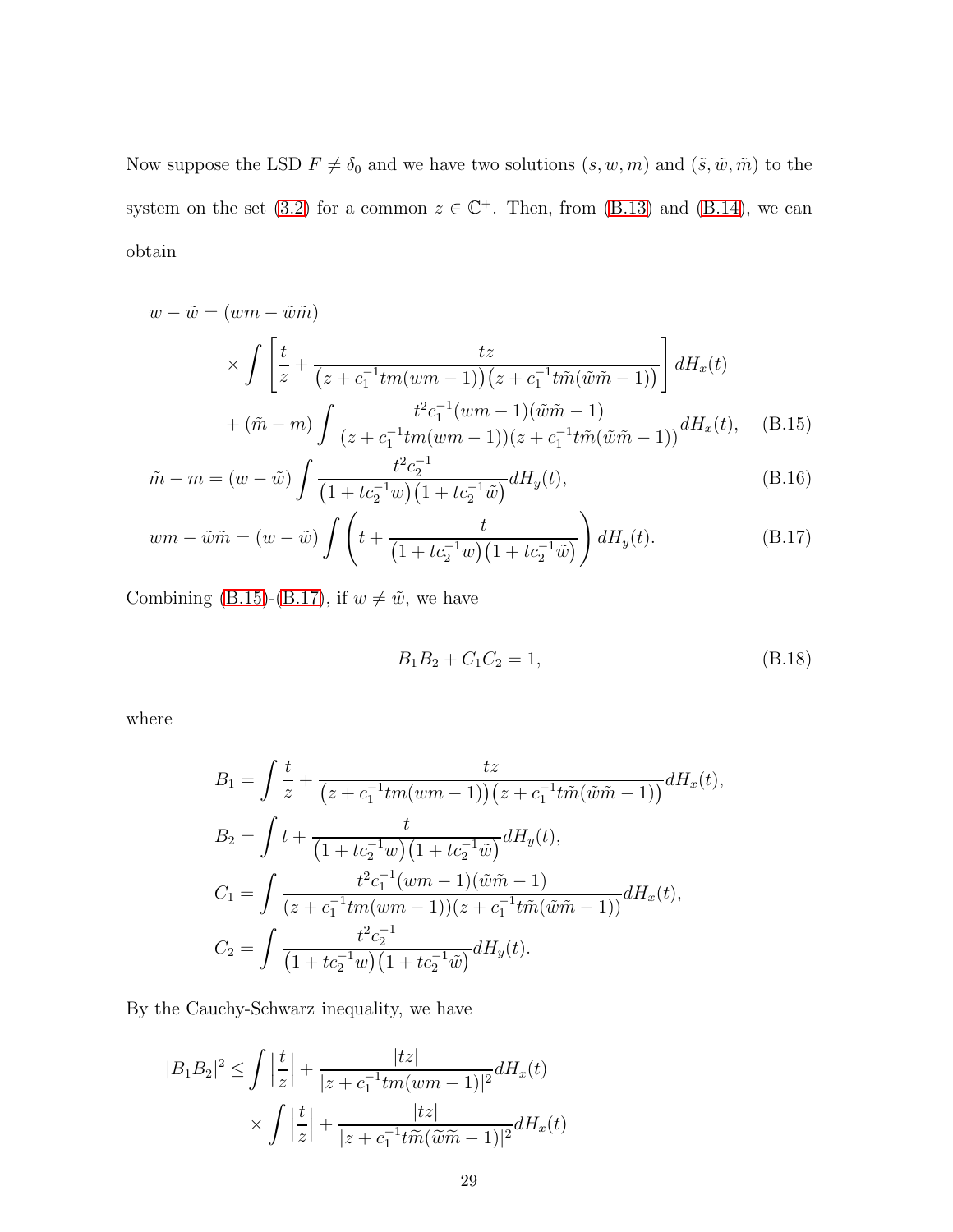$$
\times \int t + \frac{t}{|1 + tc_2^{-1}w|^2} dH_y(t) \int t + \frac{t}{|1 + tc_2^{-1}\widetilde{w}|^2} dH_y(t)
$$
  
= 
$$
\int \left| \frac{t}{z} \right| + \frac{|tz|}{|z + c_1^{-1}tm(wm - 1)|^2} dH_x(t) \int t + \frac{t}{|1 + tc_2^{-1}w|^2} dH_y(t)
$$
  

$$
\times \int \left| \frac{t}{z} \right| + \frac{|tz|}{|z + c_1^{-1}t\widetilde{m}(\widetilde{w}\widetilde{m} - 1)|^2} dH_x(t) \int t + \frac{t}{|1 + tc_2^{-1}\widetilde{w}|^2} dH_y(t)
$$
  
:= 
$$
(\widetilde{B}_1 \widetilde{B}_2)^2,
$$

$$
|C_{1}C_{2}|^{2} \leq \int \frac{t^{2}c_{1}^{-1}|wm - 1|^{2}}{|z + c_{1}^{-1}tm(wm - 1)|^{2}}dH_{x}(t) \int \frac{t^{2}c_{1}^{-1}|\widetilde{w}\widetilde{m} - 1|^{2}}{|z + c_{1}^{-1}t\widetilde{m}(\widetilde{w}\widetilde{m} - 1)|^{2}}dH_{x}(t) \times \int \frac{t^{2}c_{2}^{-1}}{|1 + tc_{2}^{-1}w|^{2}}dH_{y}(t) \frac{t^{2}c_{2}^{-1}}{|1 + tc_{2}^{-1}\widetilde{w}|^{2}}dH_{y}(t) \n= \int \frac{t^{2}c_{1}^{-1}|wm - 1|^{2}}{|z + c_{1}^{-1}tm(wm - 1)|^{2}}dH_{x}(t) \int \frac{t^{2}c_{2}^{-1}}{|1 + tc_{2}^{-1}w|^{2}}dH_{y}(t) \n\times \int \frac{t^{2}c_{1}^{-1}|\widetilde{w}\widetilde{m} - 1|^{2}}{|z + c_{1}^{-1}t\widetilde{m}(\widetilde{w}\widetilde{m} - 1)|^{2}}dH_{x}(t) \int \frac{t^{2}c_{2}^{-1}}{|1 + tc_{2}^{-1}\widetilde{w}|^{2}}dH_{y}(t) \n:= (\widetilde{C}_{1}\widetilde{C}_{2})^{2}.
$$

Then [\(B.18\)](#page-28-2) implies

<span id="page-29-0"></span>
$$
1 = |B_1B_2 + C_1C_2|
$$
  
\n
$$
\leq \sqrt{(\tilde{B}_1^2 + \tilde{C}_1^2)(\tilde{B}_2^2 + \tilde{C}_2^2)}
$$
  
\n
$$
= \left\{ \int \left| \frac{t}{z} \right| + \frac{|tz|}{|z + c_1^{-1}tm(wm - 1)|^2} dH_x(t) \int t + \frac{t}{|1 + tc_2^{-1}w|^2} dH_y(t)
$$
  
\n
$$
+ \int \frac{t^2c_1^{-1}|wm - 1|^2}{|z + c_1^{-1}tm(wm - 1)|^2} dH_x(t) \int \frac{t^2c_2^{-1}}{|1 + tc_2^{-1}w|^2} dH_y(t) \right\}^{1/2}
$$
  
\n
$$
\times \left\{ \int \left| \frac{t}{z} \right| + \frac{|tz|}{|z + c_1^{-1}t\tilde{m}(\tilde{w}\tilde{m} - 1)|^2} dH_x(t) \int t + \frac{t}{|1 + tc_2^{-1}\tilde{w}|^2} dH_y(t)
$$
  
\n
$$
+ \int \frac{t^2c_1^{-1}|\tilde{w}\tilde{m} - 1|^2}{|z + c_1^{-1}t\tilde{m}(\tilde{w}\tilde{m} - 1)|^2} dH_x(t) \int \frac{t^2c_2^{-1}}{|1 + tc_2^{-1}\tilde{w}|^2} dH_y(t) \right\}^{1/2} .
$$
 (B.19)

On the other hand, taking the imaginary part on both sides of the second equation in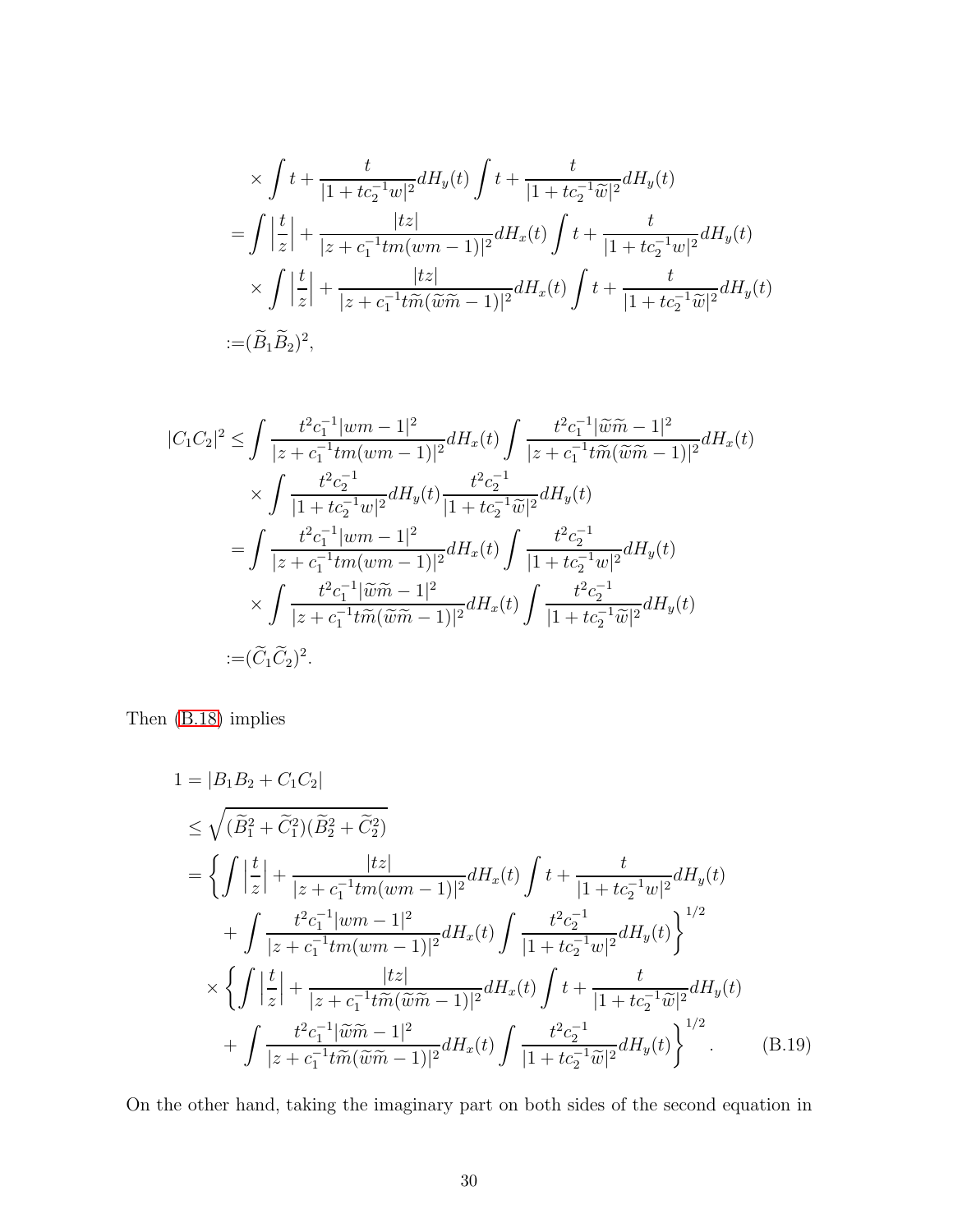$(B.13)$  and  $(B.14)$ , we obtain

<span id="page-30-0"></span>
$$
\Im(\overline{m}) = \int \frac{t^2 c_2^{-1} \Im(w)}{|1 + tc_2^{-1}w|^2} dH_y(t),
$$
\n
$$
\Im(w) = \Im(wm\overline{z} - \overline{z}) \int \frac{t}{|z|^2} + \frac{t}{|z + c_1^{-1}tm(wm - 1)|^2} dH_x(t)
$$
\n
$$
+ \Im(\overline{m}) \int \frac{t^2 c_1^{-1} |wm - 1|^2}{|z + c_1^{-1}tm(wm - 1)|^2} dH_x(t).
$$
\n(B.21)

Further, if it holds

<span id="page-30-3"></span><span id="page-30-2"></span><span id="page-30-1"></span>
$$
\Im(wm\overline{z}-\overline{z}) > |z|\Im(w)\int t + \frac{t}{|1+tc_2^{-1}w|^2}dH_y(t),\tag{B.22}
$$

then for  $w \in \mathbb{C}^+$ , combining the above three equations [\(B.20\)](#page-30-0), [\(B.21\)](#page-30-1) and [\(B.22\)](#page-30-2) will lead to

$$
1 > \int \frac{t}{|z|} + \frac{t|z|}{|z + c_1^{-1}tm(wm - 1)|^2} dH_x(t) \int t + \frac{t}{|1 + tc_2^{-1}w|^2} dH_y(t) + \int \frac{t^2c_1^{-1}|wm - 1|^2}{|z + c_1^{-1}tm(wm - 1)|^2} dH_x(t) \int \frac{t^2c_2^{-1}}{|1 + tc_2^{-1}w|^2} dH_y(t).
$$
 (B.23)

Such inequality also holds true if we replace w and m by  $\tilde{w}$  and  $\tilde{m}$ , that is,

<span id="page-30-4"></span>
$$
1 > \int \frac{t}{|z|} + \frac{t|z|}{|z + c_1^{-1}t\tilde{m}(\tilde{w}\tilde{m} - 1)|^2} dH_x(t) \int t + \frac{t}{|1 + tc_2^{-1}\tilde{w}|^2} dH_y(t) + \int \frac{t^2c_1^{-1}|\tilde{w}\tilde{m} - 1|^2}{|z + c_1^{-1}t\tilde{m}(\tilde{w}\tilde{m} - 1)|^2} dH_x(t) \int \frac{t^2c_2^{-1}}{|1 + tc_2^{-1}\tilde{w}|^2} dH_y(t).
$$
 (B.24)

Combining [\(B.23\)](#page-30-3) and [\(B.24\)](#page-30-4) will lead to a contradiction to [\(B.19\)](#page-29-0), which means that we could only have one solution  $(s, w, m)$  satisfying the system of equations  $(3.1)$  on the set  $(3.2)$ .

So it is sufficient to prove the assertion  $(B.22)$  on some open set of  $\mathbb{C}^+$ . In fact,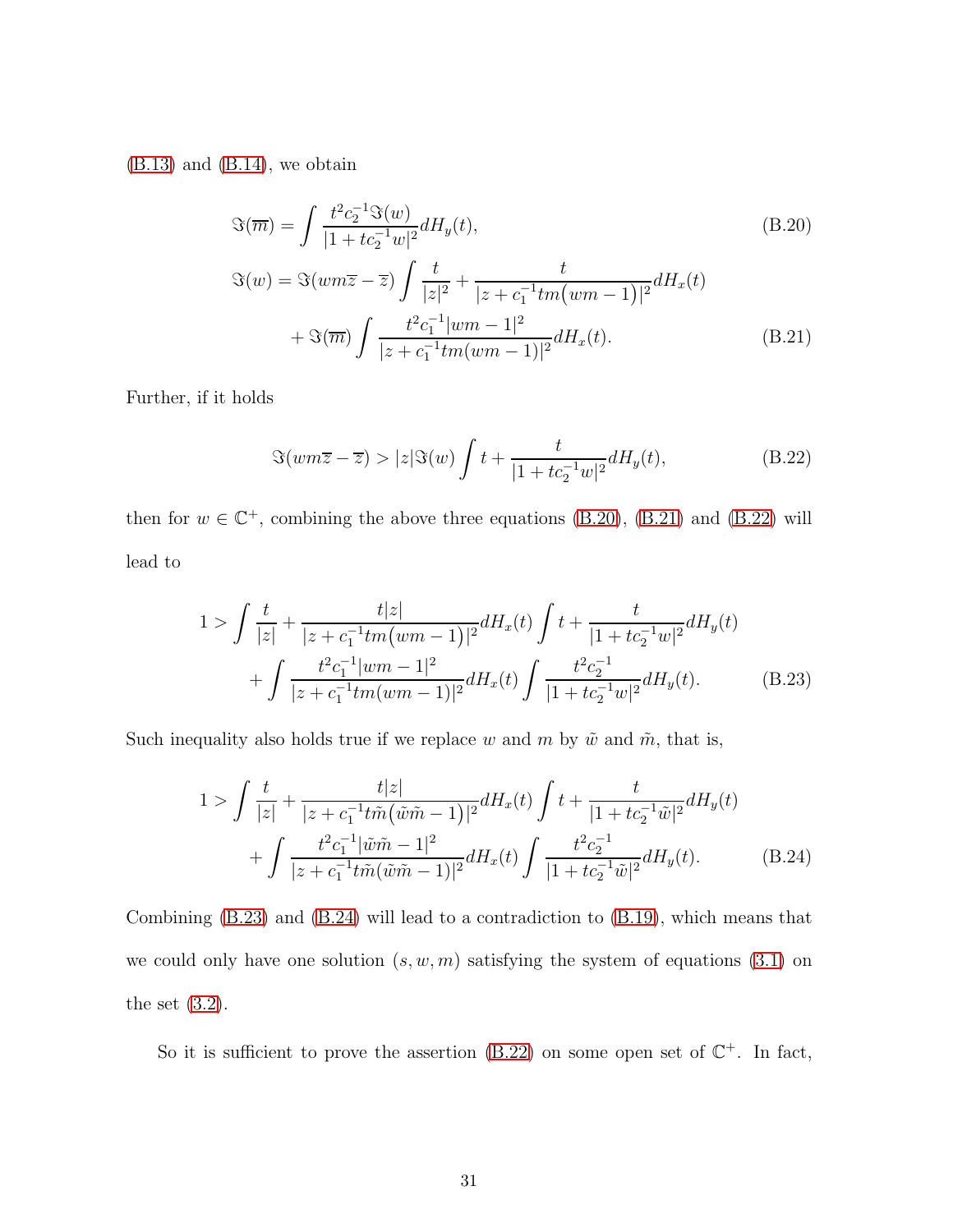using the first and second equations in [\(B.13\)](#page-27-0), we have

$$
\Im(wm\overline{z}-\overline{z}) = |z|^2 \Im(s),
$$
  

$$
\Im(zs) = \Im(wm) = \int t + \frac{t}{|1+tc_2^{-1}w|^2} dH_y(t) \Im(w).
$$

Then assertion [\(B.22\)](#page-30-2) is equivalent to

<span id="page-31-0"></span>
$$
\Im(s) > \frac{1}{|z|} \Im(zs). \tag{B.25}
$$

Actually, for any subsequence  $\{n_k\}$  such that

$$
s_{n_k}(z) = \frac{1}{n_k} \mathbb{E} \text{tr}(\mathbf{B}_{n_k} - zI_n)^{-1}
$$

converges, the empirical distribution  $F^{\mathbf{B}_{n_k}}$  has a limit F (may depend on  $\{n_k\}$ ), as  $k \to \infty$ , whose support is bounded upward by a constant, say K, which dose not depend on  $\{n_k\}$ . Moreover, the limit  $s(z)$  of  $s_{n_k}(z)$  is the Stieltjes transform of F, i.e.

$$
s(z) = \int \frac{1}{x - z} dF(x).
$$

This implies

$$
\Im(s(z)) = \int \frac{1}{|x - z|^2} dF(x)\Im(z),
$$
  

$$
\Im(zs(z)) = \int \frac{x}{|x - z|^2} dF(x)\Im(z).
$$

Therefore, [\(B.25\)](#page-31-0) is true whenever  $|z| > K$ , which completes our proof.

Non-Gaussian case: since the two sets of samples  $\{x_i\}$  and  $\{y_i\}$  are independent, we first fix the sequence of matrices  $(A_n)$  and show that, without the Gaussian assumption, the empirical spectral distribution  $F^{\mathbf{S}_{xy}}$  will still converge weakly to the same spectral distribution F under Assumptions (a)-(c). Next, the same trick can be applied to  $\{x_i\}$ ,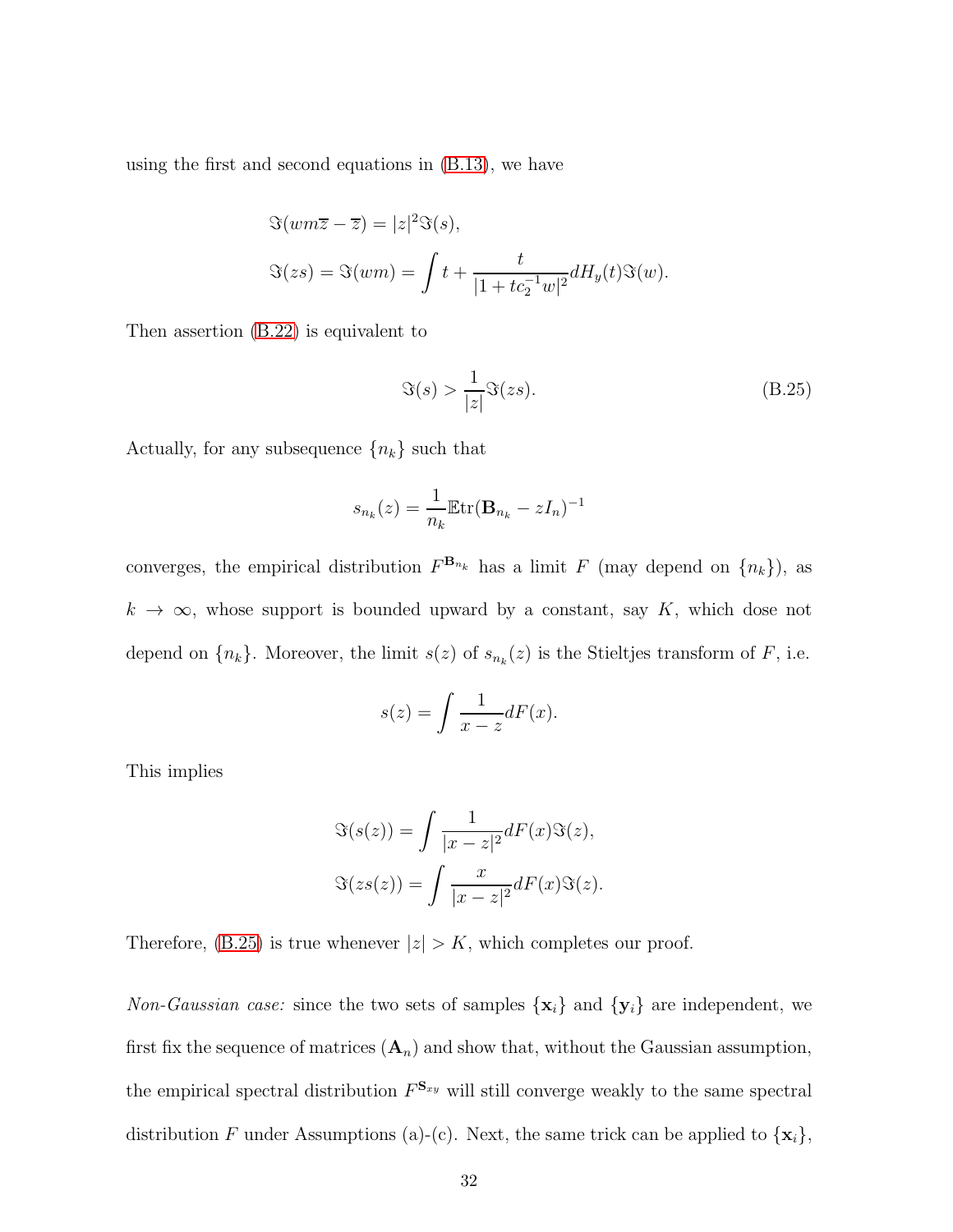which will not be detailed here. Our strategy to remove the Gaussian assumption is based on Lemma [3,](#page-19-1) an extension of Lindeberg's argument for general smooth functions, see also Corollary 1.2 in [Chatterjee \(2008](#page-41-2)). As a special case, letting  $q$  be the identity function and  $f$  be the Stieltjes transform, the theorem will ensure that the order of the difference in expectation between the two Stieltjes transforms under the Gaussian distribution and a non-Gaussian one is  $O(n^{-1/2})$  whenever the two distributions match the first two moments and have finite fourth moment. Hence, such difference can be negligible as  $n \to \infty$ , by which and the "Step 1" for Gaussian case the proof is done.

Recall that

$$
\mathbf{B}_n = \mathbf{A}_n^{1/2} \Big(\frac{1}{q} \mathbf{Y}'\mathbf{Y} + \gamma_y \mathbf{I}\Big) \mathbf{A}_n^{1/2} = \mathbf{A}_n^{1/2} \Big(\frac{1}{q} \mathbf{W}'\mathbf{\Sigma}_y \mathbf{W} + \gamma_y I\Big) \mathbf{A}_n^{1/2},
$$

where the table  $W$  consists i.i.d. standard Gaussian random variables and we vectorize it as a qn-dimensional random vector, denoted as  $\mathbf{w} = (w_{ij})$ . Therefore, the Stieltjes transform  $s_n(z)$  of  $F^{\mathbf{B}_n}$  can be viewed as a function of the random vector **w**, defined as

$$
U := f(\mathbf{w}) = \frac{1}{n} \text{tr}(\mathbf{B}_n - z\mathbf{I})^{-1},
$$

Similarly, we denote by

<span id="page-32-0"></span>
$$
V := f(\tilde{\mathbf{w}})
$$

the non-Gaussian counterpart of U, where  $\tilde{\mathbf{w}} = (\tilde{w}_{ij})$  have the same first two moments as  $\{w_{ij}\}\$ and finite fourth moment. Let  $\bar{\mathbf{w}} = (\bar{w}_{ij})$  be a mixture of **w** and  $\tilde{\mathbf{w}}$  by taking  $\bar{w}_{ij} \in \{w_{ij}, \tilde{w}_{ij}\}\$ for  $i = p + 1, \ldots, p + q$  and  $j = 1, \ldots, n$ , whose matrix form is denoted by  $\overline{W}$ . Applying Lemma [3,](#page-19-1) one gets

$$
|\mathbb{E}(U) - \mathbb{E}(V)| \le K q n \lambda_3(f), \tag{B.26}
$$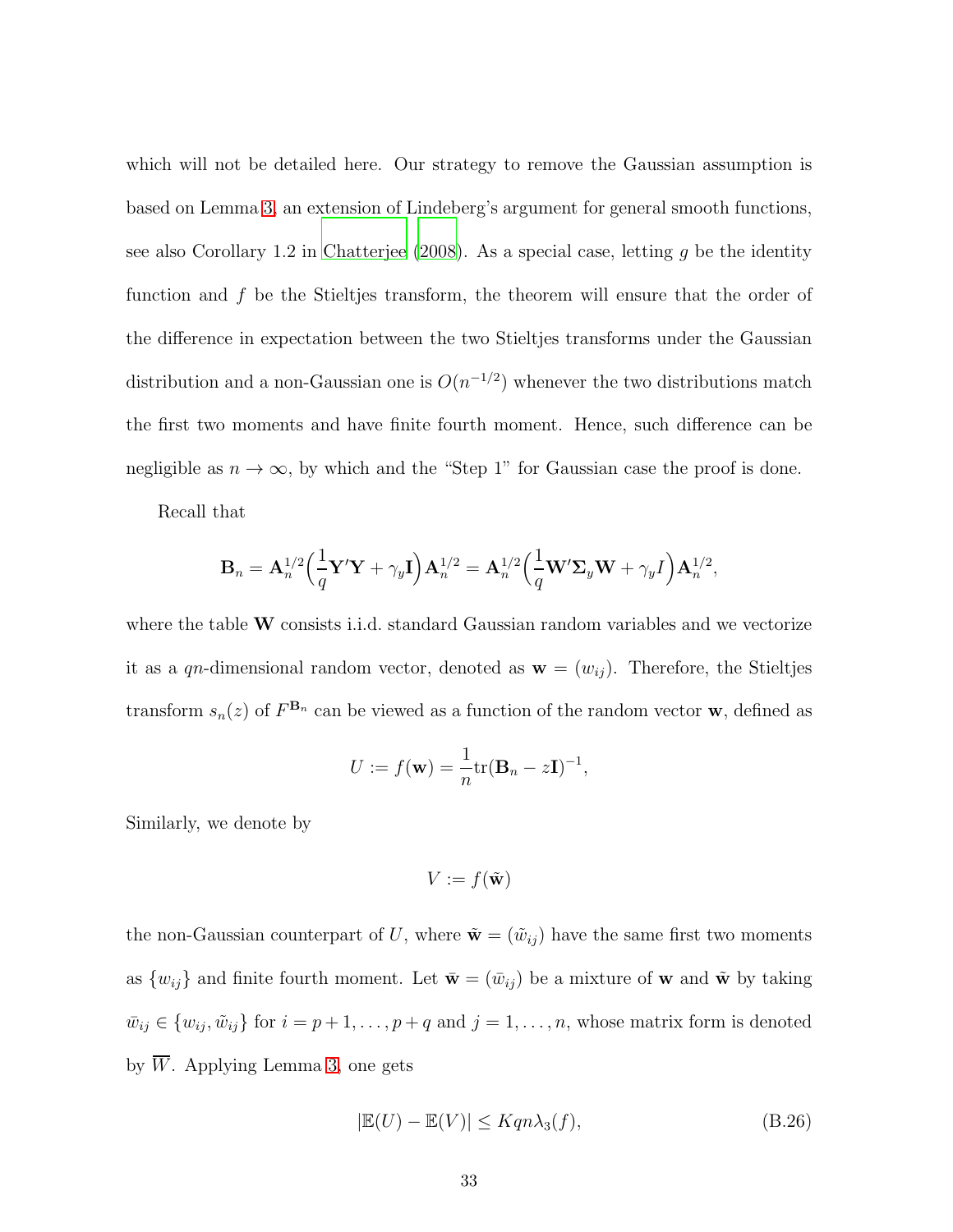where

$$
\lambda_3(f) = \sup \left\{ \left| \frac{\partial^k f(\bar{\mathbf{w}})}{\partial \bar{w}_{ij}^k} \right|^{3/k} : p+1 \le i \le p+q, 1 \le j \le n, 1 \le k \le 3, \bar{\mathbf{w}} \in \mathbb{R}^{qn} \right\}.
$$

Hence, the remaining work is to find a bound for  $\lambda_3(f)$ , which can be achieved from bounding the first three derivatives of f with respect to  $\bar{w}_{ij}$ . To this end, following the same truncation, centralization and rescaling steps as in [Bai and Silverstein \(2010\)](#page-41-0) (see Eq. (4.3.4)) and the "no eigenvalues" argument under finite fourth moment condition in [Bai and Silverstein \(1998\)](#page-40-0), without loss of generality, we assume that the atoms  $(\bar{w}_{ij})$ satisfy the following:

$$
\mathbb{E}(\bar{w}_{ij})=0, \ \mathbb{V}ar(\bar{w}_{ij})=1, \ |\bar{w}_{ij}|\leq \sqrt{n}, \ \mathbf{e}'_i\overline{\mathbf{W}}\overline{\mathbf{W}}'\mathbf{e}_i\leq Kn,
$$

for all i and j, where the vector  $e_i$  is the ith canonical basis on  $\mathbb{R}^q$ . For convenience, we still use notations  $(w_{ij}, \mathbf{w}, \mathbf{W})$  instead of  $(\bar{w}_{ij}, \bar{\mathbf{w}}, \overline{\mathbf{W}})$  in what follows.

Let  $\mathbf{G} = (\mathbf{B}_n - zI)^{-1}$ , then the first three derivatives of  $f(\mathbf{w})$  with respect to  $w_{ij}$ are the following:

$$
\frac{\partial f(\mathbf{w})}{\partial w_{ij}} = \frac{1}{n} \text{tr} \mathbf{G}' = -\frac{1}{n} \text{tr} \mathbf{B}'_n \mathbf{G}^2,
$$
\n
$$
\frac{\partial^2 f(\mathbf{w})}{\partial w_{ij}^2} = -\frac{1}{n} \text{tr} (\mathbf{B}''_n \mathbf{G}^2 + 2 \mathbf{B}'_n \mathbf{G} \mathbf{G}') = -\frac{1}{n} \text{tr} \mathbf{B}''_n \mathbf{G}^2 + \frac{2}{n} \text{tr} \mathbf{B}'_n \mathbf{G}^2 \mathbf{B}'_n \mathbf{G},
$$
\n
$$
\frac{\partial^3 f(\mathbf{w})}{\partial w_{ij}^3} = \frac{4}{n} \text{tr} \mathbf{B}''_n \mathbf{G}^2 \mathbf{B}'_n - \frac{6}{n} \text{tr} \mathbf{B}'_n \mathbf{G}^2 \mathbf{B}'_n \mathbf{G} \mathbf{B}'_n \mathbf{G} + \frac{2}{n} \text{tr} \mathbf{B}'_n \mathbf{G}^2 \mathbf{B}''_n \mathbf{G},
$$

where

$$
\mathbf{G}' = -\mathbf{G}\mathbf{B}'_n \mathbf{G},
$$
  
\n
$$
\mathbf{B}'_n = \frac{1}{q} \mathbf{A}_n^{1/2} (\mathbf{e}_j \mathbf{e}'_i \Sigma_y \mathbf{W} + \mathbf{W}' \Sigma_y \mathbf{e}_i \mathbf{e}'_j) \mathbf{A}_n^{1/2},
$$
  
\n
$$
\mathbf{B}''_n = \frac{2}{q} \mathbf{A}_n^{1/2} \mathbf{e}_j \mathbf{e}'_i \Sigma_y \mathbf{e}_i \mathbf{e}'_j \mathbf{A}_n^{1/2}.
$$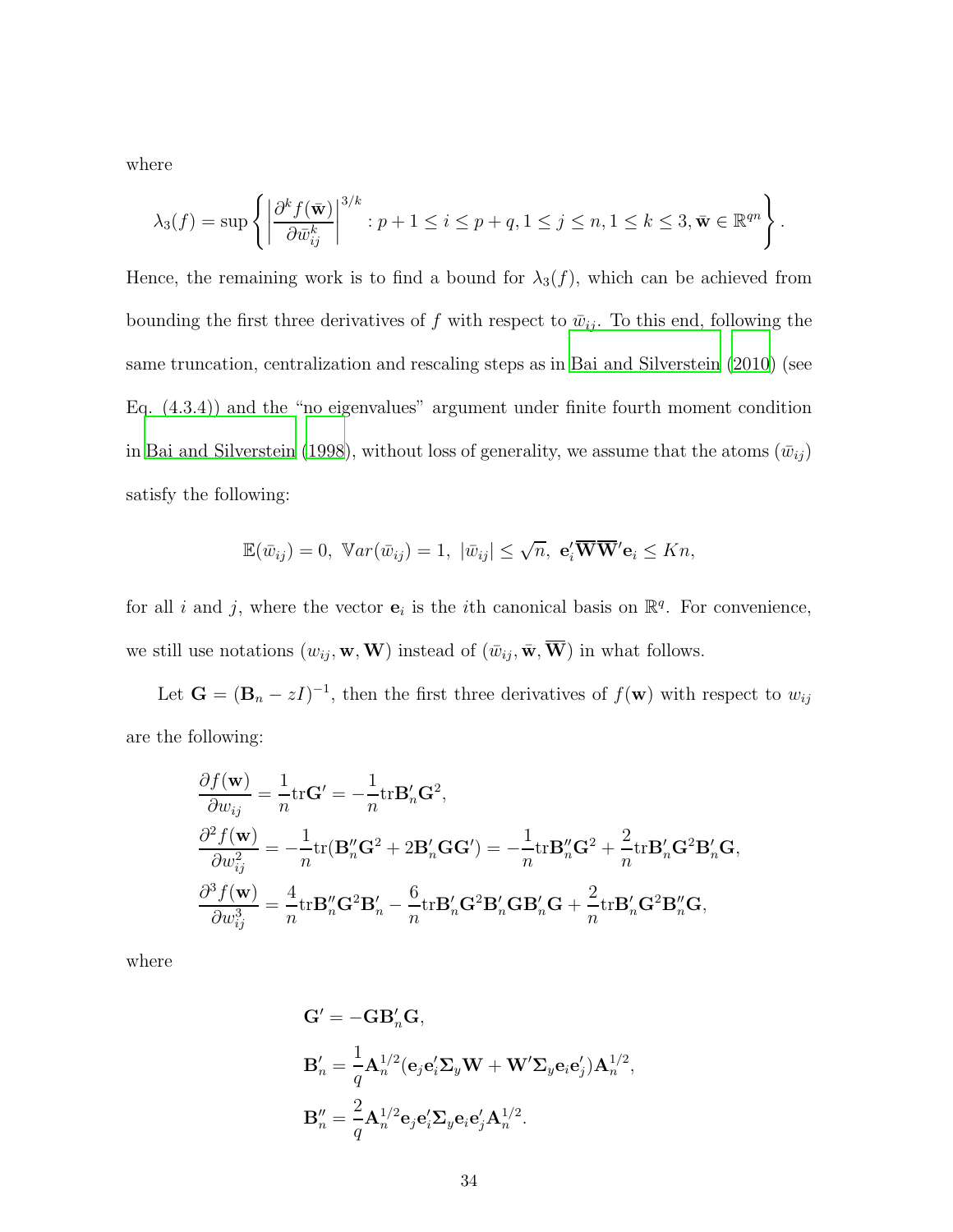and the vector  $\mathbf{e}_j$  is the *j*th canonical basis on  $\mathbb{R}^n$ .

For the first derivative of f, since  $\Sigma_y$ ,  $\mathbf{A}_n^{1/2}$  and  $\mathbf{G}^2$  are all normal, we have

$$
\sup \left| \frac{\partial f(\mathbf{w})}{\partial w_{ij}} \right| \leq \sup \left\{ \frac{1}{nq} \left| \text{tr} \mathbf{A}_n^{1/2} \mathbf{e}_j \mathbf{e}_i^{\prime} \mathbf{\Sigma}_y \mathbf{W} \mathbf{A}_n^{1/2} \mathbf{G}^2 \right| + \frac{1}{nq} \left| \text{tr} \mathbf{A}_n^{1/2} \mathbf{W}^{\prime} \mathbf{\Sigma}_y \mathbf{e}_i \mathbf{e}_j^{\prime} \mathbf{A}_n^{1/2} \mathbf{G}^2 \right| \right\}
$$
  

$$
\leq \sup \left\{ \frac{K}{nq} \|\mathbf{e}_j\| \|\mathbf{e}_i^{\prime} \mathbf{W} \| + \frac{K}{nq} \|\mathbf{W}^{\prime} \mathbf{e}_i\| \|\mathbf{e}_j^{\prime} \| \right\}
$$
  

$$
\leq K n^{-3/2}.
$$
 (B.27)

For the second derivative, we have

<span id="page-34-0"></span>
$$
\left|\frac{1}{n}\text{tr}\mathbf{B}_n''\mathbf{G}^2\right| = \frac{2}{nq} \left|\text{tr}\mathbf{A}_n^{1/2}\mathbf{e}_j\mathbf{e}_i'\mathbf{\Sigma}_y\mathbf{e}_i\mathbf{e}_j'\mathbf{A}_n^{1/2}\mathbf{G}^2\right| \leq \frac{K}{nq} \|\mathbf{e}_j\| \cdot \|\mathbf{e}_i'\mathbf{e}_i\mathbf{e}_j'\| \leq Kn^{-2}
$$

and

$$
\begin{aligned}\n&\left|\frac{2}{n}\text{tr}\mathbf{B}_{n}'\mathbf{G}^{2}\mathbf{B}_{n}'\mathbf{G}\right| \\
&=\frac{2}{nq^{2}}\left|\text{tr}\mathbf{A}_{n}^{1/2}(\mathbf{e}_{j}\mathbf{e}_{i}'\mathbf{\Sigma}_{y}\mathbf{W}+\mathbf{W}'\mathbf{\Sigma}_{y}\mathbf{e}_{i}\mathbf{e}_{j}')\mathbf{A}_{n}^{1/2}\mathbf{G}^{2}\mathbf{A}_{n}^{1/2}(\mathbf{e}_{j}\mathbf{e}_{i}'\mathbf{\Sigma}_{y}\mathbf{W}+\mathbf{W}'\mathbf{\Sigma}_{y}\mathbf{e}_{i}\mathbf{e}_{j}')\mathbf{A}_{n}^{1/2}\mathbf{G}\right| \\
&\leq \frac{K}{nq^{2}}\left(\|\mathbf{e}_{j}\|\|\mathbf{e}_{i}'\mathbf{W}\mathbf{e}_{j}\mathbf{e}_{i}'\mathbf{W}\|+\|\mathbf{e}_{j}\|\|\mathbf{e}_{i}'\mathbf{W}\mathbf{W}'\mathbf{e}_{i}\mathbf{e}_{j}'\|+\|\mathbf{W}'\mathbf{e}_{i}\|\|\mathbf{e}_{j}'\mathbf{e}_{j}\mathbf{e}_{i}'\mathbf{W}\|+\|\mathbf{W}'\mathbf{e}_{i}\|\|\mathbf{e}_{j}'\mathbf{W}'\mathbf{e}_{i}\mathbf{e}_{j}'\|\right) \\
&\leq \frac{K}{nq^{2}}\left(n+\sqrt{n}\cdot|w_{ij}|\right) \\
&\leq Kn^{-2},\n\end{aligned}
$$

which leads to the conclusion that

<span id="page-34-2"></span><span id="page-34-1"></span>
$$
\sup \left| \frac{\partial^2 f(\mathbf{w})}{\partial w_{ij}^2} \right| \le Kn^{-2}.\tag{B.28}
$$

Similarly, we could bound the third derivative as follows,

$$
\sup \left| \frac{\partial^3 f(\mathbf{w})}{\partial w_{ij}^3} \right| \leq \sup \left\{ \frac{K}{nq^3} \left( \|\mathbf{e}_i' \mathbf{W}\| |w_{ij}|^2 + 2|w_{ij}||\mathbf{e}_i' \mathbf{W}\mathbf{W}'\mathbf{e}_i| + \|\mathbf{e}_i' \mathbf{W}\| |\mathbf{e}_i' \mathbf{W}\mathbf{W}'\mathbf{e}_i| \right) + \frac{K}{nq^2} \left( \|\mathbf{e}_i' \mathbf{W}\| + |w_{ij}|\right) \right\}
$$
  

$$
\leq Kn^{-5/2}.
$$
 (B.29)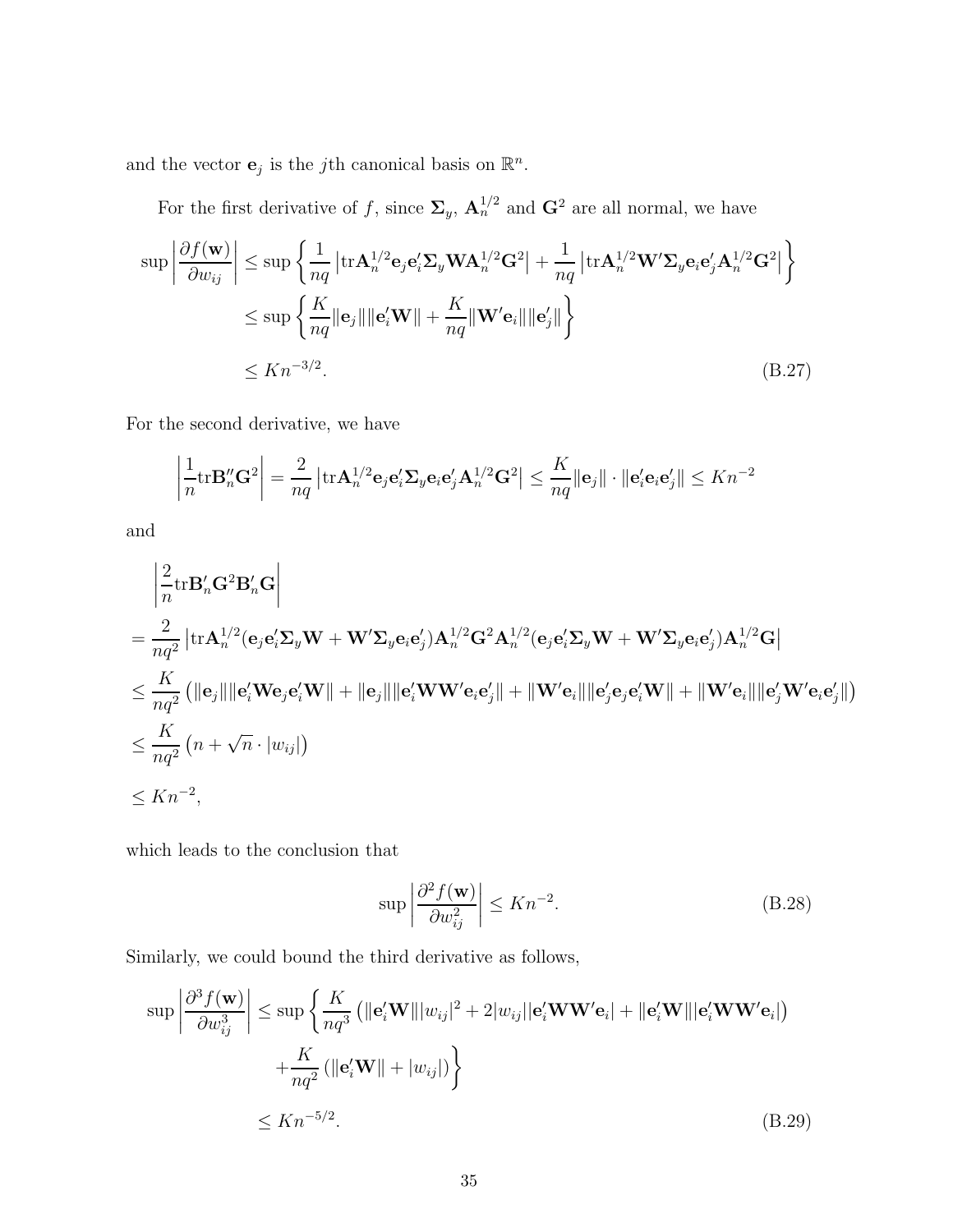Finally, combing [\(B.27\)](#page-34-0), [\(B.28\)](#page-34-1) and [\(B.29\)](#page-34-2) gives

$$
\lambda_3(f) = \sup \left\{ \left| \frac{\partial f}{\partial w_{ij}} \right|^3, \left| \frac{\partial^2 f}{\partial w_{ij}^2} \right|^{\frac{3}{2}}, \left| \frac{\partial^3 f}{\partial w_{ij}^3} \right| \right\} = Kn^{-5/2},
$$

which together with [\(B.26\)](#page-32-0) imply

$$
|\mathbb{E}(U) - \mathbb{E}(V)| \le Kn^{-1/2} \to 0, \quad \text{as } n \to \infty.
$$

The proof is done.

# B.4 Proof of Theorem [4.1](#page-8-0)

Under our model setting [\(4.1\)](#page-7-1), the three data matrices  $X, Y$  and  $Z$  are related as:

<span id="page-35-1"></span>
$$
\mathbf{Z} = \Gamma \mathbf{X} \mathbf{S} + \mathbf{Y},
$$

where  $\Gamma = \sum_{k=1}^{m} \theta_k \mathbf{u}_k \mathbf{v}'_k$  and  $\mathbf{S} = \text{Diag}(\varepsilon_1, \dots, \varepsilon_n)$ . So we have

$$
\frac{1}{q}\mathbf{Z}'\mathbf{Z} = \frac{1}{q}\mathbf{Y}'\mathbf{Y} + \frac{1}{q}\mathbf{S}\mathbf{X}'\Gamma'\Gamma\mathbf{X}\mathbf{S} + \frac{1}{q}\mathbf{S}\mathbf{X}'\Gamma'\mathbf{Y} + \frac{1}{q}\mathbf{Y}'\Gamma\mathbf{X}\mathbf{S}
$$

$$
\triangleq \frac{1}{q}\mathbf{Y}'\mathbf{Y} + \mathbf{H},
$$

where

$$
\mathbf{H} = \frac{1}{q} \mathbf{S} \mathbf{X}' \Gamma' \Gamma \mathbf{X} \mathbf{S} + \frac{1}{q} \mathbf{S} \mathbf{X}' \Gamma' \mathbf{Y} + \frac{1}{q} \mathbf{Y}' \Gamma \mathbf{X} \mathbf{S}
$$
(B.30)

is a matrix of finite rank, at most 2m. Denote

$$
\widetilde{\mathbf{S}}_{xz} = \mathbf{A}_n^{1/2} \left( \frac{1}{q} \mathbf{Z}' \mathbf{Z} + \gamma_z \mathbf{I}_n \right) \mathbf{A}_n^{1/2} \quad \text{and} \quad \widehat{\mathbf{S}}_{xz} = \mathbf{A}_n^{1/2} \left( \frac{1}{q} \mathbf{Y}' \mathbf{Y} + \gamma_z \mathbf{I}_n \right) \mathbf{A}_n^{1/2},
$$

where

<span id="page-35-0"></span>
$$
\gamma_z = \frac{1}{q} \text{tr}(\Sigma_z) = \gamma_y + \frac{1}{q} \sum_{i=1}^m \theta_i^2 \cdot \gamma_x = \gamma_y + o(1). \tag{B.31}
$$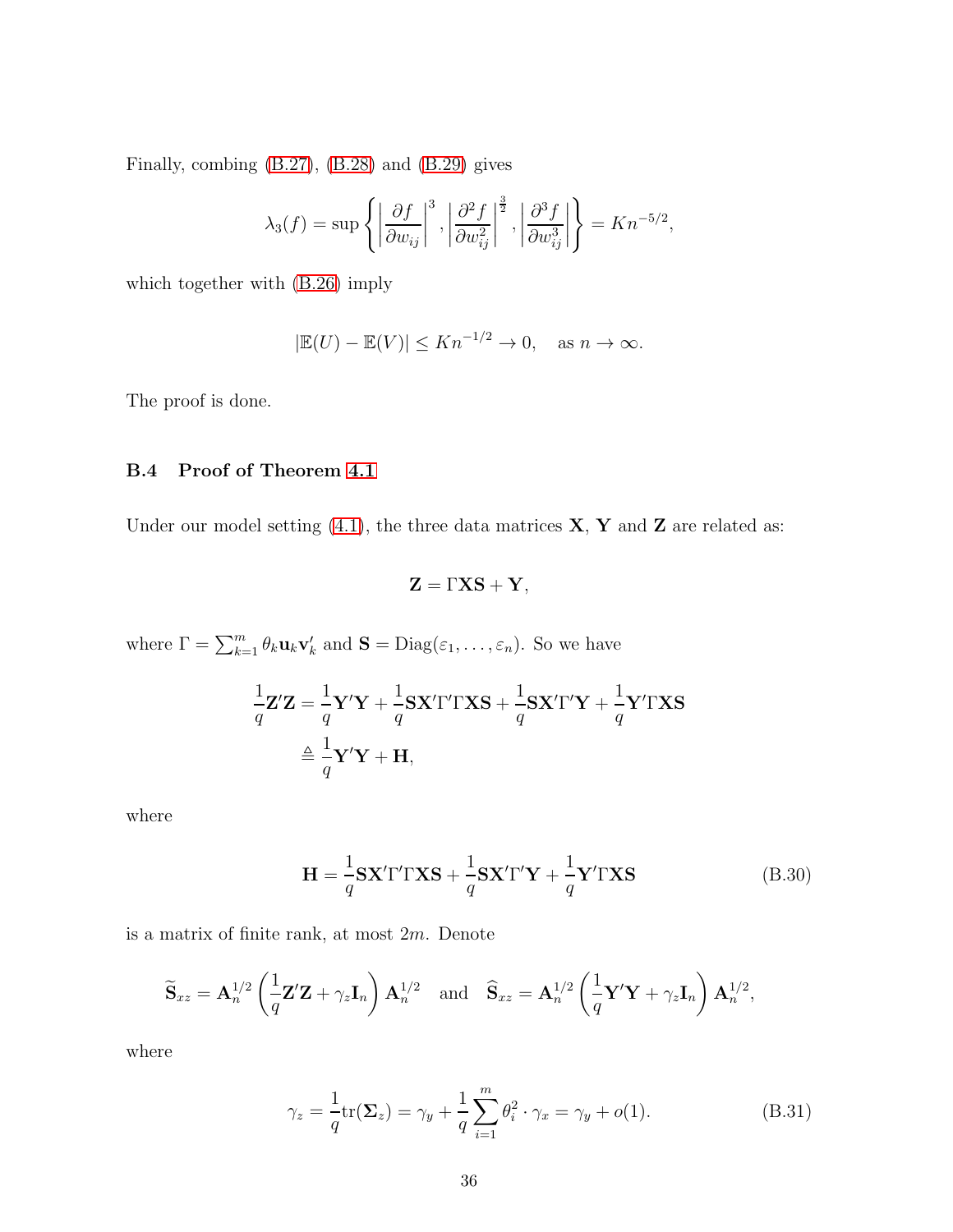Applying Lemma [2](#page-19-0) to  $\mathbf{B}_n$ ,  $\widetilde{\mathbf{S}}_{xz}$  and  $\widehat{\mathbf{S}}_{xz}$ , we have

<span id="page-36-0"></span>
$$
||F^{\widetilde{\mathbf{S}}_{xz}} - F^{\widehat{\mathbf{S}}_{xz}}|| \to 0 \quad \text{and} \quad L^3(F^{\mathbf{B}_n}, F^{\widehat{\mathbf{S}}_{xz}}) \to 0,
$$
 (B.32)

almost surely, as  $(n, p, q)$  tend to infinty. Combining [\(B.32\)](#page-36-0) and the fact that  $\widetilde{S}_{xz}$  shares the same LSD as  $\mathbf{S}_{xz}$ , we conclude that  $F^{\mathbf{S}_{xz}}$  converges weakly to the LSD F defined by [\(3.1\)](#page-4-4). The proof is thus complete.

## B.5 Proof of Theorem [4.2](#page-9-3)

We first note that, from the convergence in [\(B.4\)](#page-23-0) and [\(B.31\)](#page-35-0), asymptotically, the largest eigenvalues of  $S_{xz}$  are the same as those of

$$
\bar{\mathbf{S}}_{xz}:=\mathbf{A}_n^{1/2}\left(\frac{1}{q}\mathbf{Y}'\mathbf{Y}+\mathbf{H}+\gamma_y\mathbf{I}_n\right)\mathbf{A}_n^{1/2},
$$

where **H** is given in [\(B.30\)](#page-35-1). So it's equivalent to prove the theorem for  $\bar{S}_{xz}$ .

Next, from [Bai and Silverstein \(1998\)](#page-40-0) and the inequality

$$
||A_n^{1/2}C_nA_n^{1/2}|| \le ||A_n|| \cdot ||C_n||,
$$

we know that the spectral norm  $||\mathbf{A}_n^{1/2}\mathbf{C}_n\mathbf{A}_n^{1/2}||$  is bounded in n, almost surely. Define

<span id="page-36-1"></span>
$$
\lambda_{+} = \limsup_{n \to \infty} ||\mathbf{A}_{n}^{1/2} \mathbf{C}_{n} \mathbf{A}_{n}^{1/2}||,
$$

we consider the existence of spiked eigenvalues  $(\lambda_{n,\ell})$  of  $\bar{S}_{xz}$  in the interval  $(\lambda_+, +\infty)$ . That is, for each  $\ell \in \{1, \ldots, k\}$ ,  $\lambda_{n,\ell}$  is an eigenvalue of  $\bar{S}_{xz}$  but not an eigenvalue of  ${\bf A}_n^{1/2} {\bf C}_n {\bf A}_n^{1/2}$ , i.e.

$$
\left|\lambda \mathbf{I}_n - \bar{\mathbf{S}}_{xz}\right| = 0 \quad \text{and} \quad \left|\lambda \mathbf{I}_n - \mathbf{A}_n^{1/2} \mathbf{C}_n \mathbf{A}_n^{1/2}\right| \neq 0,
$$
\n(B.33)

for  $\lambda \in \{\lambda_{n,1}, \ldots, \lambda_{n,k}\}.$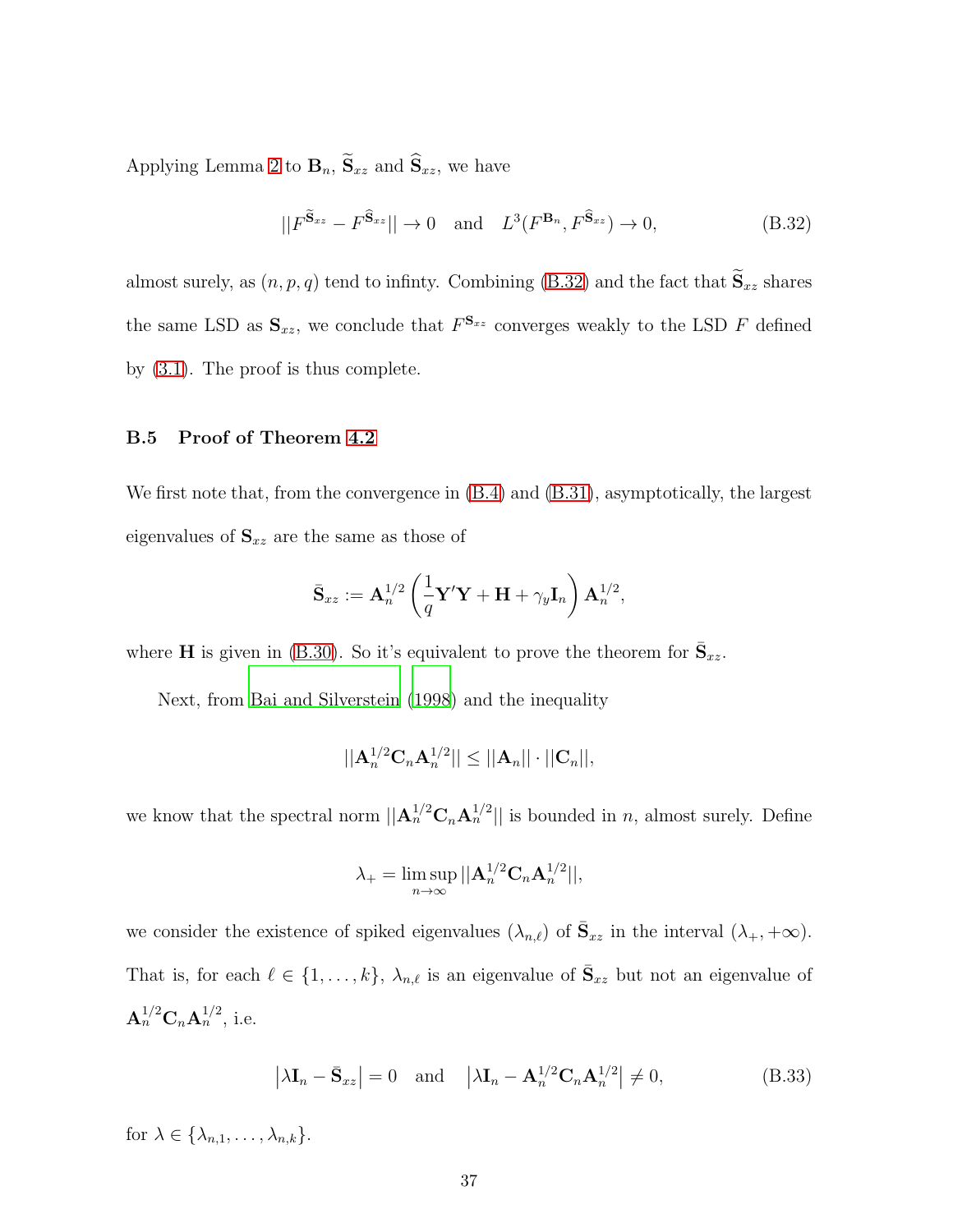In the following, we will show the limits of  $\lambda$  is defined in [\(4.4\)](#page-9-2). Under the assumptions in [\(B.33\)](#page-36-1), we have

<span id="page-37-0"></span>
$$
\left| \mathbf{I}_n - \left( \lambda \mathbf{I}_n - \mathbf{A}_n^{1/2} \mathbf{C}_n \mathbf{A}_n^{1/2} \right)^{-1} \mathbf{A}_n^{1/2} \mathbf{H} \mathbf{A}_n^{1/2} \right| = 0.
$$
 (B.34)

Recall the definition of H in [\(B.30\)](#page-35-1), then with a little bit calculation, this matrix can be decomposed as

$$
\mathbf{H} = \frac{1}{q} \begin{pmatrix} \mathbf{a}_1 & \mathbf{b}_1 & \cdots & \mathbf{a}_m & \mathbf{b}_m \end{pmatrix} \begin{pmatrix} \theta_1 \lambda_{11} & 0 & \cdots & 0 & 0 \\ 0 & \theta_1 \lambda_{12} & \cdots & 0 & 0 \\ \vdots & \vdots & \ddots & \vdots & \vdots \\ 0 & 0 & \cdots & \theta_m \lambda_{m1} & 0 \\ 0 & 0 & \cdots & 0 & \theta_m \lambda_{m2} \end{pmatrix} \begin{pmatrix} \mathbf{a}'_1 \\ \mathbf{b}'_1 \\ \vdots \\ \mathbf{a}'_m \\ \mathbf{b}'_m \end{pmatrix},
$$
\n(B.35)

where

<span id="page-37-1"></span>
$$
\mathbf{a}_{i} = u_{i1} \mathbf{S} \mathbf{X}' \mathbf{v}_{i} + w_{i1} \mathbf{Y}' \mathbf{u}_{i},
$$
\n
$$
\mathbf{b}_{i} = u_{i2} \mathbf{S} \mathbf{X}' \mathbf{v}_{i} + w_{i2} \mathbf{Y}' \mathbf{u}_{i},
$$
\n
$$
\lambda_{i1} = \|\mathbf{S} \mathbf{X}' \mathbf{v}_{i}\| \|\mathbf{Y}' \mathbf{u}_{i}\| \left\{ \frac{\sqrt{4\|\mathbf{Y}'\mathbf{u}_{i}\|^{2} + \theta_{i}^{2}\|\mathbf{S} \mathbf{X}' \mathbf{v}_{i}\|^{2} + \theta_{i}\|\mathbf{S} \mathbf{X}' \mathbf{v}_{i}\|}{\sqrt{4\|\mathbf{Y}'\mathbf{u}_{i}\|^{2} + \theta_{i}^{2}\|\mathbf{S} \mathbf{X}' \mathbf{v}_{i}\|^{2} - \theta_{i}\|\mathbf{S} \mathbf{X}' \mathbf{v}_{i}\|} \right\},
$$
\n
$$
\lambda_{i2} = -\|\mathbf{S} \mathbf{X}' \mathbf{v}_{i}\| \|\mathbf{Y}' \mathbf{u}_{i}\| \left\{ \frac{\sqrt{4\|\mathbf{Y}'\mathbf{u}_{i}\|^{2} + \theta_{i}^{2}\|\mathbf{S} \mathbf{X}' \mathbf{v}_{i}\|^{2} - \theta_{i}\|\mathbf{S} \mathbf{X}' \mathbf{v}_{i}\|}{\sqrt{4\|\mathbf{Y}'\mathbf{u}_{i}\|^{2} + \theta_{i}^{2}\|\mathbf{S} \mathbf{X}' \mathbf{v}_{i}\|^{2} + \theta_{i}\|\mathbf{S} \mathbf{X}' \mathbf{v}_{i}\|} \right\}^{1/2},
$$

with

$$
u_{i1} = \frac{1}{\|\mathbf{S} \mathbf{X}' \mathbf{v}_{i}\|} \left\{ \frac{1}{2} + \frac{\theta_{i} \|\mathbf{S} \mathbf{X}' \mathbf{v}_{i}\|}{2\sqrt{4\|\mathbf{Y}' \mathbf{u}_{i}\|^{2} + \theta_{i}^{2}\|\mathbf{S} \mathbf{X}' \mathbf{v}_{i}\|^{2}}} \right\}^{1/2},
$$
  

$$
u_{i2} = \frac{1}{\|\mathbf{S} \mathbf{X}' \mathbf{v}_{i}\|} \left\{ \frac{1}{2} - \frac{\theta_{i} \|\mathbf{S} \mathbf{X}' \mathbf{v}_{i}\|}{2\sqrt{4\|\mathbf{Y}' \mathbf{u}_{i}\|^{2} + \theta_{1}^{2}\|\mathbf{S} \mathbf{X}' \mathbf{v}_{i}\|^{2}}} \right\}^{1/2},
$$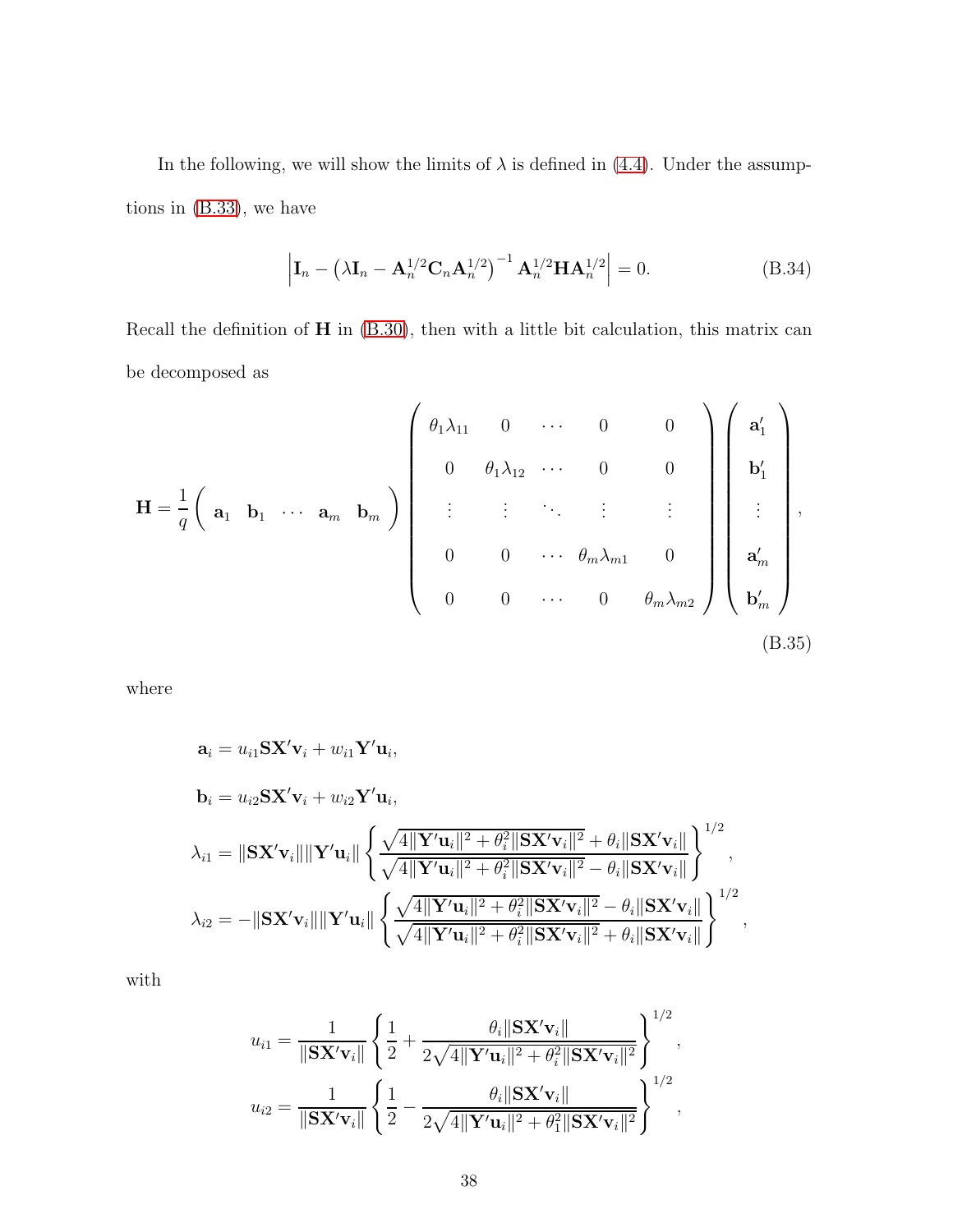<span id="page-38-0"></span>
$$
w_{i1} = \frac{1}{\|\mathbf{Y}'\mathbf{u}_{i}\|} \left\{ \frac{1}{2} - \frac{\theta_{i} \|\mathbf{S} \mathbf{X}' \mathbf{v}_{i}\|}{2\sqrt{4\|\mathbf{Y}'\mathbf{u}_{i}\|^{2} + \theta_{i}^{2}\|\mathbf{S} \mathbf{X}'\mathbf{v}_{i}\|^{2}}} \right\}^{1/2},
$$
  

$$
w_{i2} = -\frac{1}{\|\mathbf{Y}'\mathbf{u}_{i}\|} \left\{ \frac{1}{2} + \frac{\theta_{i} \|\mathbf{S} \mathbf{X}'\mathbf{v}_{i}\|}{2\sqrt{4\|\mathbf{Y}'\mathbf{u}_{i}\|^{2} + \theta_{i}^{2}\|\mathbf{S} \mathbf{X}'\mathbf{v}_{i}\|^{2}}} \right\}^{1/2}.
$$

In addition, it's straightforward to verify the following relations,

$$
\begin{cases}\n\lambda_{i1}u_{i1}^{2} + \lambda_{i2}u_{i2}^{2} = \theta_{i}, \\
\lambda_{i1}u_{i1}^{2} + \lambda_{i2}u_{i2}^{2} = 0, \\
\lambda_{i1}u_{i1}w_{i1} + \lambda_{i2}u_{i2}w_{i2} = 1.\n\end{cases}
$$
\n(B.36)  
\nDenote  $\mathbf{D}_{n} = \mathbf{A}_{n}^{1/2} \left( \lambda \mathbf{I}_{n} - \mathbf{A}_{n}^{1/2} \mathbf{C}_{n} \mathbf{A}_{n}^{1/2} \right)^{-1} \mathbf{A}_{n}^{1/2}$  and  
\n
$$
\mathbf{M}_{n} = \frac{1}{q} \begin{pmatrix}\n\mathbf{a}_{1}^{'} \\
\mathbf{b}_{1}^{'} \\
\mathbf{b}_{1}^{'} \\
\mathbf{a}_{m}^{'}\n\end{pmatrix} \mathbf{D}_{n} \left( \mathbf{a}_{1} \mathbf{b}_{1} \cdots \mathbf{a}_{m} \mathbf{b}_{m} \right) \begin{pmatrix}\n\theta_{1} \lambda_{11} & 0 & \cdots & 0 & 0 \\
0 & \theta_{1} \lambda_{12} & \cdots & 0 & 0 \\
\vdots & \vdots & \ddots & \vdots & \vdots \\
0 & 0 & \cdots & \theta_{m} \lambda_{m1} & 0 \\
0 & 0 & \cdots & 0 & \theta_{m} \lambda_{m2}\n\end{pmatrix}.
$$

Then [\(B.34\)](#page-37-0) and [\(B.35\)](#page-37-1) imply

$$
f_n(\lambda) := |\mathbf{I}_{2m} - \mathbf{M}_n| = 0.
$$

We next find the limit of  $f_n(\lambda)$ . Let

$$
\alpha_n = \frac{1}{n} trSD_nS(\mathbf{A}_n - \gamma_x \mathbf{I}_n) \text{ and } \beta_n = \frac{1}{n} trD_n(\mathbf{C}_n - \gamma_y \mathbf{I}_n),
$$

one may get for any  $i \in \{1, \ldots, m\}$ ,

$$
\frac{\mathbf{a}'_i \mathbf{D}_n \mathbf{a}_i}{q} = \frac{u_{i1}^2}{c_{n2}} \alpha_n + \frac{w_{i1}^2}{c_{n2}} \beta_n + o_{a.s.}(1),
$$
  
\n
$$
\frac{\mathbf{a}'_i \mathbf{D}_n \mathbf{b}_i}{q} = \frac{u_{i1} u_{i2}}{c_{n2}} \alpha_n + \frac{w_{i1} w_{i2}}{c_{n2}} \beta_n + o_{a.s.}(1),
$$
  
\n
$$
\frac{\mathbf{b}'_i \mathbf{D}_n \mathbf{b}_i}{q} = \frac{u_{i2}^2}{c_{n2}} \alpha_n + \frac{w_{i2}^2}{c_{n2}} \beta_n + o_{a.s.}(1),
$$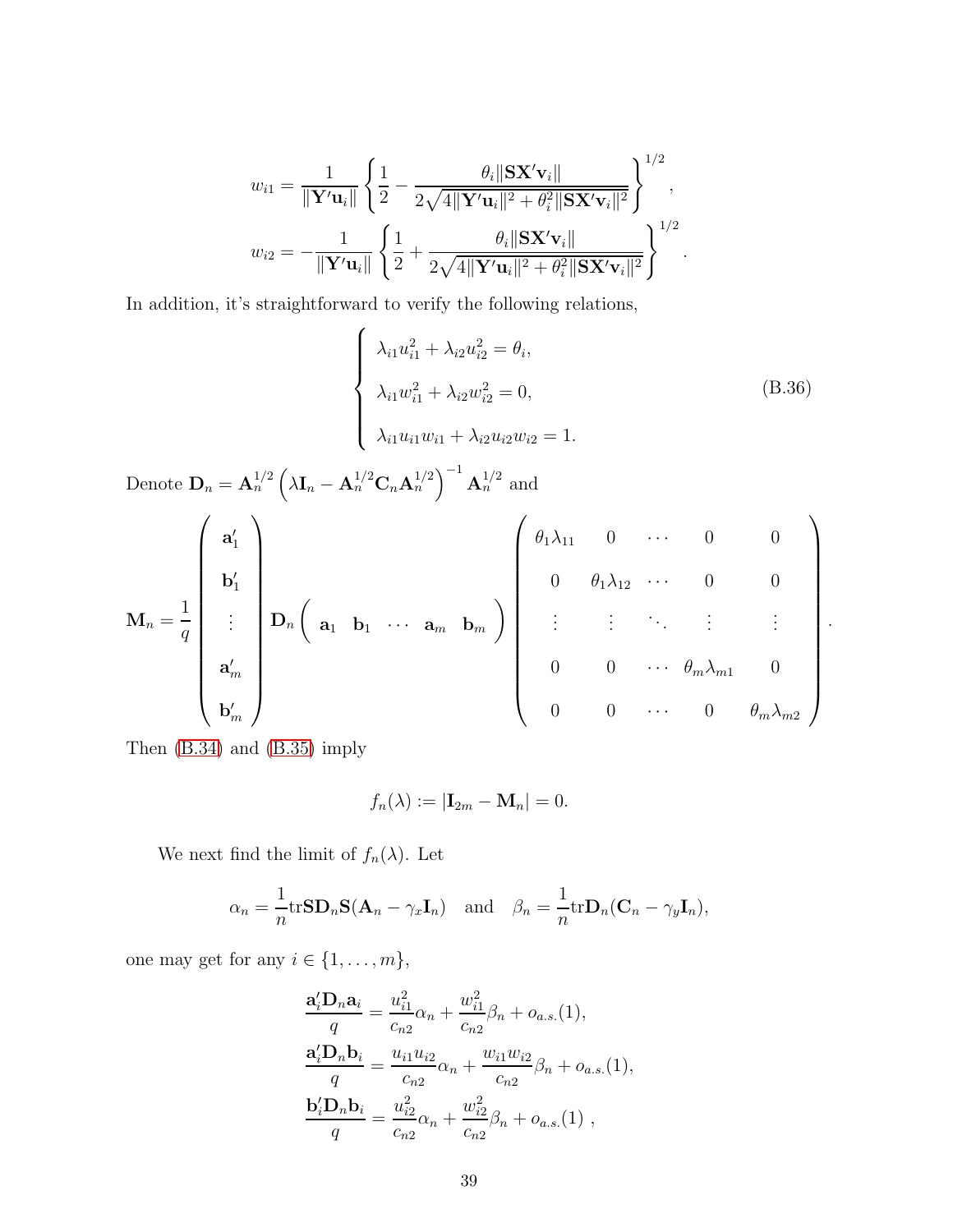and for any  $i \neq j \in \{1, \ldots, m\}$ ,

$$
\frac{\mathbf{a}'_i \mathbf{D}_n \mathbf{a}_j}{q} = o_{a.s.}(1) , \quad \frac{\mathbf{a}'_i \mathbf{D}_n \mathbf{b}_j}{q} = o_{a.s.}(1) .
$$

 $\chi$ From the above approximations and the identities in [\(B.36\)](#page-38-0), we have

<span id="page-39-2"></span>
$$
f_n(\lambda) = \prod_{k=1}^m |\mathbf{I}_2 - \mathbf{M}_{nk}| + o_{a.s}(1)
$$

where

<span id="page-39-0"></span>
$$
\mathbf{M}_{nk} = \frac{\theta_k}{c_{n2}} \begin{pmatrix} \alpha_n & 0 \\ 0 & \beta_n \end{pmatrix} \begin{pmatrix} \theta_k & 1 \\ 1 & 0 \end{pmatrix} .
$$
 (B.37)

Let  $\boldsymbol{\varepsilon} = (\varepsilon_1, \ldots, \varepsilon_n)'$ , then

$$
\alpha_n = \frac{1}{n} \text{trSD}_n \mathbf{SA}_n - \frac{\gamma_x}{n} \text{trSD}_n \mathbf{S} = \frac{1}{n} \varepsilon' \left( \mathbf{D}_n \circ \mathbf{A}_n \right) \varepsilon - \frac{\gamma_x}{n} \varepsilon' \text{Diag}(\mathbf{D}_n) \varepsilon, \tag{B.38}
$$

where "∘" denotes the Hadamard product of two matrices. According to Theorem 1 of [Varberg \(1968\)](#page-41-6), we have

$$
\frac{1}{n}\boldsymbol{\varepsilon}'\left(\mathbf{D}_n\circ\mathbf{A}_n\right)\boldsymbol{\varepsilon}-\frac{1}{n}\mathbb{E}\left[\boldsymbol{\varepsilon}'\left(\mathbf{D}_n\circ\mathbf{A}_n\right)\boldsymbol{\varepsilon}\right]\xrightarrow{a.s.}0,\tag{B.39}
$$

$$
\frac{1}{n}\boldsymbol{\varepsilon}'\text{Diag}(\mathbf{D}_n)\boldsymbol{\varepsilon} - \frac{1}{n}\mathbb{E}\text{tr}\mathbf{D}_n \xrightarrow{a.s.} 0.
$$
 (B.40)

Further,

<span id="page-39-1"></span>
$$
\frac{1}{n}\mathbb{E}\left[\varepsilon'(\mathbf{D}_n \circ \mathbf{A}_n)\,\varepsilon\right] = \frac{1}{n}\mathbb{E}\mathrm{tr}\big[\mathbf{D}_n \text{Diag}(\mathbf{A}_n)\big]
$$
\n
$$
= \frac{1}{n}\mathbb{E}\mathrm{tr}\big[\mathbf{D}_n\left(\text{Diag}(\mathbf{A}_n) - 2\gamma_x \mathbf{I}_n\right)\big] + \frac{2\gamma_x}{n}\mathbb{E}\mathrm{tr}\mathbf{D}_n
$$
\n
$$
= \frac{2\gamma_x}{n}\mathbb{E}\mathrm{tr}\mathbf{D}_n + o(1),\tag{B.41}
$$

where the last equality is due to the following convergence,

$$
\left|\frac{1}{n}\mathrm{tr}\big[\mathbf{D}_n\cdot(\mathrm{Diag}(\mathbf{A}_n)-2\gamma_x\mathbf{I}_n)\big]\right|\leq \frac{1}{n}\|\mathbf{D}_n\|\cdot\mathrm{tr}\big|\mathbf{A}_n-2\gamma_x\mathbf{I}_n\big|\xrightarrow{a.s.}0.
$$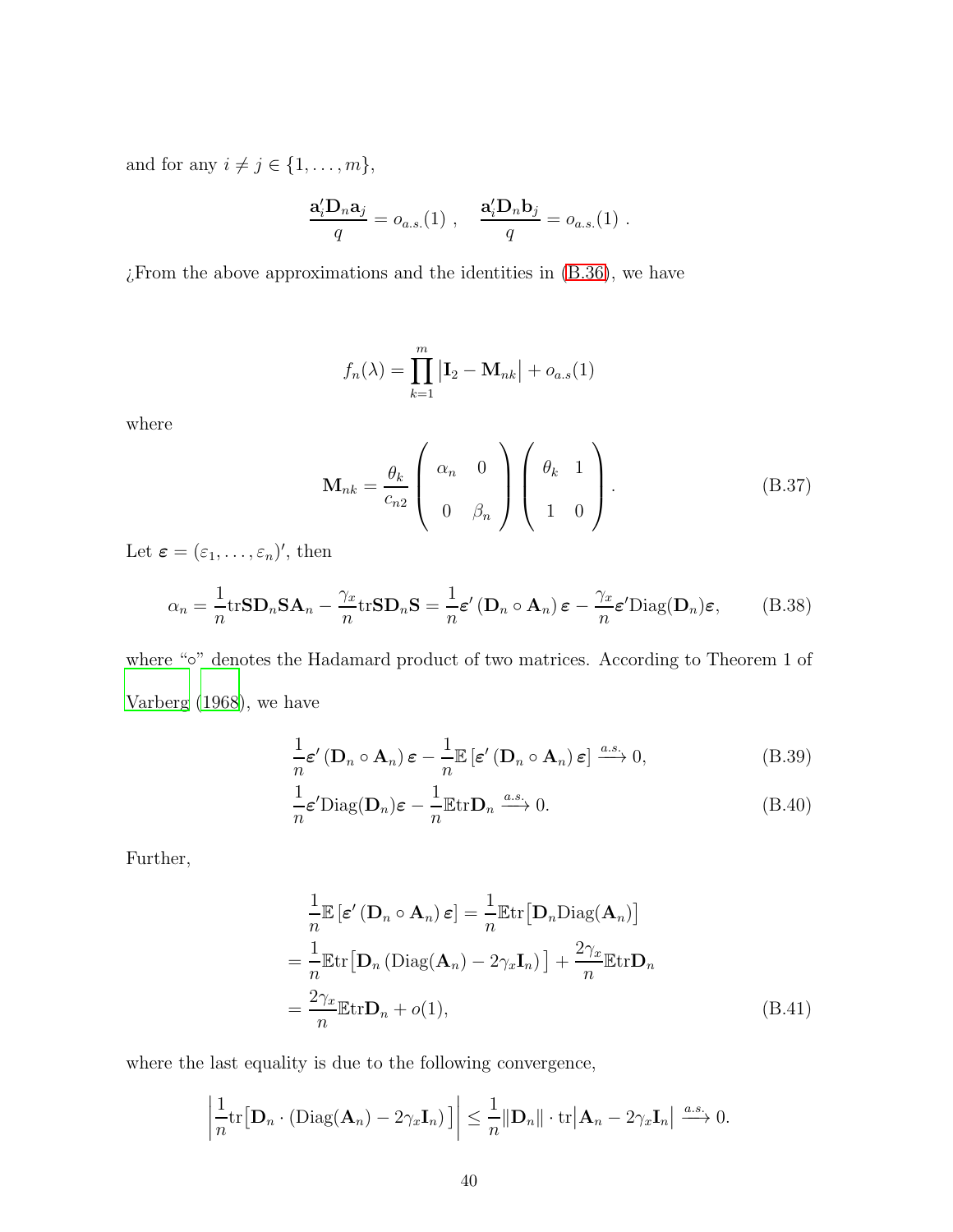Collecting results in [\(B.38\)](#page-39-0)-[\(B.41\)](#page-39-1), we get

<span id="page-40-1"></span>
$$
\alpha_n = -\gamma_x w_n(\lambda) + o_{a.s.}(1) \xrightarrow{a.s.} \alpha \triangleq -w(\lambda) \int t dH_x(t), \qquad (B.42)
$$

where  $w_n(z)$  is defined in [\(B.9\)](#page-25-0), whose domain can be expanded to  $(\lambda_+, +\infty)$  for all large *n*. For  $\beta_n$ , we have

$$
\beta_n = \frac{1}{n} tr(\mathbf{D}_n \mathbf{C}_n) - \frac{\gamma_y}{n} tr \mathbf{D}_n
$$
  
\n
$$
= -1 + \frac{\lambda}{n} tr(\lambda \mathbf{I}_n - \mathbf{A}_n^{1/2} \mathbf{C}_n \mathbf{A}_n^{1/2})^{-1} - \frac{\gamma_y}{n} tr \mathbf{D}_n
$$
  
\n
$$
= -\frac{1}{n} \sum_{k=1}^q \frac{\tau_k w_n(\lambda)}{c_{n2} + \tau_k w_n(\lambda)} + o_{a.s.}(1)
$$
  
\n
$$
\xrightarrow{a.s.} \beta \triangleq -c_2 \int \frac{tw(\lambda) dH_y(t)}{c_2 + tw(\lambda)},
$$
 (B.43)

where the third equality is from [\(B.11\)](#page-26-1) with  $(\tau_k)$  being the eigenvalues of  $\Sigma_y$ . Collecting results in  $(B.37), (B.42)$  $(B.37), (B.42)$  and  $(B.43),$  we get

<span id="page-40-2"></span>
$$
f_n(\lambda) \xrightarrow{a.s.} f(\lambda) \triangleq \prod_{k=1}^m (1 - \theta_k^2 g(\lambda)),
$$

where the function g is given in [\(4.2\)](#page-8-1). With the definition of the critical value  $\theta_0$  in [\(4.3\)](#page-9-4), we find that for any  $k \in \{1, ..., m\}$  and  $\theta_k > \theta_0$ , there are k zeros  $\lambda_1 > \cdots > \lambda_k$  of  $f(\lambda)$ on  $(\lambda_+, \infty)$ . By continuity arguments, see Lemma 6.1 in [Benaych-Georges and](#page-41-7) Nadakuditi [\(2011\)](#page-41-7), we verify the existence of the spikes  $\lambda_{n,1}, \ldots, \lambda_{n,k}$  whose limits are  $\lambda_1, \ldots, \lambda_k$ , respectively. The proof is then complete.

## References

<span id="page-40-0"></span>BAI, Z.D. AND SILVERSTEIN, J.W. (1998) No eigenvalues outside the support of the limiting spectral distribution of large dimensional random matrices. Ann. Probab., 26, 316–345.